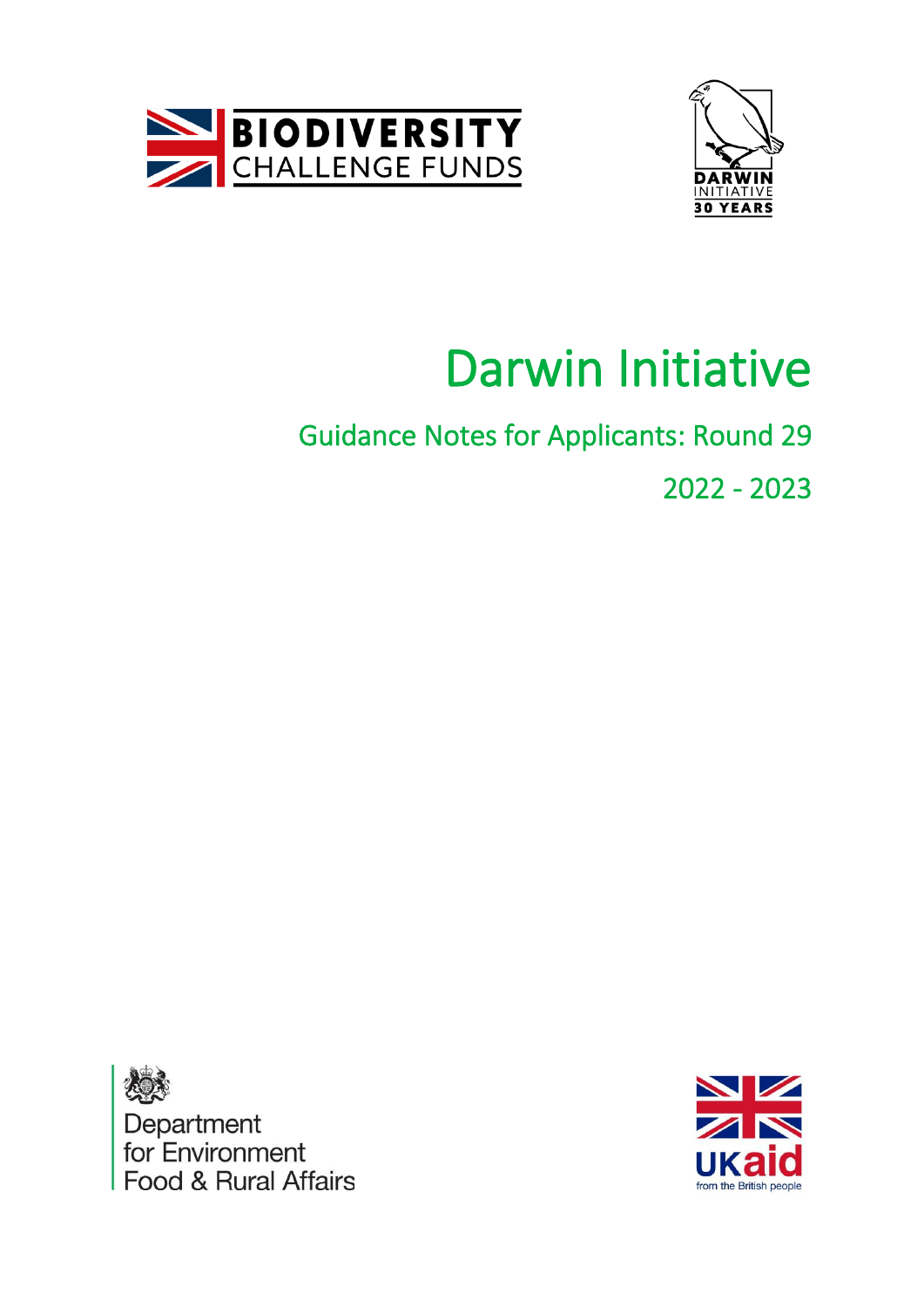These guidance notes provide information on:

- what can be funded
- how to apply
- the process used to select projects for funding

Applicants should also read the Finance Guidance, which explains:

- what budgetary information you need in your application
- how the payments will be made if your application is successful, and how you should manage your budget
- when reporting is due and how it is linked to payments

Applications are made through the online application portal **Flexi-Grant** at ltsi.flexigrant.com All guidance is available via the Flexi-Grant portal, and replicated on the Challenge Fund website below.

Applications are administered independently by NIRAS-LTS International.

Please read all the available guidance including the separate Finance Guidance before requesting additional assistance, as these provide answers to most queries.

**Further resources and templates** to support your application are available on th[e Forms and](http://www.darwininitiative.org.uk/)  [Guidance Portal,](http://www.darwininitiative.org.uk/) including:

Application Forms (for drafting purposes) Application Templates Flexi-Grant User Guide Claim Forms

Change Request Forms Terms and Conditions Reporting Forms Project Database

If you can't find the answer, please contact the Darwin Administration Team:

### Darwin Initiative

www.darwininitiative.org.uk  $d$ arwin-applications@ltsi.co.uk +44 (0) 131 440 5181

For queries specific to using the Flexi-Grant system, email: [flexigrant@ltsi.co.uk](mailto:flexigrant@ltsi.co.uk)

c/o NIRAS-LTS International Ltd, Pentlands Science Park, Bush Loan, Penicuik, UK, EH26 0PL



© Crown copyright 2022

You may re-use this information (excluding logos) free of charge in any format or medium, under the terms of the Open Government Licence v.2. To view this licence visit [www.nationalarchives.gov.uk/doc/open](http://www.nationalarchives.gov.uk/doc/open-government-licence/version/2/)[government-licence/version/2/](http://www.nationalarchives.gov.uk/doc/open-government-licence/version/2/) or emai[l PSI@nationalarchives.gsi.gov.uk](mailto:PSI@nationalarchives.gsi.gov.uk)

Any enquiries regarding this publication should be sent to us a[t darwin.initiative@defra.gov.uk](mailto:darwin.initiative@defra.gov.uk)

PB 14727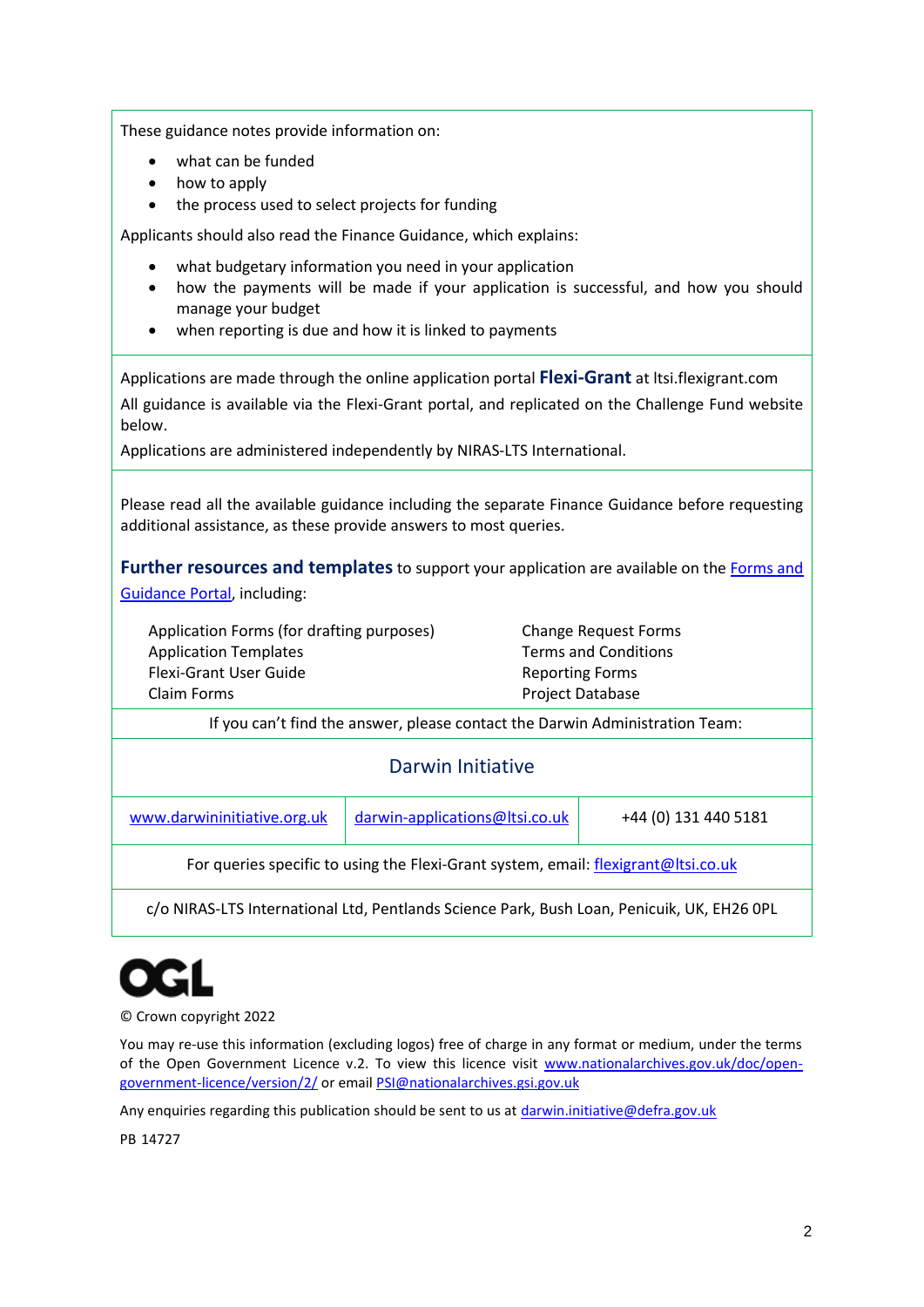## <span id="page-2-0"></span>**Glossary**

| Additional                         | Is the extent to which the outcomes and impact of a project can be demonstrated<br>to have occurred as a result of the intervention, as opposed to would have<br>happened anyway. The additionality may be as a result of an activity being larger<br>in scale, at a higher quality, takes place more quickly, takes place at a different<br>location, or takes place at all as a result of intervention (project). It is the net<br>result of the project, taking in to account the baseline, underlying trends and the<br>activities of other projects in the area. |  |  |
|------------------------------------|-----------------------------------------------------------------------------------------------------------------------------------------------------------------------------------------------------------------------------------------------------------------------------------------------------------------------------------------------------------------------------------------------------------------------------------------------------------------------------------------------------------------------------------------------------------------------|--|--|
| Biodiversity                       | "Biological diversity" means the variability among living organisms from all<br>sources including, terrestrial, marine and other aquatic ecosystems and the<br>ecological complexes of which they are part; this includes diversity within<br>species, between species and of ecosystems.                                                                                                                                                                                                                                                                             |  |  |
| Biodiversity<br>Challenge<br>Funds | Collective name for Defra's Darwin Initiative, Illegal Wildlife Trade Challenge<br>Fund and Darwin Plus.                                                                                                                                                                                                                                                                                                                                                                                                                                                              |  |  |
| Capability &<br>Capacity           | Capability refers to the types of ability (skills and knowledge) required for a task;<br>Capacity refers to the amount of ability at a point in time to deliver a task.                                                                                                                                                                                                                                                                                                                                                                                               |  |  |
| Complementary                      | Whilst distinct, activities are compatible and support the delivery of results, as<br>opposed to having a negative impact on each other such as duplication or<br>competition for resources.                                                                                                                                                                                                                                                                                                                                                                          |  |  |
| Country                            | Normally refers (unless otherwise stated) to any country on the eligible country<br>list (see 2.8 and Annex A), and not countries such as the UK.                                                                                                                                                                                                                                                                                                                                                                                                                     |  |  |
| Defra                              | Darwin Initiative is a programme of the Department for Environment, Food and<br>Rural Affairs (Defra), UK Government.                                                                                                                                                                                                                                                                                                                                                                                                                                                 |  |  |
| <b>DEC</b>                         | Darwin Expert Committee is a group of independent experts in biodiversity and<br>sustainable development that provides strategic advice, assesses proposals and<br>makes recommendations to Defra on funding decisions.                                                                                                                                                                                                                                                                                                                                               |  |  |
| Ethics                             | The values, such as fairness, honesty, openness, integrity, that shape how an<br>individual or an organisation operates and interacts with others.                                                                                                                                                                                                                                                                                                                                                                                                                    |  |  |
| Evidence                           | Is information that demonstrates project actions, outputs, outcomes and impact.<br>It varies in format, quality and relevance and can include, documented and<br>undocumented experiences, data, studies, policies, best practices, from a range<br>of perspectives. However evidence is particularly valued when it is quality<br>assured, accessible and applicable.                                                                                                                                                                                                |  |  |
| Fellows                            | Funding for Fellowships is now possible within any of the grants to strengthen<br>the capability and capacity of eligible countries, if it is justified and demonstrates<br>value for money (see Annex D).                                                                                                                                                                                                                                                                                                                                                            |  |  |
| International<br>organisations     | Organisations that may have a presence in an eligible country, but a head office<br>located in a country not listed as an eligible country (Annex A).                                                                                                                                                                                                                                                                                                                                                                                                                 |  |  |
| Innovation                         | The implementation of a novel or significantly improved approach (product,<br>ways of working, and/or process) that differs from previous approaches.<br>Innovation can include the implementation of tried and tested approaches in<br>geographies, scales, contexts and ways than have not been used before.                                                                                                                                                                                                                                                        |  |  |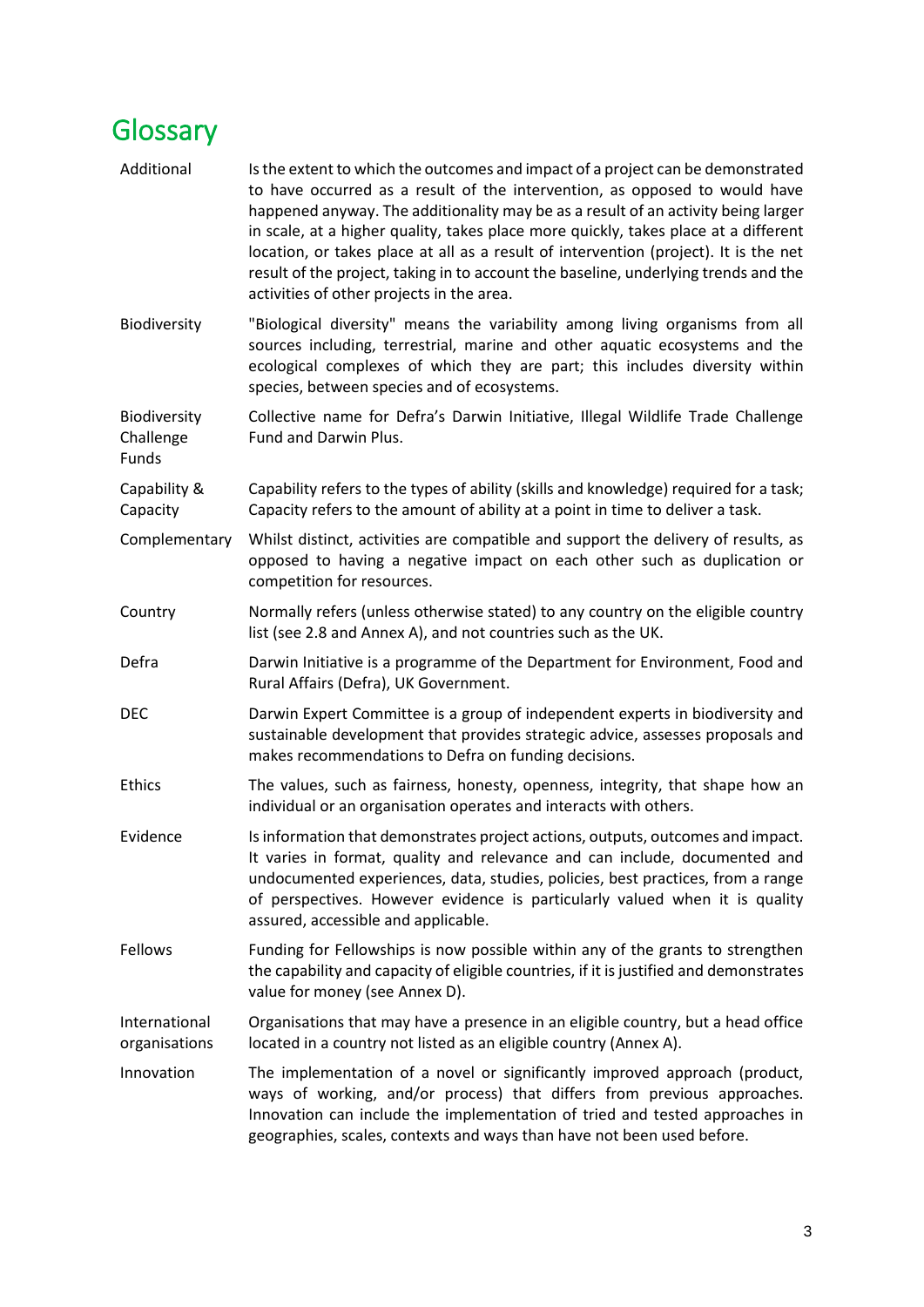| Lead Applicant                  | The individual who leads on the submission of the application and supporting<br>materials, and will be the project contact point during the application process.                                                                                                                                                                       |  |
|---------------------------------|----------------------------------------------------------------------------------------------------------------------------------------------------------------------------------------------------------------------------------------------------------------------------------------------------------------------------------------|--|
| Lead Partner                    | The partner who will administer the grant and coordinate the delivery, accepting<br>the Terms and Conditions of the Grant on behalf of the project.                                                                                                                                                                                    |  |
| Local/national<br>organisations | Organisations of an eligible country (Annex A), with either a national or local<br>remit, always formally registered within that country, and typically led by a<br>national of the country.                                                                                                                                           |  |
| Logframe                        | Logframes are a monitoring tool to measure progress against a Results Chain,<br>comparing planned and actual results along a causal pathway, and including<br>indicators, baselines, targets, as well as risks and assumptions.                                                                                                        |  |
| Matched<br>Funding              | Additional finance that is secured to help meet the total cost of the project,<br>including public and private sources, as well as quantified in-kind contributions.                                                                                                                                                                   |  |
| NIRAS-LTS                       | Darwin Initiative Administrator; first point of contact for projects and applicants.                                                                                                                                                                                                                                                   |  |
| <b>ODA</b>                      | Official development assistance $-$ commonly known as overseas aid $-$ is when<br>support, expertise or finance is supplied by one government to help the people<br>of another country via activities that promote economic development and<br>welfare as a main objective.                                                            |  |
| Partner(s)                      | Have a formal governance role in the project, and a formal relationship with the<br>project that may involve staff costs and/or budget management responsibilities.                                                                                                                                                                    |  |
| Poverty                         | Poverty is multi-dimensional and not solely about a lack of money; it<br>encompasses a range of issues that hinder people's abilities to meet their basic<br>needs and better their life with dignity.                                                                                                                                 |  |
| Project Leader                  | The individual with the necessary authority, capability and capacity, and a full<br>understanding of their role and associated obligations, who takes responsibility<br>for delivering value for money, managing risk and financial controls whilst<br>fulfilling the terms and conditions of the grant.                               |  |
| Safeguarding                    | Broadly means preventing harm to people and the environment. In practice,<br>efforts often focus on taking all reasonable steps to prevent sexual exploitation,<br>abuse and harassment (SEAH) from occurring, and to respond appropriately<br>when it does.                                                                           |  |
| Scale                           | The ability to deliver greater impact of a proven approach, either through<br>expanding the scope of activities within a given geography or focal issue, taking<br>the approach into a new geography or focal issue, or through uptake by<br>stakeholders that promotes systemic change.                                               |  |
| Stakeholder                     | Are consulted, engaged and/or participate in project activities as they have an<br>interest or concern in the project and its impact. They can also be partners, but<br>if not, they would not have a budget management, or a formal governance role,<br>within the project.                                                           |  |
| Theory of<br>Change             | Explains the process of change by outlining causal linkages taking activities<br>through to a desired outcome, being explicit about the assumptions underlying<br>the expected causal pathways, and including an analysis of barriers and enablers<br>as well as indicators of success. Often set out in a diagram and narrative form. |  |
| Value for<br>Money              | Good value for money is the optimal use of resources to achieve the intended<br>outcomes.                                                                                                                                                                                                                                              |  |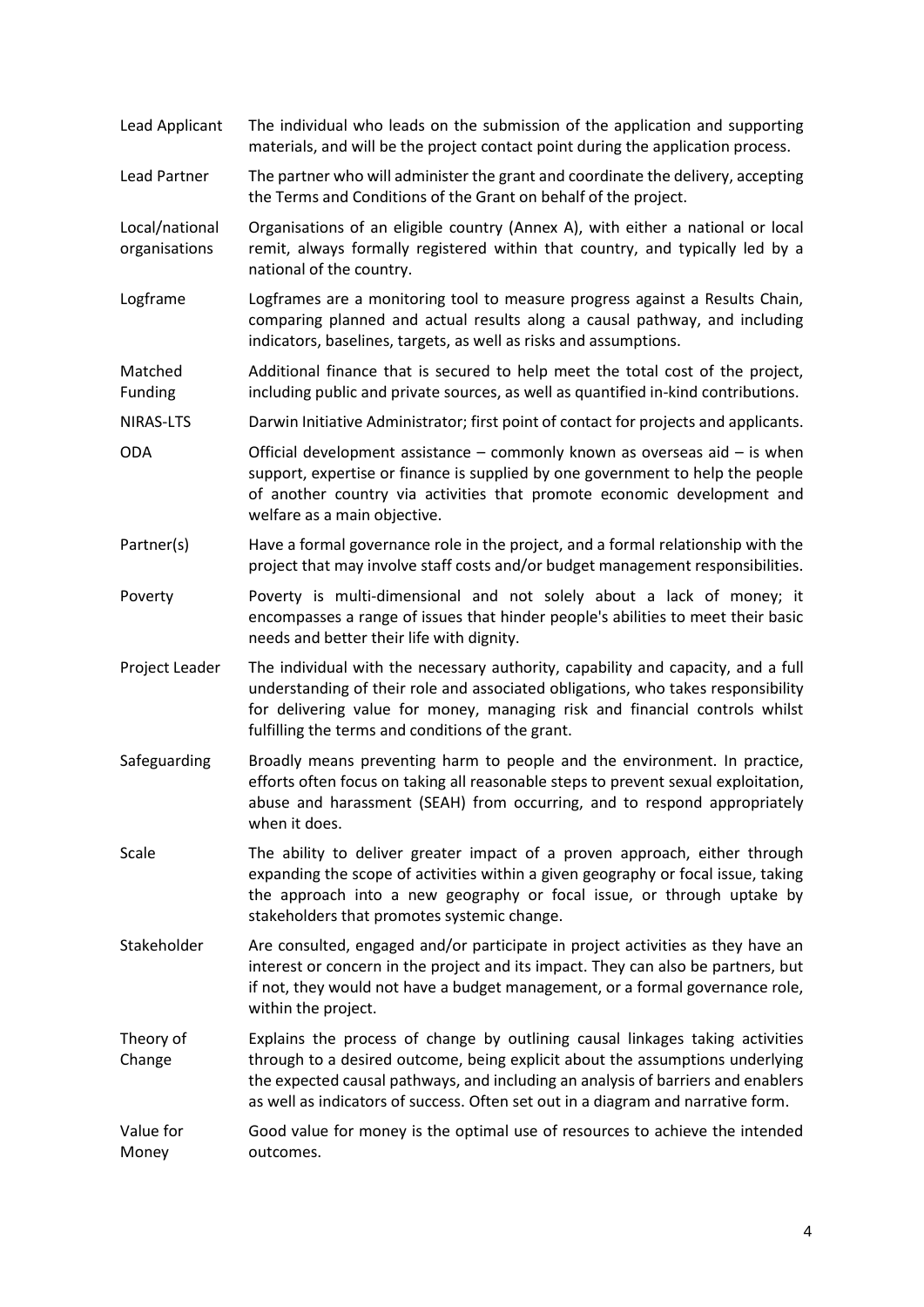## Contents

| $\mathbf{1}$     |      |                                                                          |  |
|------------------|------|--------------------------------------------------------------------------|--|
|                  | 1.1  |                                                                          |  |
|                  | 1.2  |                                                                          |  |
| $\overline{2}$   |      | What kind of projects can be supported by the Darwin Initiative?  8      |  |
|                  | 2.1  |                                                                          |  |
|                  | 2.2  |                                                                          |  |
|                  |      |                                                                          |  |
|                  | 2.3  |                                                                          |  |
|                  | 2.4  |                                                                          |  |
|                  | 2.5  |                                                                          |  |
|                  | 2.6  |                                                                          |  |
|                  | 2.7  |                                                                          |  |
|                  | 2.8  |                                                                          |  |
| $\boldsymbol{3}$ |      |                                                                          |  |
|                  | 3.1  |                                                                          |  |
|                  | 3.2  |                                                                          |  |
|                  | 3.3  |                                                                          |  |
|                  | 3.4  |                                                                          |  |
|                  | 3.5  |                                                                          |  |
|                  | 3.6  |                                                                          |  |
|                  | 3.7  |                                                                          |  |
|                  | 3.8  |                                                                          |  |
|                  | 3.9  |                                                                          |  |
|                  | 3.10 |                                                                          |  |
|                  |      |                                                                          |  |
| 4                |      |                                                                          |  |
|                  | 4.1  |                                                                          |  |
|                  | 4.2  |                                                                          |  |
|                  | 4.3  |                                                                          |  |
|                  | 4.4  |                                                                          |  |
|                  | 4.5  |                                                                          |  |
| 5                |      |                                                                          |  |
|                  | 5.1  |                                                                          |  |
|                  | 5.2  |                                                                          |  |
|                  | 5.3  |                                                                          |  |
|                  |      |                                                                          |  |
| 6                |      |                                                                          |  |
|                  | 6.1  |                                                                          |  |
|                  | 6.2  | Darwin Initiative Capability & Capacity, Innovation and Main Process  30 |  |
|                  | 6.3  |                                                                          |  |
|                  | 6.4  |                                                                          |  |
|                  | 6.5  |                                                                          |  |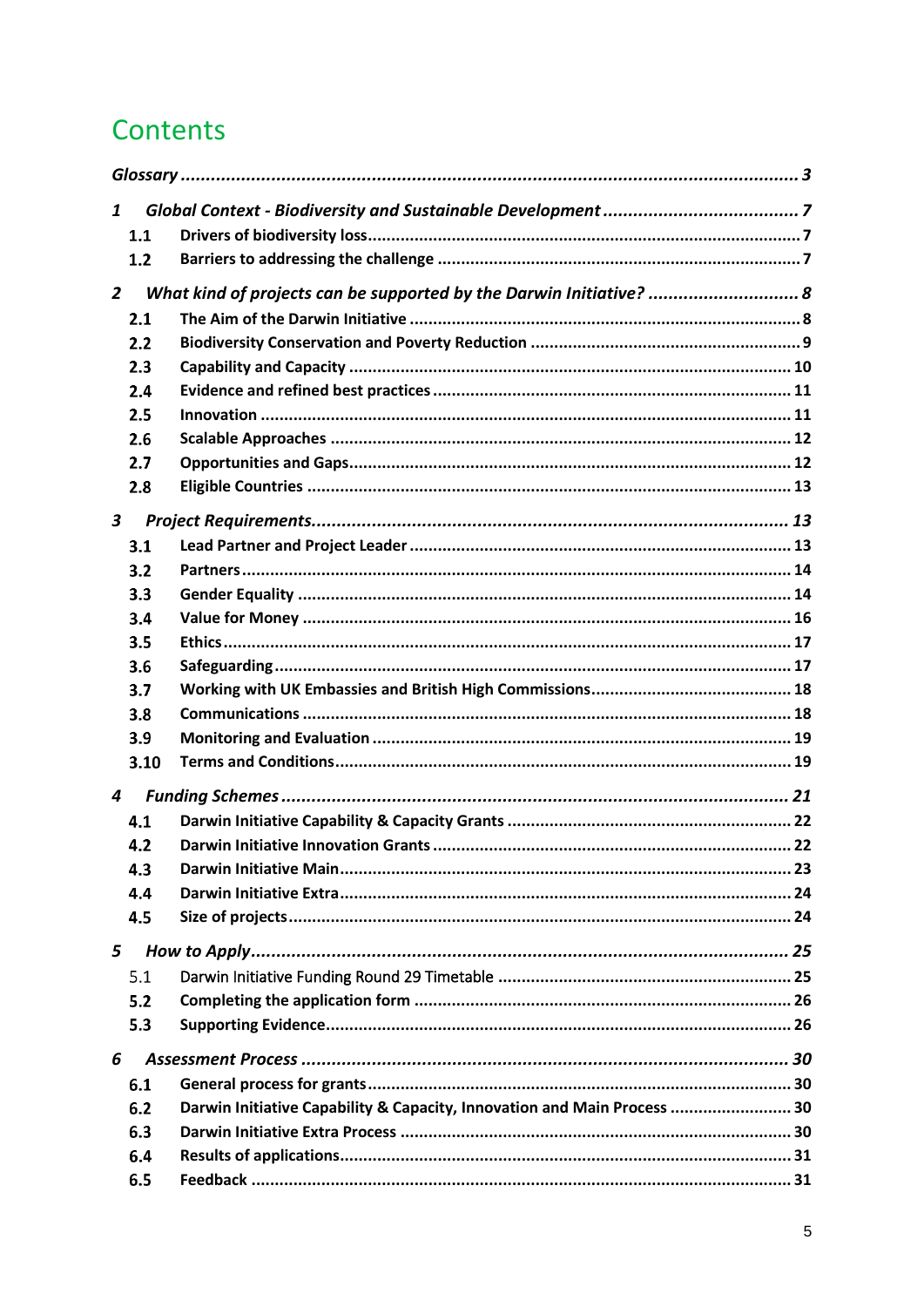| 6.6            |                                                                      |  |
|----------------|----------------------------------------------------------------------|--|
| $\overline{z}$ |                                                                      |  |
| 7.1            | Darwin Initiative Capability & Capacity Grant Assessment Criteria 32 |  |
| 7.2            |                                                                      |  |
| 7.3            |                                                                      |  |
| 7.4            |                                                                      |  |
| 7.5            |                                                                      |  |
| 7.6            |                                                                      |  |
| Annex A.       |                                                                      |  |
|                |                                                                      |  |
|                |                                                                      |  |
|                |                                                                      |  |
|                |                                                                      |  |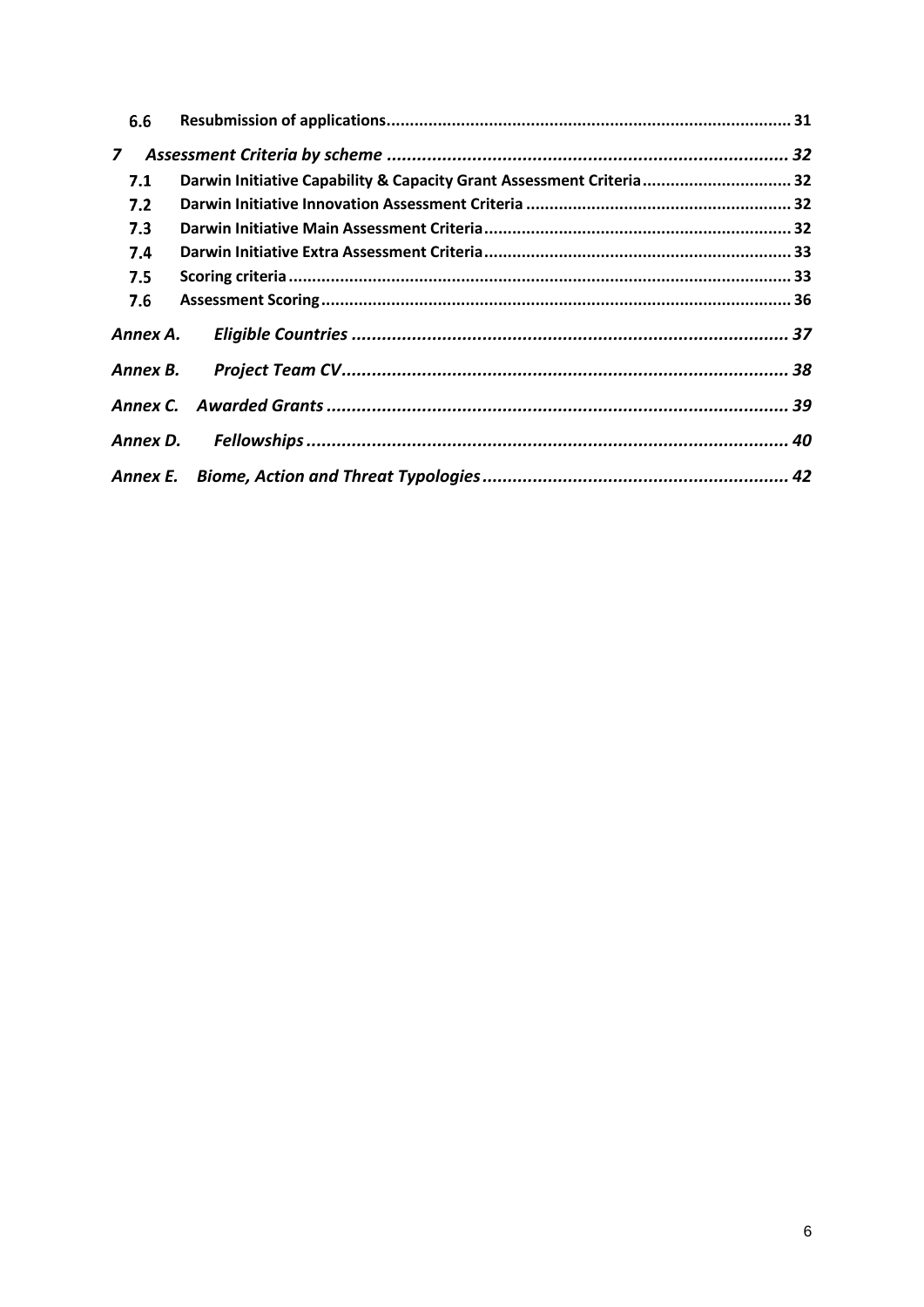## <span id="page-6-0"></span>1 Global Context-Biodiversity and Sustainable Development

### **Biodiversity loss is a critical challenge for sustainable development**.

- The scale of loss and rates of extinction are the greatest they have been for several million years and are accelerating.
- Biodiversity loss is eroding economic livelihoods, impacting food and water security, health, and protection from extreme weather events, climate change and pollution.

Its loss is escalating the likelihood that **tipping points** will be reached, bringing instability, abrupt changes, and wellbeing impacts at the community, national and international levels. The **greatest impact will be on low-income countries and the poor**, with their greater reliance on biodiversity and limited capability and capacity to adapt, undoing past gains and risking future prospects.

### <span id="page-6-1"></span>1.1 Drivers of biodiversity loss

**Human activity remains the primary cause** of biodiversity loss and degradation, via the direct drivers:

- **1) Changes in land and sea use**, e.g. agricultural and urban expansion, water extraction.
- **2) Direct exploitation**, e.g. overexploitation via harvesting, logging, hunting and fishing
- **3) Climate change**, e.g. extreme weather events, changes in seasonality, ocean acidification
- **4) Pollution**, e.g. marine plastic, waste, industry, agriculture, petrochemicals
- **5) Invasion of alien species**, e.g. global trade spreading species that impact ecosystem functions

**Climate change** is partly driving biodiversity loss, the loss of which is further reducing biodiversity's capability to mitigate, adapt and be resilient to the impact of climate change.

Behind these are **indirect drivers** (economic/political/social factors), including consumption habits, wealth generation, and the separation of production from consumption. **Inequalities** between stakeholders often impacts who benefits from the use of biodiversity, and who bears the cost.

Biodiversity loss and degradation tends to be less in areas managed by **indigenous and local communities**, but these are facing escalating external pressures from resource extraction, commodity production, mining, and transport and energy infrastructure, impacting not only biodiversity but also the livelihoods and wellbeing of these same communities.

### <span id="page-6-2"></span>1.2 Barriers to addressing the challenge

**The direct and indirect drivers of biodiversity degradation and loss need to be addressed to halt and reverse current trends.** As the Dasgupta review on the Economics of Biodiversity highlights, action is needed to ensure biodiversity considerations are more effectively embedded in decision-making and institutions. Barriers include:

**Market failures:** biodiversity is an externality or public good that private actors will not necessarily account for in their private behaviour.

**Government or governance failures:** ability of policymakers to take a sustainable approach to political and economic priorities and the management of biodiversity assets; capable institutions and the requisite biodiversity knowledge to guide effective action form the enabling conditions to change this.

**Information gaps:** lack of awareness of biodiversity, understanding impacts of activities, and options to managing biodiversity limits the effectiveness of policymakers, communities, and private agents.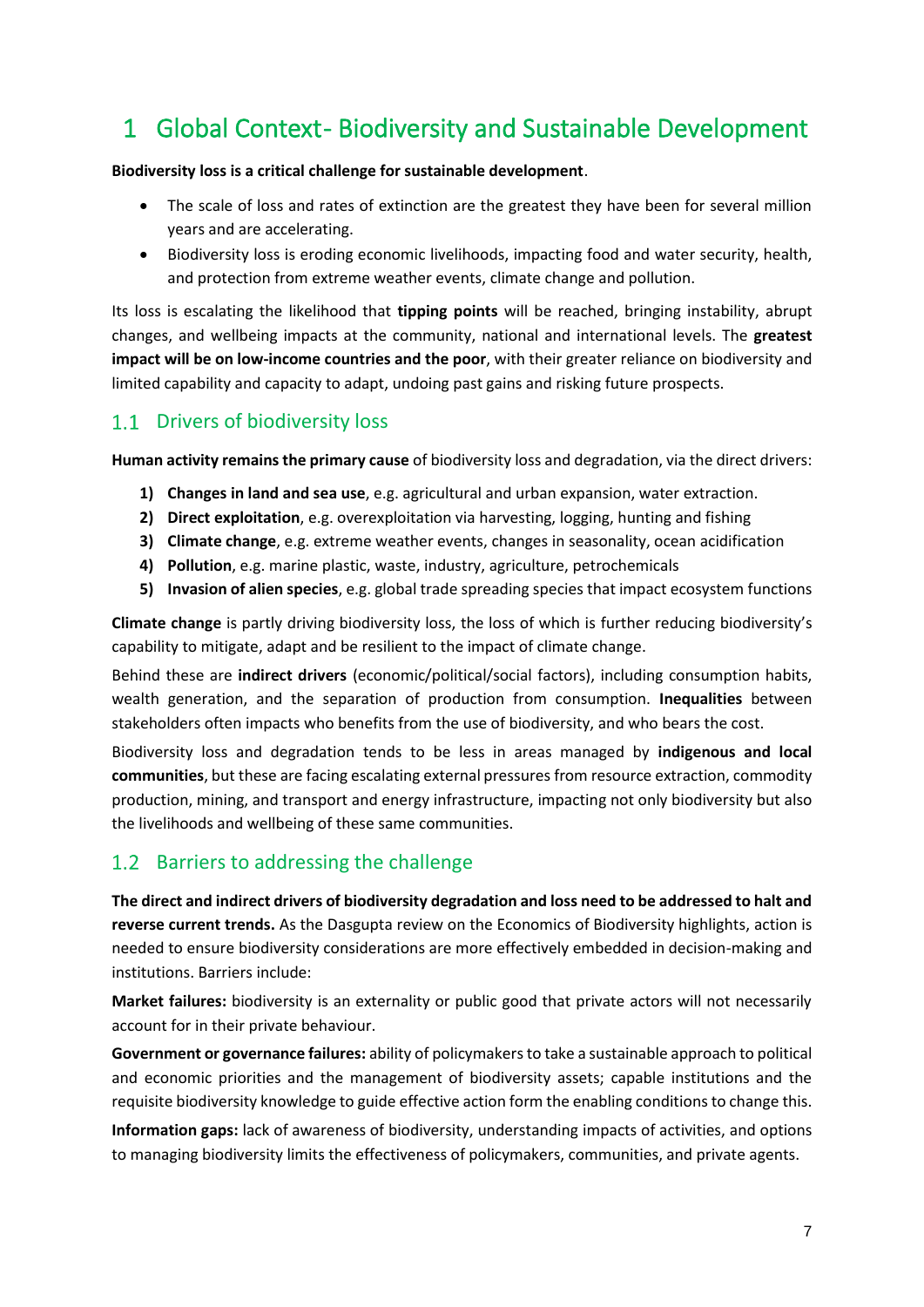**Inequalities:** economic, political, and social inequalities exacerbate the market and governance failures; more equitable representation of marginalised groups (e.g. indigenous and local communities, women, ethnicity, age, poor) in decision-making is needed.

## <span id="page-7-0"></span>2 What kind of projects can be supported by the Darwin Initiative?

The Darwin Initiative is one of Defra's Biodiversity Challenge Funds, along with Illegal Wildlife Trade Challenge Fund and Darwin Plus. It competitively awards grants for biodiversity conservation and poverty reduction activities in eligible countries, helping these countries meet their commitments under the Multilateral Environment Agreements<sup>1</sup>, Sustainable Development Goals, and national policy.

### <span id="page-7-1"></span>2.1 The Aim of the Darwin Initiative

The intended impact of Darwin Initiative is:

*The rates of biodiversity loss and degradation are slowed, halted or reversed, and poverty reduced in developing countries.*

The Darwin Initiative will support and influence stakeholders to incorporate biodiversity considerations in achieving poverty reduction, through evidence and best practices, and targeting the outcome: **Stakeholders, including local communities, governments, demonstrate sustained improvement in policy and practice that results in gains for biodiversity and reduced poverty.**

Elements of successful Darwin Initiative projects are likely to include:

- Enhancing the **Capability and Capacity** of national and local stakeholders, to help ensure a project's long-term legacy.
- Delivering outputs that will achieve both **biodiversity conservation and poverty reduction**.
- Strengthen the adoption or use of **evidence and best practices** in biodiversity conservation and poverty reduction.

<span id="page-7-2"></span>In achieving the outputs, cross-cutting co-benefits can be realised, including **climate change** mitigation and adaptation, and **public health** improvements such as, reducing the risks of disease (including zoonoses). Darwin projects are expected to co-opt and leverage other finance wherever possible.

<sup>1</sup> Convention on Biological Diversity (CBD), Ramsar Convention on Wetlands, the Nagoya Protocol on Access and Benefit Sharing (ABS), the Convention on International Trade in Endangered Species (CITES), the Convention on the Conservation of Migratory Species (CMS), the UN Framework Convention on Climate Change (UNFCCC), and the International Treaty on Plant Genetic Resources for Food and Agriculture (ITPGRFA)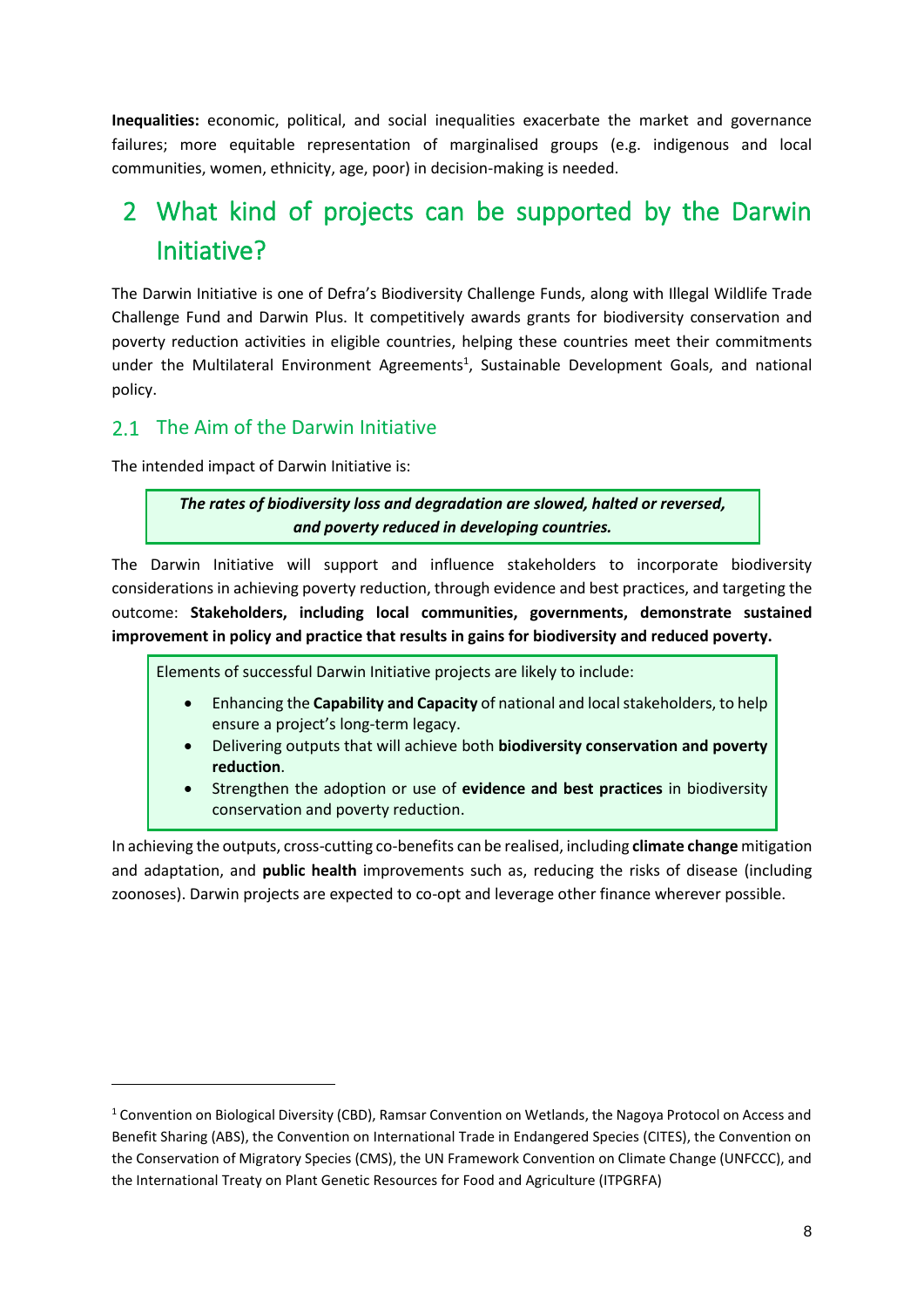### 2.2 Biodiversity Conservation and Poverty Reduction

The most vulnerable people rely on biodiversity to manage risks (food security, environmental hazards, climate change, and health) and meet their everyday needs, including:

- **>3bn people depend** on marine and coastal biodiversity; **>1.6bn people rely** on forests and non-timber products.
- **Loss of crop biodiversity**, and subsequent reliance on agrochemicals to compensate for lowered plant resilience and poor soil, exposes biodiversity and people to health-damaging pollutants.
- **Agricultural systems' resilience and capacity to adapt to climate change** depends on maintaining diversity in cropping systems, crop varieties, and animal breeds, without which future productivity levels are at risk, impacting the small-scale farmers the hardest.
- **Declines in the diversity of fish species** are strongly associated with lower catches, decreased resilience to exploitation, and higher incidence of stock collapse. Over 90% of global marine fish stocks are now fully exploited or overfished.

Low-income countries are **proportionally more directly reliant on natural capital** than higher-income countries. Often natural capital is leveraged to build infrastructure and human capital reducing longterm resilience and harming biodiversity and human well-being.

Over the last decades, research into the correlation between biodiversity loss and **outbreaks of fatal vector-borne and infectious zoonotic diseases**, including (HIV/AIDS), malaria, avian influenza, Ebola, and severe acute respiratory syndrome (SARS) has identified some links, but remains complex and poorly understood.

**Poverty is multi-dimensional and not solely about a lack of money**; encompassing a range of issues to fulfil basic needs and better one's life with dignity.

There are **many different ways** of defining and approaching a project's contribution to poverty reduction; The Sustainable Development Goals can be useful in defining and understanding this.

**Darwin Initiative projects are expected to contribute to poverty reduction in one or more of the following ways:**

- **directly** e.g. through activities that help secure increased income or access to other important assets for local communities whilst helping them to protect and improve biodiversity
- **indirectly** e.g. through safeguarding traditional rights, cultural values and increasing the voice of marginalised communities, while seeking to increase equality within communities, or through safeguarding plant genetic resources for improved food security, climate resilience, and sustainable agricultural development
- **through practice orientated research** e.g. activities that expand the local knowledge base on biodiversity and the interaction with poverty reduction, for example, the fair and equitable sharing of benefits arising from the utilisation of biodiversity

Projects should look systematically at the relationship between poverty and biodiversity. Designs should explicitly consider how planned project activities **relate to poverty** or to the efforts of people and/or states to **reduce poverty**; with **clearly identified beneficiaries**.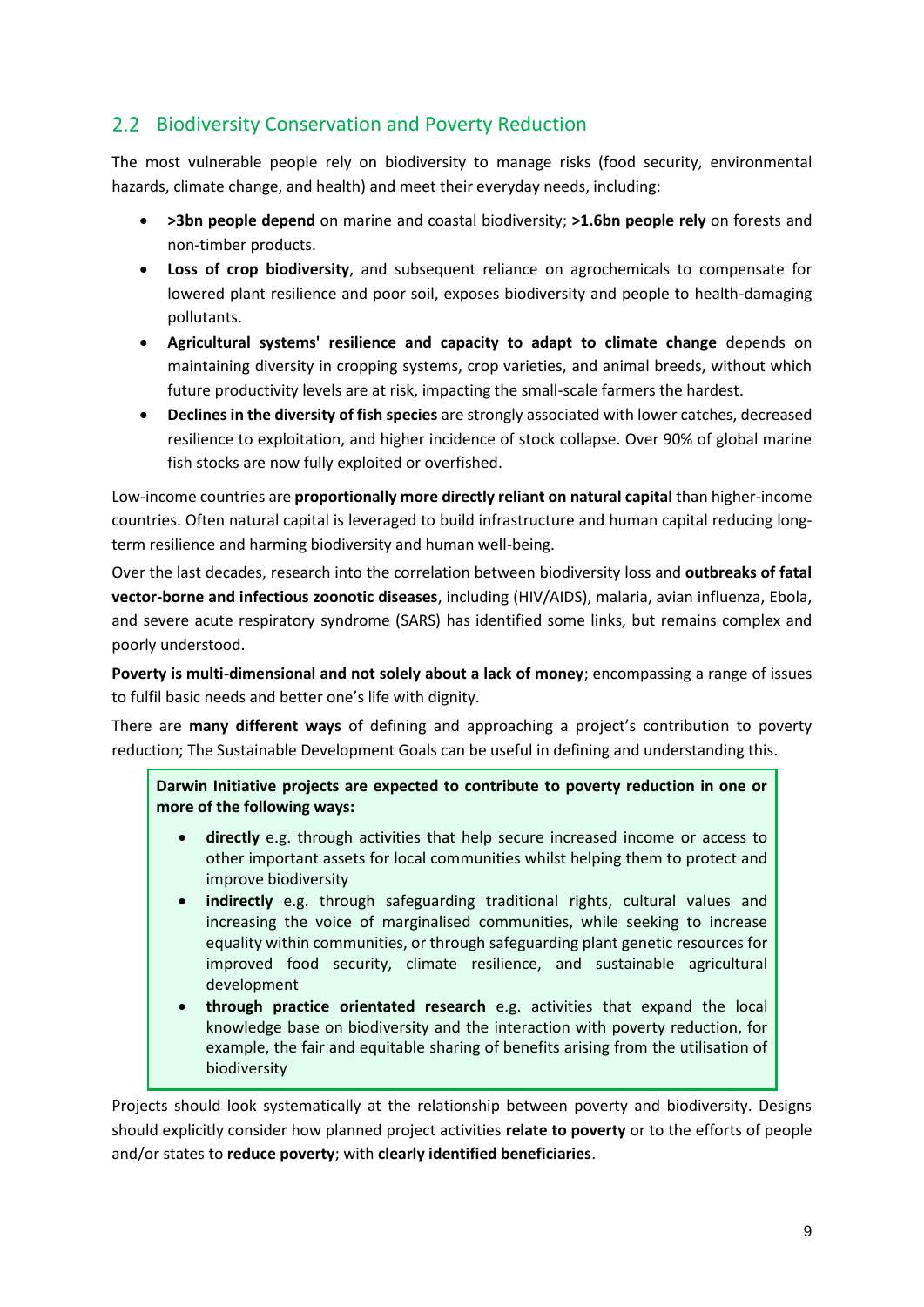The involvement of development specialists is encouraged to understand and design poverty reduction aspects of your project. It is critical that potential negative development impacts and safeguarding issues are identified and mitigated against early in the design process, to avoid unintentional harm.

A recent information note, called [Poverty and the Darwin Initiative,](https://www.darwininitiative.org.uk/publications/information-notes-and-reviews) might help you understand the multiple dimensions of poverty and how biodiversity projects can meaningfully contribute to economic development and welfare of people in developing countries.

The anticipated impact on poverty should be reflected in the logframe, see the Monitoring, Evaluation and Learning Guidance for further details.

### <span id="page-9-0"></span>2.3 Capability and Capacity

Enhancing the **Capability and Capacity** of local and national stakeholders, to deliver biodiversity conservation and poverty reduction outcomes is a proven approach to **sustaining impact** after project completion and is a **core objective** of the Darwin Initiative.

**Capability** refers to the **types of ability** (skills and knowledge) required for a task; **Capacity** refers to the **amount of ability** at a point in time to deliver a task. By enhancing both elements, an organisation or individual should be able to deliver a task more **efficiently** and **effectively,** and the project should be able to build a legacy of people who are able to carry out conservation and development projects more efficiently and effectively in future.

*All Darwin Initiative grants must include activities and/or structures that will enhance and strengthen the capability and capacity of identified local and national stakeholders during its lifetime and in the future.* 

The approach adopted to enhance the capability and capacity of local and national stakeholders is for the partners to formulate and justify in the application; with the proportion of the project outputs focussed on capability and capacity varying according to the type of grant.

Enhanced capability and capacity can be delivered through a wide range of activities and approaches including, but not limited to, structured training, fellowships (see [Annex D\)](#page-39-0), work placements, mentoring and the opportunity to deliver projects in partnership with more experienced organisations. Grants focussed on capability and capacity are available, se[e 4.1,](#page-21-0) but such activities are expected in all grants. Standalone Fellowship grants are no longer available, but Fellowships can be included within any of the current grants where it is justified.

International Lead Partners should ensure that local and national partners have meaningful and stretching roles, and/or receive tailored mentoring/support to develop their capabilities.

In addition to technical areas (biodiversity, sustainable development), activities can include enhancing underpinning capabilities for example financial, communication, monitoring and evaluation, safeguarding, risk management capabilities.

In supporting locally based existing and future environmental leaders of identified organisations to grow professionally and technically, enhancing their capability draw on expertise through networks and partnerships is encouraged. Such expertise can often be identified within the country or region, but where a strong case can be made international travel to/from the UK, for example, to source this expertise can be justified.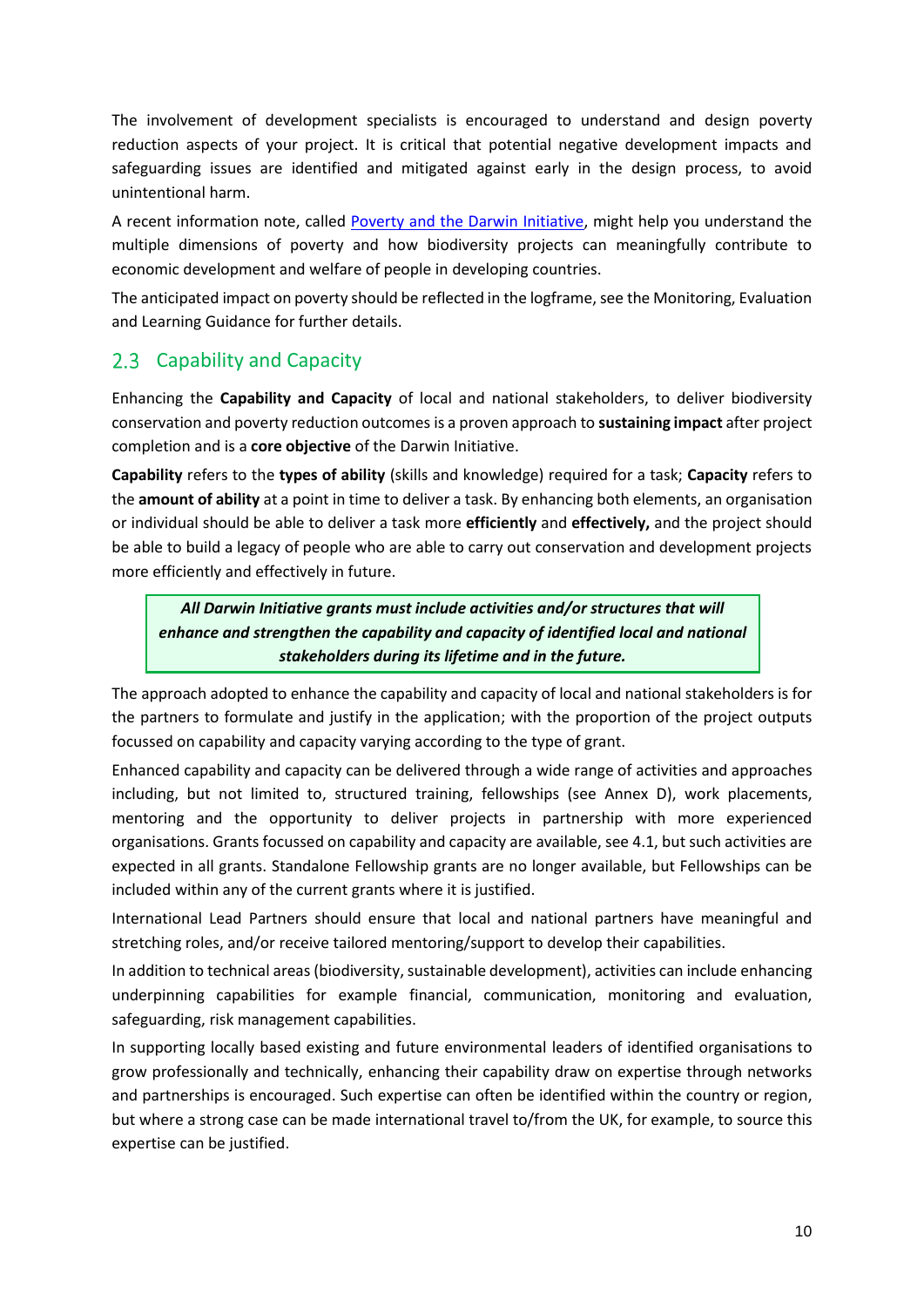### <span id="page-10-3"></span><span id="page-10-0"></span>2.4 Evidence and refined best practices

*The use of evidence to support project design, and the generation of evidence to support effective project implementation and future scaling, is at the core of the Darwin Initiative, and is strongly considered in the assessment of applications.*

**Evidence** ranges in format, quality and relevance and includes, documented and undocumented experiences, data, studies, policies, best practices etc.

The **strengthening, promotion and use of evidence and improvement in best practices** that can be shared to inform the actions of others, and support future scaling-up, is at the core of the Darwin Initiative.

In 2016, the '*[FAIR Guiding Principles for scientific data management and stewardship](http://www.nature.com/articles/sdata201618)*<sup>2</sup> were published with the intention to provide guidelines to improve the **Findability**, **Accessibility**, **Interoperability**, and **Reuse** of digital assets (evidence). These principles provide a recognised and useful approach to enhancing the value of evidence and should where possible inform decisions on the collection, storage and dissemination of evidence by projects. Further information can be found at [www.go-fair.org](http://www.go-fair.org/)

**Evidence presented in applications helps identify and select which proposals meet the funding criteria**. It can demonstrate that the project partners understand the context, challenges (risks and assumptions) and the opportunities, underpinning the funder's confidence in their capabilities to deliver.

<span id="page-10-2"></span>Where projects are proposed in areas of existing related initiatives and activities, demonstrating an understanding of these, how the proposed project fits in and how it adds value will help demonstrate the case for the project.

**By improving the quality, accessibility and use** of evidence and best practices, then decisions by individuals and organisations funded by the Darwin Initiative and beyond should lead to **more effective solutions and greater impact**.

The role of **local knowledge and evidence held by indigenous groups and local communities** is vital to improvements in biodiversity conservation and to poverty reduction. It is important that all evidence gathering, and use is conducted within a **robust ethics framework** that respects the **prior informed consent of** and **benefit sharing with** the **owners of such evidence**, in addition to appropriate procedures related to the collection, storage and use of personal data.

Noting these ethical considerations, all projects should consider the role and application of evidence **throughout the project and beyond**, in developing the idea and approach, strengthening the implementation of the project, and the uptake of new evidence to help secure the project's legacy.

### <span id="page-10-1"></span>2.5 Innovation

Innovation, whilst widely understood, can be challenging to define given its dynamic nature. Within the Biodiversity Challenge Funds we understand innovation to be:

*the implementation of a novel or significantly improved approach (product, ways of working, and/or process) that differs from previous approaches.* 

<sup>2</sup> <http://www.nature.com/articles/sdata201618>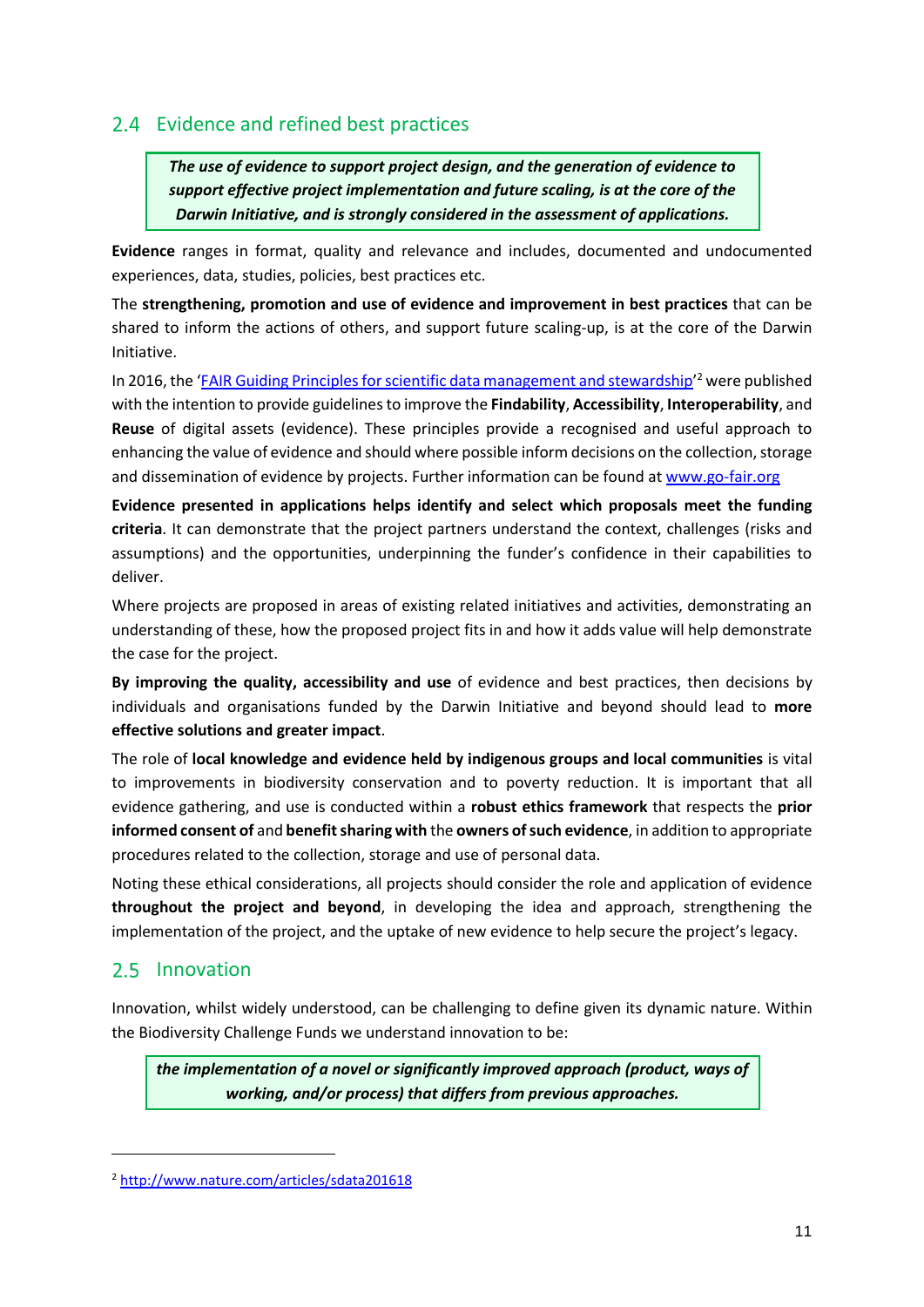There are broadly three types of innovation:

- 1. **Novel to the area,** the diffusion, replication or application of proven conservation approaches in another geography or to a difference issue or stakeholder group.
- 2. **Novel to the sector**, an approach proven in a different sector is adapted to deliver results and impact in the biodiversity conservation – poverty reduction sector.
- 3. **Novel to the world** an innovation unproven in any sector, is applied to the biodiversity conservation – poverty reduction sector.

### <span id="page-11-0"></span>2.6 Scalable Approaches

The resources available to meet the biodiversity conservation and poverty reduction challenge are globally limited, and there is an urgent need for conservation to have a greater impact in order to meet the challenge of biodiversity loss. As a result the Darwin Initiative is particularly interested in:

### *Projects that have the potential to be scaled to deliver greater impact.*

The application will ask applicants to set out their ambition and vision to scale their work in any of the following ways:

- **Landscape scaling:** test an approach and then apply it more broadly at the landscape/seascape level.
- **Replication scaling:** test an approach and apply it in another geography, or to another issue or stakeholder group.
- **Systems change scaling:** support system changes (e.g. legislation) that have impacts beyond their original scale.
- **Capacitation scaling:** leaving a legacy of higher capacity to achieve change, e.g. through improving the capacity of organisations, key individuals, or regionally (e.g. geographic clusters of projects, combining to build capacity and momentum).

For these reasons, **new or innovative approaches, supported by evidence** (where possible), **that have the potential to scale are more likely to succeed under the Darwin Initiative.** Proposals that can leverage additional finance are also more likely to be supported.

Post-project scaling of the approach could be achieved through new finance or through uptake by stakeholders or other mechanisms including, but not limited to:

- the UK's ODA portfolio, including the Darwin Initiative or
- multilateral funds supported by the UK (e.g. Green Climate Fund, Global Environment Facility, Climate Investment Funds, NAMA Facility), or
- philanthropic and private funds, or
- producing market-ready solutions or
- enabling widespread stakeholder uptake.

### <span id="page-11-1"></span>2.7 Opportunities and Gaps

The Darwin Initiative assesses applications individually against the published criteria, it does not strategically prioritise particular group of species, ecosystems, approaches or issues.

The fund is interested to receive high quality applications that meet the criteria and objectives (addressing biodiversity conservation and poverty reduction, innovative, enhancing capability and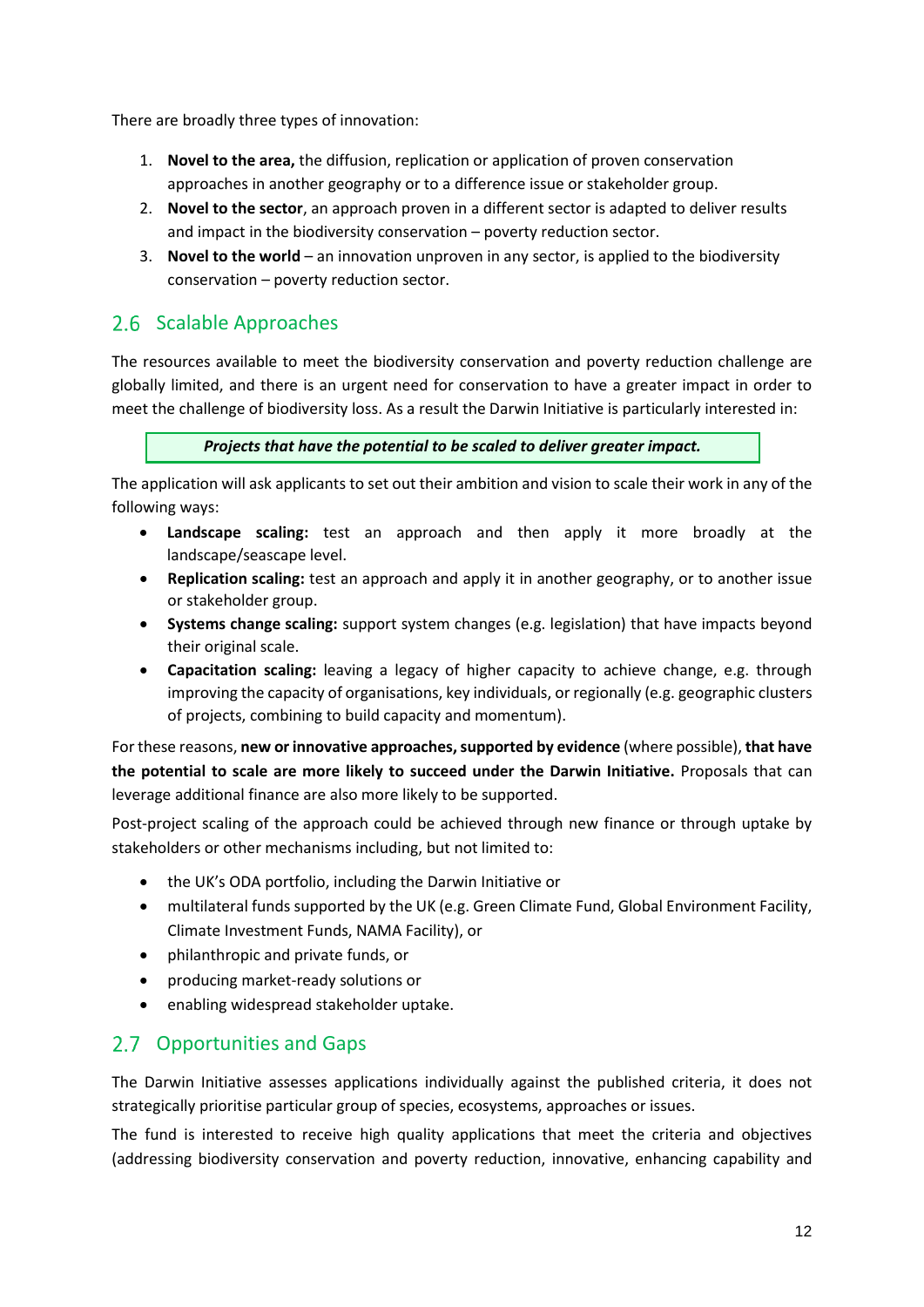capacity, scalable) supported by, and enhancing evidence, and which will meet identified needs of the country.

We encourage applications covering any group of species, ecosystems, approaches, and issues whether they are represented or not in the current Darwin Initiative portfolio.

There are some areas that are under-represented in conservation attention at the moment, which are nonetheless important for biodiversity conservation and poverty reduction. We draw attention to some of these here:

- under-represented taxonomic groups such as fungi, small mammals, invertebrates;
- ecosystems such as freshwater, grasslands;
- approaches such as agrobiodiversity enhancement, public health-conservation interactions, stewardship of natural assets through sustainable use;
- equitable sharing of benefits;
- enhancing public policy and engaging with business, indigenous groups and other less represented stakeholders;
- Supporting under-represented conventions e.g. crop diversity, migratory species, desertification?

### <span id="page-12-0"></span>2.8 Eligible Countries

Darwin Initiative is entirely **Official Development Assistance (ODA) funded**, and therefore projects must promote the economic development and welfare of developing countries as a primary objective, and the eligible countries listed in **[Annex A](#page-36-0)** are all on the current OECD Development Assistance Committee (DAC) List. However, projects will in practice be expected to be mostly focused on Low Income and Lower Middle-Income countries.

**Upper Middle-Income countries** (UMICs) are eligible, however, projects applying to work in a UMIC must clearly **demonstrate a stronger case** for support. This includes operating in areas of high importance for biodiversity and a clear poverty reduction need. Such applications must also clearly demonstrate that they will also:

- advance knowledge, evidence and impact in **Least Developed or Low-Income Countries**, or
- contribute to a **global public good**, for example by advancing understanding and/or strengthening the knowledge base related to biodiversity conservation/sustainable use and poverty reduction, or
- contribute to **serious and unique advancements** on a critical issue as a result of specific circumstances of the upper-middle income country that could not be made elsewhere.

Available funding will be ring-fenced to ensure that **at least 70%** is allocated to projects in Low Income and Lower-Middle Income Countries.

## <span id="page-12-1"></span>3 Project Requirements

### <span id="page-12-2"></span>3.1 Lead Partner and Project Leader

**Applications must be made by the Lead Partner** (an organisation), not an individual, agreeing to the Terms and Conditions(se[e 3.10\)](#page-18-1) including managing the grant, its finances, reporting and governance.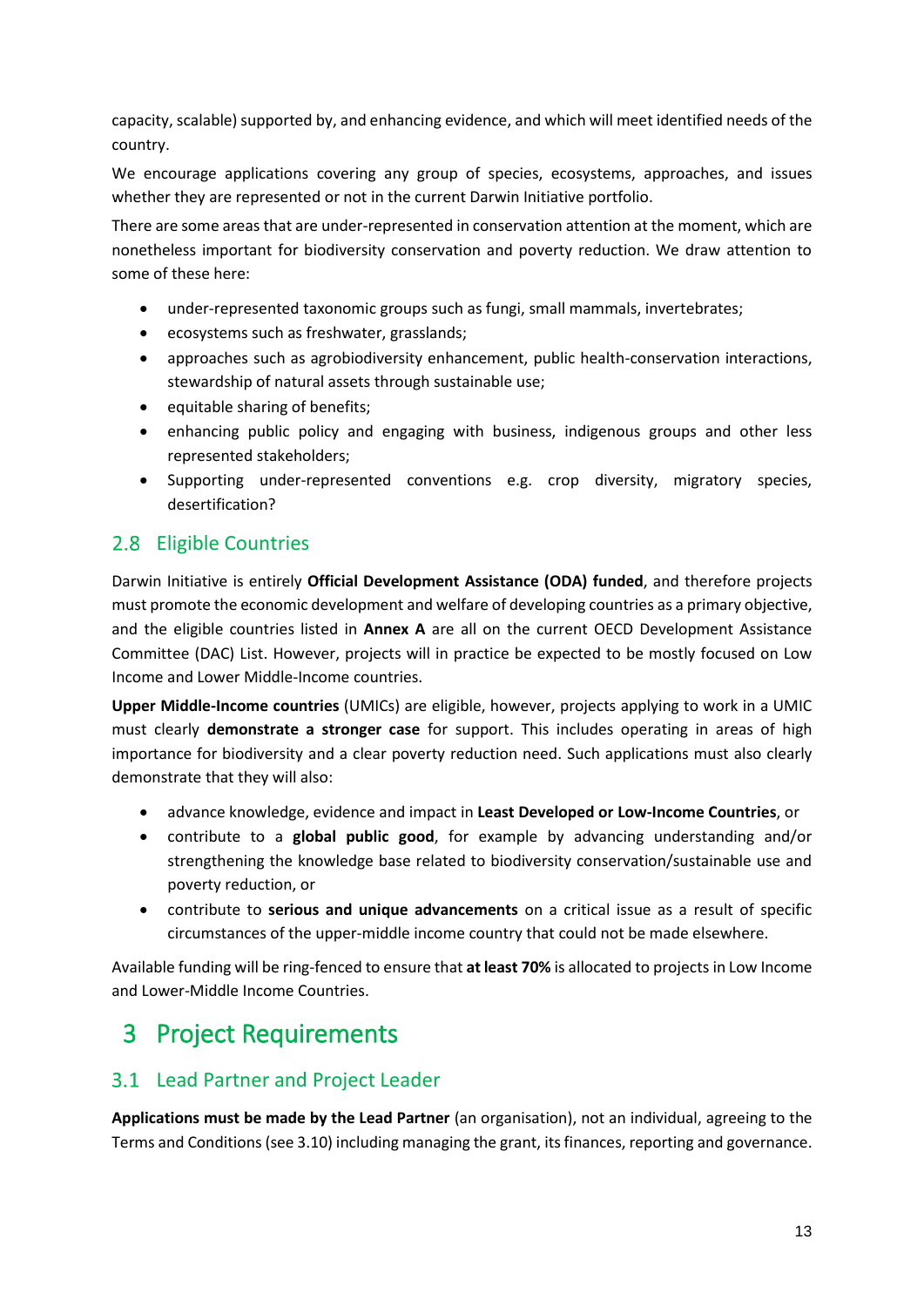*Lead Partners can be based anywhere, but we strongly encourage projects to have in-country Lead Partners.*

The **maximum annual value of funds** requested should not exceed 25% of the Lead Partner's average annual turnover/income for the previous 3 years.

There is no limit on the number of applications a Lead Partner may submit, but we would encourage internal co-ordination to ensure all submissions are competitive; Defra may consider the number of applications from a partner as part of their decision-making process.

The **Project Leader** is the individual with the necessary **authority, capability and capacity,** and a full understanding of their role and associated obligations to take **responsibility** for delivering value for money, managing risk and financial controls whilst fulfilling the terms and conditions of the grant. Where the Project Leader is not employed by the Lead Partner, the reasoning behind should be made clear in the application, including their capability to control and be held accountable for the proposed project.

### <span id="page-13-0"></span>3.2 Partners

Partnerships between organisations aligning their interests around a common vision, combining their complementary resources, experiences and competencies and sharing risk, can maximise impact in terms of scale, quality, sustainability and benefits.

*All projects are strongly expected to seek and work with in-country partners, with the meaningful and early engagement of in-country stakeholders.*

Differing from Stakeholders, Partners have a **formal governance role** in the project, and a **formal relationship** with the project that may involve staff costs and/or budget management responsibilities. **Projects should be co-developed with partners.**

In contrast, **Stakeholders** would not have a budget management, or a formal governance role, within the project but are consulted, engaged and participate in project activities.

### <span id="page-13-1"></span>3.3 Gender Equality

Evidence from the *Ecosystem Services for Poverty Alleviation* [\(www.espa.ac.uk\)](http://www.espa.ac.uk/) programme demonstrates that **women and men use resources differently**. For example, due to gender differences in roles and responsibilities, women in rural communities are often the main collectors of wild plant food and firewood, with men focusing on timber, wild meat, and control access rights and tenure due to patriarchal structures. As a result, women and men develop knowledge about different species, their uses and their management.

In addition to the evidential basis, regard for and a prioritisation of gender equality is clearly set out the International Development Strategy (Gender Equality) Act 2014 and UK's International Development Strategy (2022).

The approach taken to **reduce** g**ender inequality** and/or to **take account of any gender-related differences in the needs** will be assessed at the proposal stage, with projects able to demonstrate a strong **understanding of gender**, with it **integrated throughout the design** are likely to **score more highly**.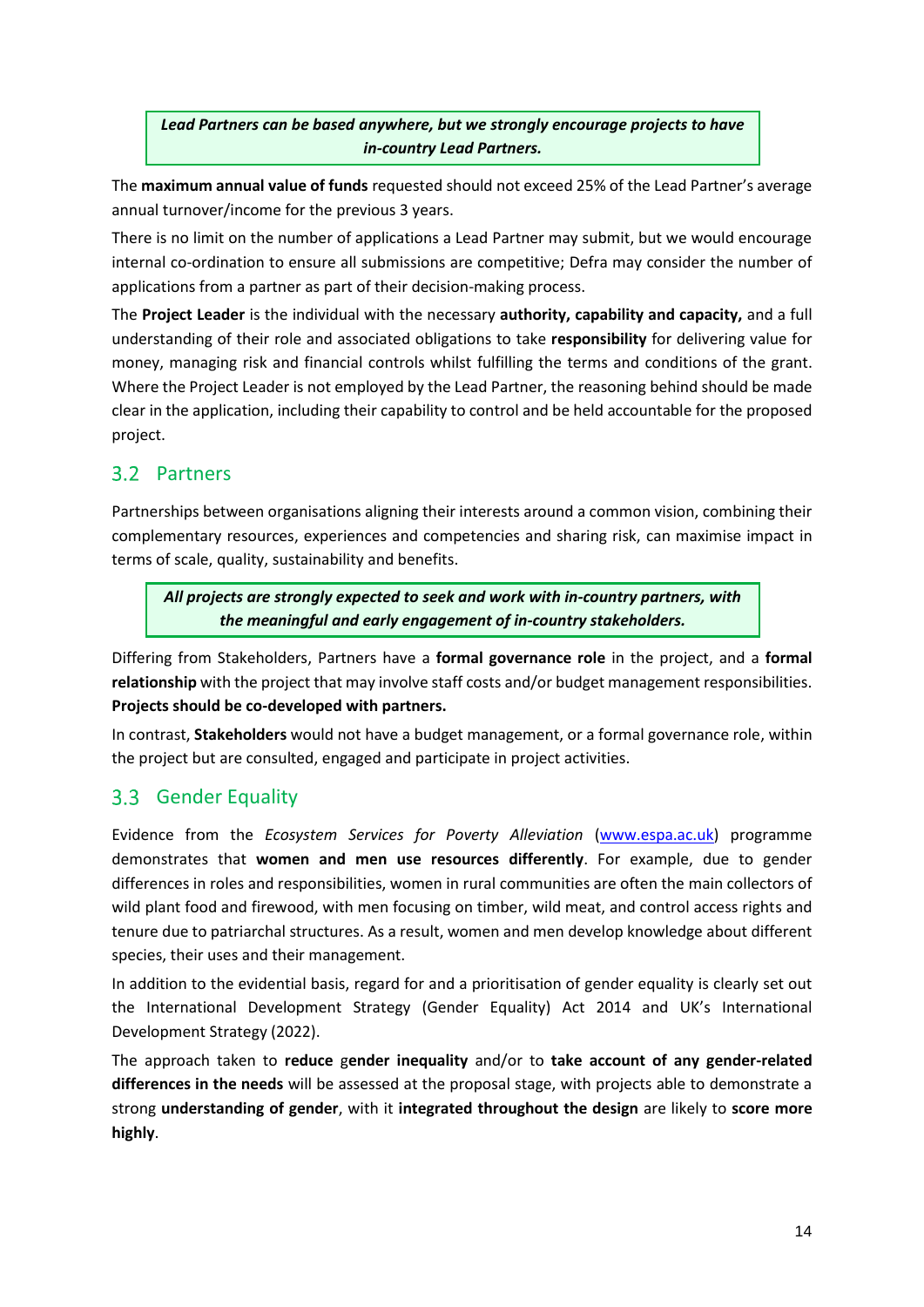To shape and inform all biodiversity conservation and poverty reduction actions, it is **vital to understand** gender-differentiated biodiversity practices, gendered knowledge acquisition and usage, as well as gender inequalities in control over resources.

### **All projects must consider how they will contribute to reducing inequality between genders, with activities expected to** *generate* **net benefits for women and girls.**

If this is not the case for your project, you will need to set out why in your application including how you will ensure that your project will not intentionally or unintentionally increase inequality.

All projects are expected to report **indicators disaggregated by gender** where possible.

Some questions to consider early on:

- What are the prevailing gender norms in the host country in relation to division of labour, access and control of resources, and ability to participate in decision making?
- How do these prevailing norms affect the project, in terms of what it can achieve, how will it engage with stakeholders and how it needs to be designed?
- How will the project impact (positively and negatively) girls, boys, women and men in their domestic, economic and community roles and responsibilities and in term of access to and control over assets?
- How will the project provide opportunities for girls, boys, women and men to influence and participate in decision making?
- Does the intervention address underlying barriers that prevent girls and women from accessing opportunities created?
- How will risks and unintended negative consequences be identified, avoided or mitigated against, and monitored?

Girls and women are not a homogenous group, with additional layers of diversity including ethnicity, caste, age, religion, sexuality, disability status, and income that need to be considered. Further resources include:

- Convention on Biological Diversity [Gender in the conservation of protected areas](https://www.cbd.int/doc/pa/tools/Gender%20in%20the%20conservation%20of%20protected%20areas.pdf)
- **IIED [Gender and Biodiversity](https://www.iied.org/gender)**
- Nature [Gender in conservation and climate policy](https://www.nature.com/articles/s41558-019-0448-2.pdf)
- UN Environment Programme [Why gender is important for biodiversity conservation](https://www.unep.org/news-and-stories/story/why-gender-important-biodiversity-conservation)
- <span id="page-14-0"></span>• WWF – [Gender and Conservation](https://wwf.panda.org/our_work/people/people_and_conservation/our_work/gender_and_conservation/#:~:text=Gender%20and%20conservation%20work,about%20the%20environments%20around%20them.)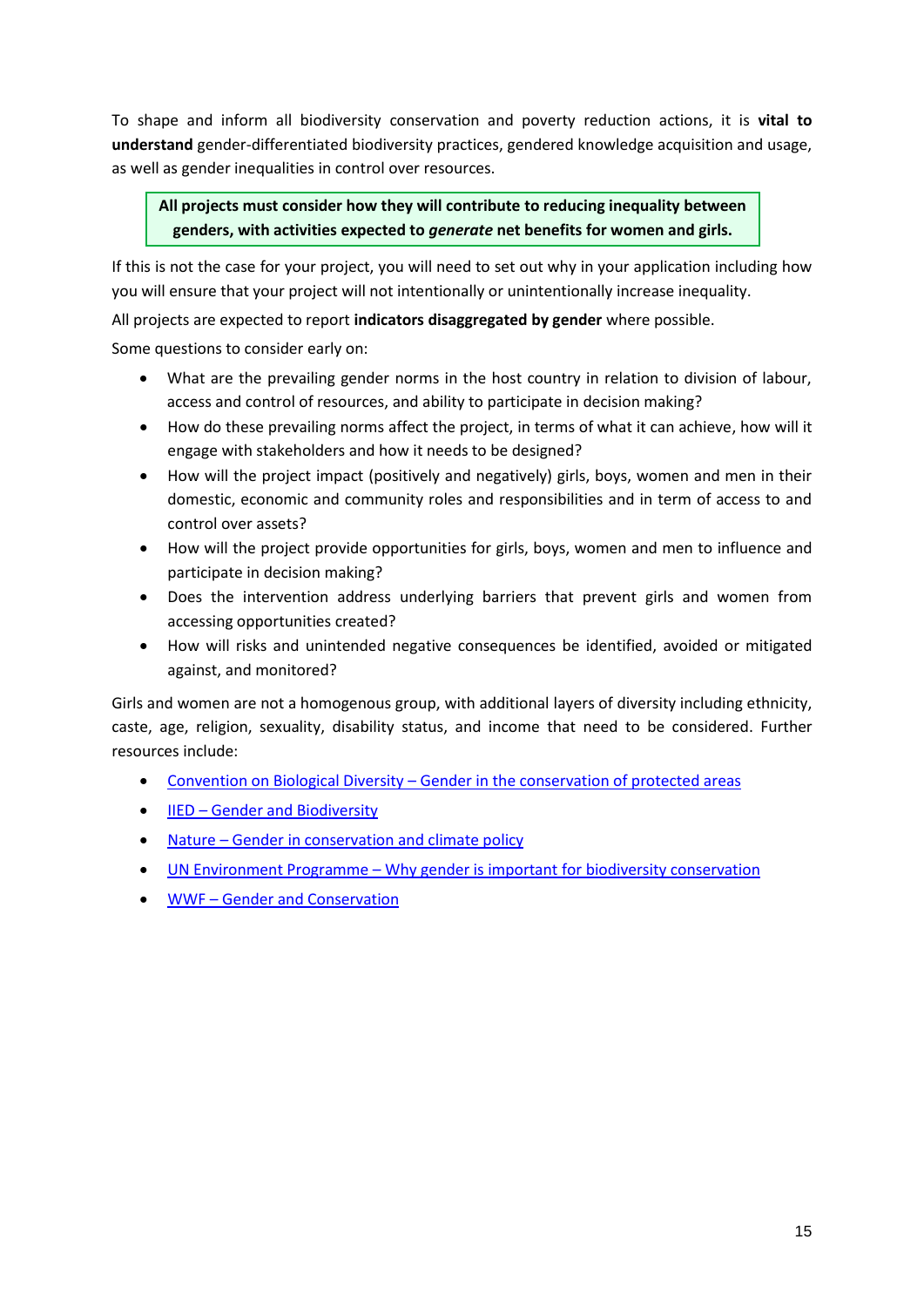### 3.4 Value for Money

**Projects must demonstrate strong Value for Money in terms of expected impacts from each pound spent**.

- **Value for money means aiming for the best feasible project for amount spent.** This means drawing on evidence to carefully appraise possible objectives and delivery options.
- **It does not mean only doing the cheapest things.** We need to understand what drives costs and make sure that we are getting the best outcomes for the lowest price.
- **Nor do we just do the easiest things to measure.** We need to explain what we value, be innovative in how we assess and monitor value for money and what results we are trying to achieve with UK taxpayers' money.
- **Value for money is not something that applies only to project design.** It should drive decision making throughout the project cycle and in relation to running costs and evaluations.

Partners must demonstrate that they are pursuing **continuous improvement** and applying stringent **financial management and governance** to reduce waste and improve efficiency.

We expect Projects to demonstrate openness, honesty and realism about capacity and capability, **accepting accountability and responsibility** for performance **along the project chain**.

For further guidance, see Finance Guidance.

**Funded Projects should not significantly cut across or duplicate work, especially those being funded through other environment and development or research programmes.** Applicants should acknowledge the work of others (past and present), and demonstrate an understanding of current projects within their area to clearly establish **how they will add value**.

Projects should secure **matched funding** to help meet the total cost of the project, from public and/or private sources, as well as **quantified in-kind contributions** as far as possible.

Projects should consider **evidence** from relevant historical and existing initiatives, and reflect this in project design, incorporating lessons learnt, to maximise the chance of success.

<span id="page-15-0"></span>Where is there is evidence from historical and existing initiatives, including in geographies where there are other projects working on similar or related needs, it is important that the project is able to **clearly articulate how its activities and impacts add value**.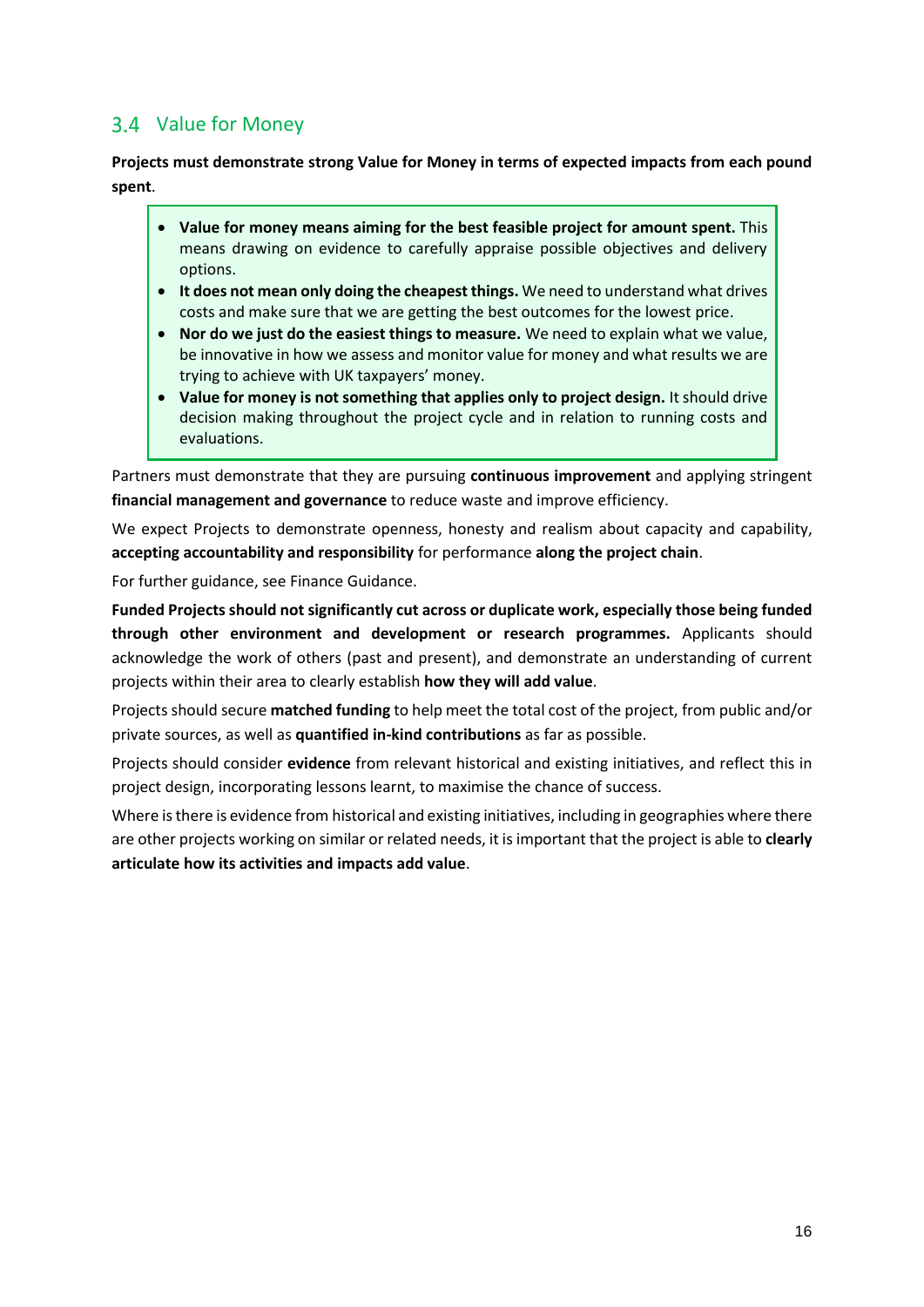### 3.5 Ethics

Projects are expected to meet the **key principles of good ethical practice**, and demonstrate this in the application. All projects must:

- meet **all legal and ethical obligations** of all countries and organisationsinvolved in the project, including relevant access and benefit sharing legislation pertaining to the utilisation of genetic resources and associated traditional knowledge;
- follow **access and benefit sharing best practice** where legislation is incomplete or absent;
- include strong **leadership and participation from developing countries** and the communities involved to enhance the incorporation of their perspectives, interests and knowledge, in addressing the wellbeing of those directly impacted by the project;
- recognise the value and importance of **traditional knowledge**, alongside international scientific approaches, and methods;
- respect the **rights, privacy, and safety of people** who are impacted directly and indirectly by project activities;
- use **Prior Informed Consent** (PIC) principles with communities;
- protect the **health and safety** of all project staff;
- uphold the **credibility of evidence**, research and other findings.

### **Funding may be frozen or withdrawn in the event that these principles are not met.**

Staff involved in the design or conduct of research should maintain the independence and integrity of the process, including intellectual detachment from personal convictions relating to the topic.

### <span id="page-16-0"></span>3.6 Safeguarding

Defra believes that everyone regardless of age, gender identity, disability, sexual orientation, ethnic origin or other protected characteristic has the right to be protected from all forms of harm, abuse, neglect and exploitation. **Defra will not tolerate abuse and/or exploitation by staff or associated personnel involved in Defra-funded ODA projects.**

It is the responsibility of the lead partner to have appropriate and proportionate **safeguarding policies and procedures** in place, tailored to the project, to protect not only direct and indirect **beneficiaries** but also **employees** and associated personnel of any **partners**.

All project partners are expected to take all reasonable and adequate steps to prevent sexual exploitation and abuse and sexual harassment (SEAH) of any person linked to the project. Where awareness of suspicions or complaints of SEAH occur, these should be swiftly and appropriately actioned as set out in the Terms and Conditions.

Safeguarding can be addressed through the four pillars of **prevent, listen, respond and learn.**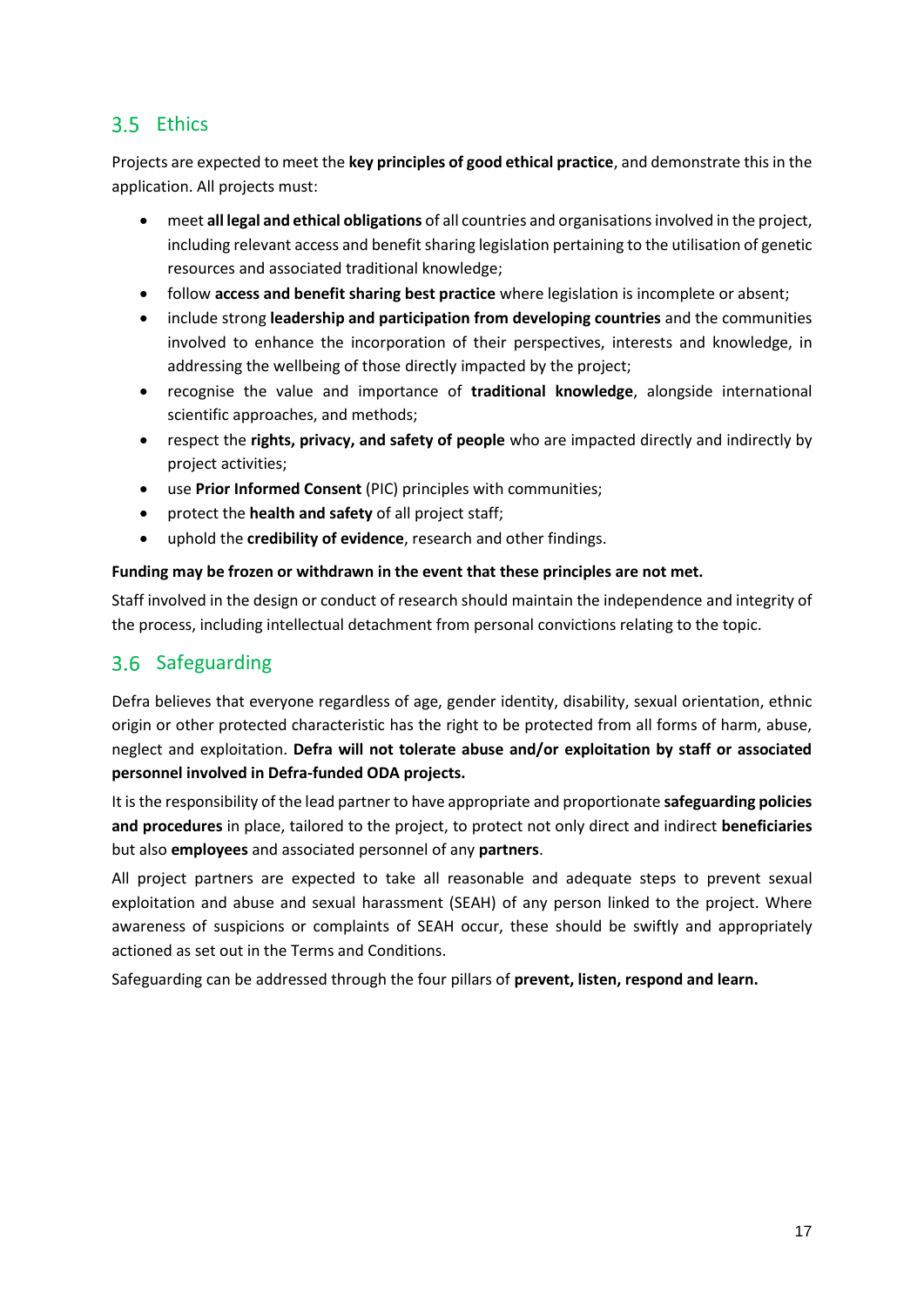In order to receive funding, the lead partner must:

- have a **safeguarding policy**, which includes a statement of your commitment to safeguarding and a zero-tolerance statement on bullying, harassment and sexual exploitation and abuse;
- keep a detailed **register of safeguarding issues** raised and how they were dealt with;
- have **clear investigation and disciplinary procedures** to use when allegations and complaints are made, and have clear processes in place for when a disclosure is made;
- **share** your safeguarding policies with **downstream partners**, gaining assurance that they also meet the required standards, offering support to strengthen where required;
- have a **whistle-blowing policy** which protects whistle blowers from reprisals and includes clear processes for dealing with concerns raised;
- have in place a **Code of Conduct** for staff and volunteers that sets out clear expectations of behaviours - inside and outside the workplace - and make clear what will happen in the event of non-compliance or breach of these standards.

Defra has a **zero-tolerance approach to mishandling and non-reporting of safeguarding concerns;**  failure to correctly handle or report safeguarding concerns could lead to be funding being withdrawn. Safeguarding is an iterative process; partners must be prepared to discuss concerns and further develop any safeguarding procedures. The Safeguarding Resource & Support Hub [\(safeguardingsupporthub.org\)](https://safeguardingsupporthub.org/) provides a good resource to support safeguarding objectives.

### <span id="page-17-0"></span>Working with UK Embassies and British High Commissions

### **All applicants are encouraged to make contact with UK Embassies and British High Commissions in the project country**; a list of these can be found on GOV.UK:<https://www.gov.uk/world/embassies>

The purpose of this is to ensure that relevant UK Embassies or High Commissions are aware of proposed work, although we recognise that capacity to support or engage with projects is varied. Applicants will not be penalised if they are unable submit comments from the Embassy or High Commission alongside their application, provided they have **made an attempt** to contact in sufficient time to allow engagement.

All applications may be shared with other UK Government Departments including the Foreign, Commonwealth and Development Office (FCDO); and their views may be taken into account in the assessment process.

If your application is successful, the relevant UK Embassies or High Commissions will be informed and may seek to publicise the award, or be involved in any formal launch, and may wish to develop a relationship with the project during delivery (depending on their resource levels).

If you need advice on any security or political sensitivities, or if the UK Embassy or High Commission needs to be aware of sensitivities before making any announcement, please tick the relevant box on the application form.

### <span id="page-17-1"></span>3.8 Communications

Projects are funded from UK Official Development Assistance (ODA).

It is important to be able to clearly communicate how ODA funding is being utilised. Each applicant is asked to provide a very short, plain English summary of what the project will do, which if successful will be used in communication activities. This summary should be written for a non-technical audience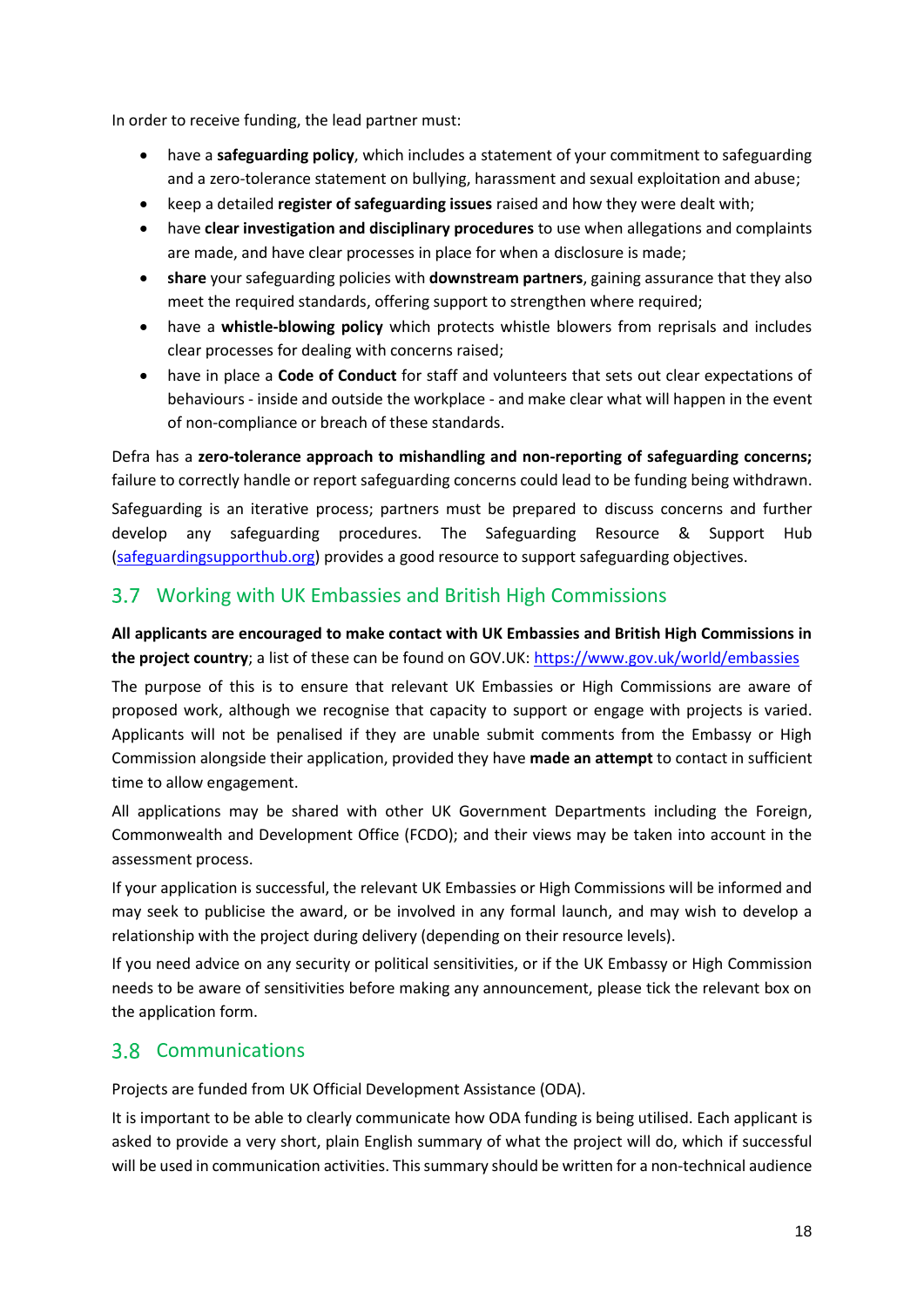with little or no prior knowledge of the issue, and clearly describe the project plan and intended outcome.

During delivery, successful projects will be engaged to support wider communications and awareness raising activities.

#### 3.8.1 Open access policy and data sharing

The UK Government is committed to push for greater transparency in the availability and use of data to improve accountability, decision making, and to help deliver sustainable development outcomes to people living in poverty.

Projects are likely to generate significant outputs including datasets, best practices, peer-reviewed journal articles and technical reports which will be of value to other countries and stakeholders.

> *All outputs must be made available online and free to users, unless there are particular sensitivities involved.*

This includes all derived and raw data on species, land cover and land use, through appropriate national, regional and global databases. For help in identifying databases, please refer to: [Compendium of guidance on key global databases related to biodiversity-related conventions](https://www.sprep.org/attachments/VirLib/Global/compendium-guidance-databases-biodiversity-conventions.pdf)<sup>3</sup>.

In your application, please consider the project outputs you expect to produce and how this information can be shared widely and freely. You may include appropriate costs in your budget for to support open access publishing but be realistic about when articles will be published. It is likely that dates will fall outside the formal project, so it is worth considering matched funding for these costs.

Further information on open and enhanced access can be found on [GOV.UK.](https://www.gov.uk/government/publications/dfid-research-open-and-enhanced-access-policy.)

#### 3.8.2 **Transparency**

In order to support understanding of ODA spend, and in line with the aim of the Challenge Fund, successful project **applications**, along with subsequent **reporting**, **will be published** on the Challenge Fund website and elsewhere.

If there are **any sensitivities** within any of these, for example detailed species location data that would increase threats, please bring this to our attention early and these can be considered for **redaction prior to publication**.

### <span id="page-18-0"></span>**3.9 Monitoring and Evaluation**

Robust monitoring framework supports both the efficient delivery of the project as well the capability to demonstrate the impact and value for money achieved.

Further guidance is given in the Monitoring, Evaluation and Learning Guidance.

### <span id="page-18-1"></span>3.10 Terms and Conditions

Successful applicants will be issued a grant award letter with **the Terms and Conditions that will apply to the grant**, including the grant purpose, value, period, and reporting and financial arrangements.

<sup>&</sup>lt;sup>3</sup> UNEP-WCMC. (2018). Compendium of guidance on key global databases related to biodiversity-related conventions. Cambridge (UK): UNEP-WCMC.<https://doi.org/10.34892/9XC8-0D10>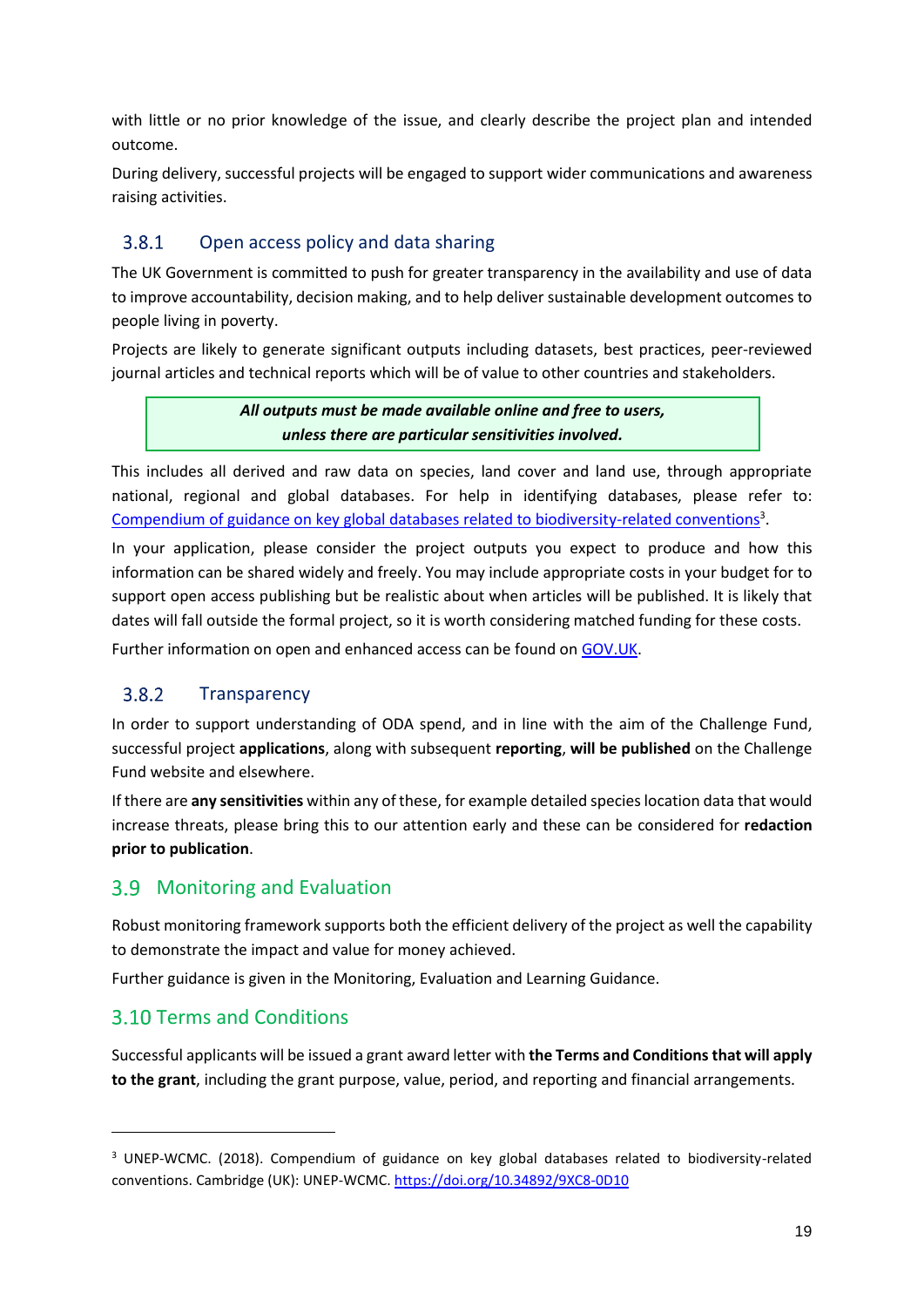Copies of the Terms and Conditions are available (see Page 1), and you should **understand these fully before making an application to ensure compliance will not be an issue**. If applicants, such as public bodies, are subject to established approaches for example with insurance, liability or the Information Act, then please raise this with us as soon as possible as it may not be possible to accommodate them. Defra retains the right to amend these terms and conditions at any time.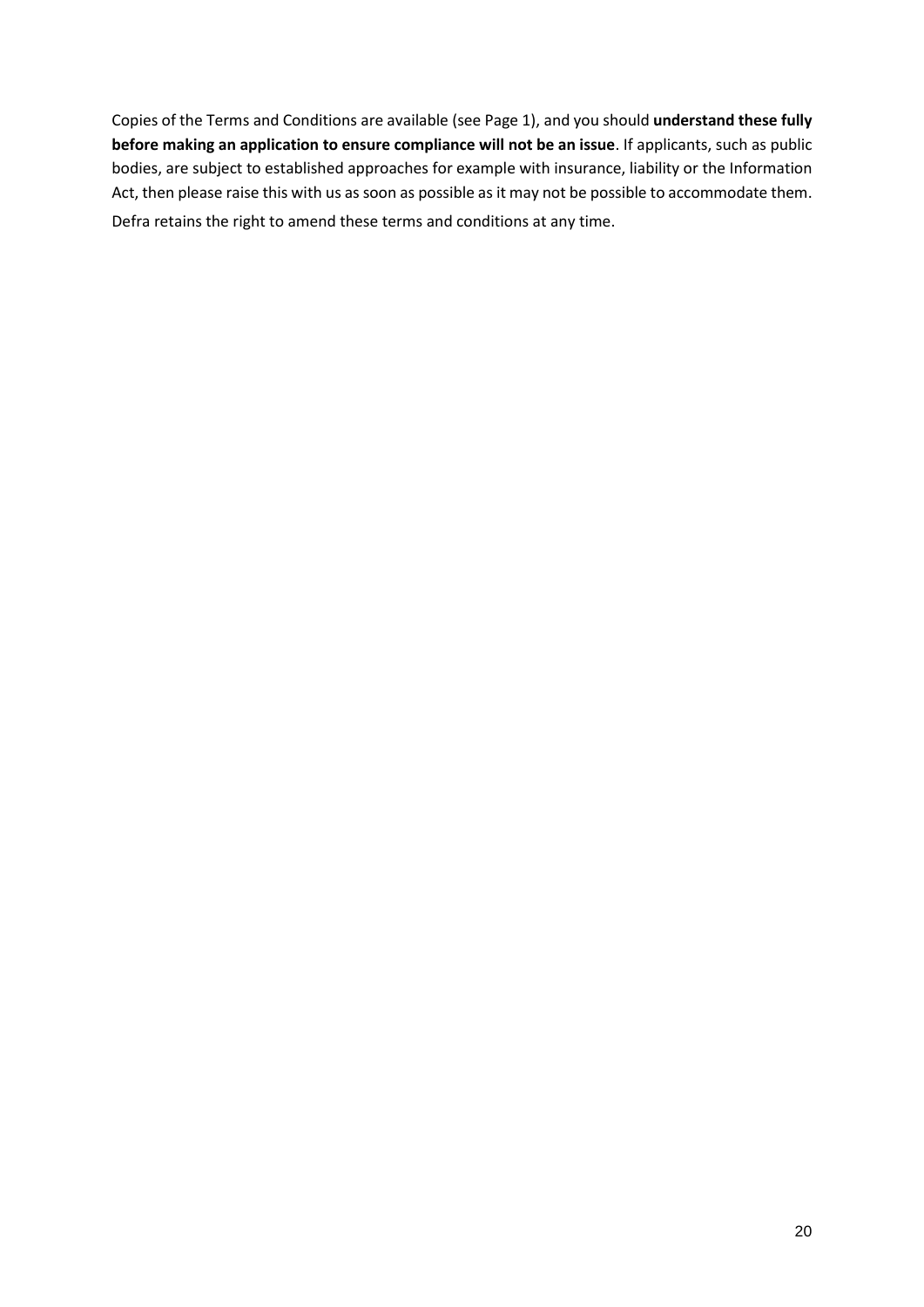## 4 Funding Schemes

### *Table 1: Summary of Project Grants*

<span id="page-20-0"></span>

| <b>Grant</b>                                       | <b>Capability &amp; Capacity</b>                                                                | <b>Innovation</b>                                         | <b>Main</b>                                                                                                     | <b>Extra</b>                                                                                                       |
|----------------------------------------------------|-------------------------------------------------------------------------------------------------|-----------------------------------------------------------|-----------------------------------------------------------------------------------------------------------------|--------------------------------------------------------------------------------------------------------------------|
| <b>Duration</b>                                    | 1-2 years                                                                                       | 1-2 years                                                 | 1-3 years                                                                                                       | 2-5 years                                                                                                          |
| <b>Application Stages</b>                          | Single                                                                                          | Single                                                    | Two                                                                                                             | Single, with interview of<br>shortlisted proposals                                                                 |
| <b>Estimated Annual</b><br><b>Number of Awards</b> | $20$                                                                                            | $<$ 10                                                    | $20 - 30$                                                                                                       | $<$ 5                                                                                                              |
| <b>Type of Project</b>                             | focussed on developing the<br>capability and capacity of<br>national and local<br>organisations | testing of novel approaches<br>that if proven could scale | Providing good evidence and<br>expected to deliver strong<br>results, and demonstrate the<br>potential to scale | Demonstrating a clear scaling<br>pathway, building on good<br>evidence from smaller<br>projects to scaling further |
| <b>Innovation</b> (see 2.5)                        | n/a                                                                                             | High                                                      | Moderate                                                                                                        | Moderate                                                                                                           |
| Evidence (see 2.4)                                 | Moderate                                                                                        | Potentially limited <sup>4</sup>                          | Good                                                                                                            | Strong                                                                                                             |
| <b>Size</b>                                        | Small                                                                                           | Small                                                     | Medium                                                                                                          | Large                                                                                                              |
| <b>Scoring Criteria</b>                            | Technical,                                                                                      | Technical,                                                | Technical,                                                                                                      | Technical,                                                                                                         |
|                                                    | Capability & Capacity                                                                           | Biodiversity,                                             | Biodiversity,                                                                                                   | Biodiversity,                                                                                                      |
|                                                    |                                                                                                 | Poverty Reduction,                                        | <b>Poverty Reduction</b>                                                                                        | Poverty Reduction,                                                                                                 |
|                                                    |                                                                                                 | Innovation (weighted)                                     |                                                                                                                 | Scaling (weighted)                                                                                                 |
| Grant                                              | £50,000 - £200,000                                                                              | £10,000 - £200,000                                        | £100,000 - £600,000                                                                                             | £600,000 - £5,000,000                                                                                              |

<sup>&</sup>lt;sup>4</sup> Limited, or evidence from a different sector, meaning that there is a more substantial risk on not delivering the intended results.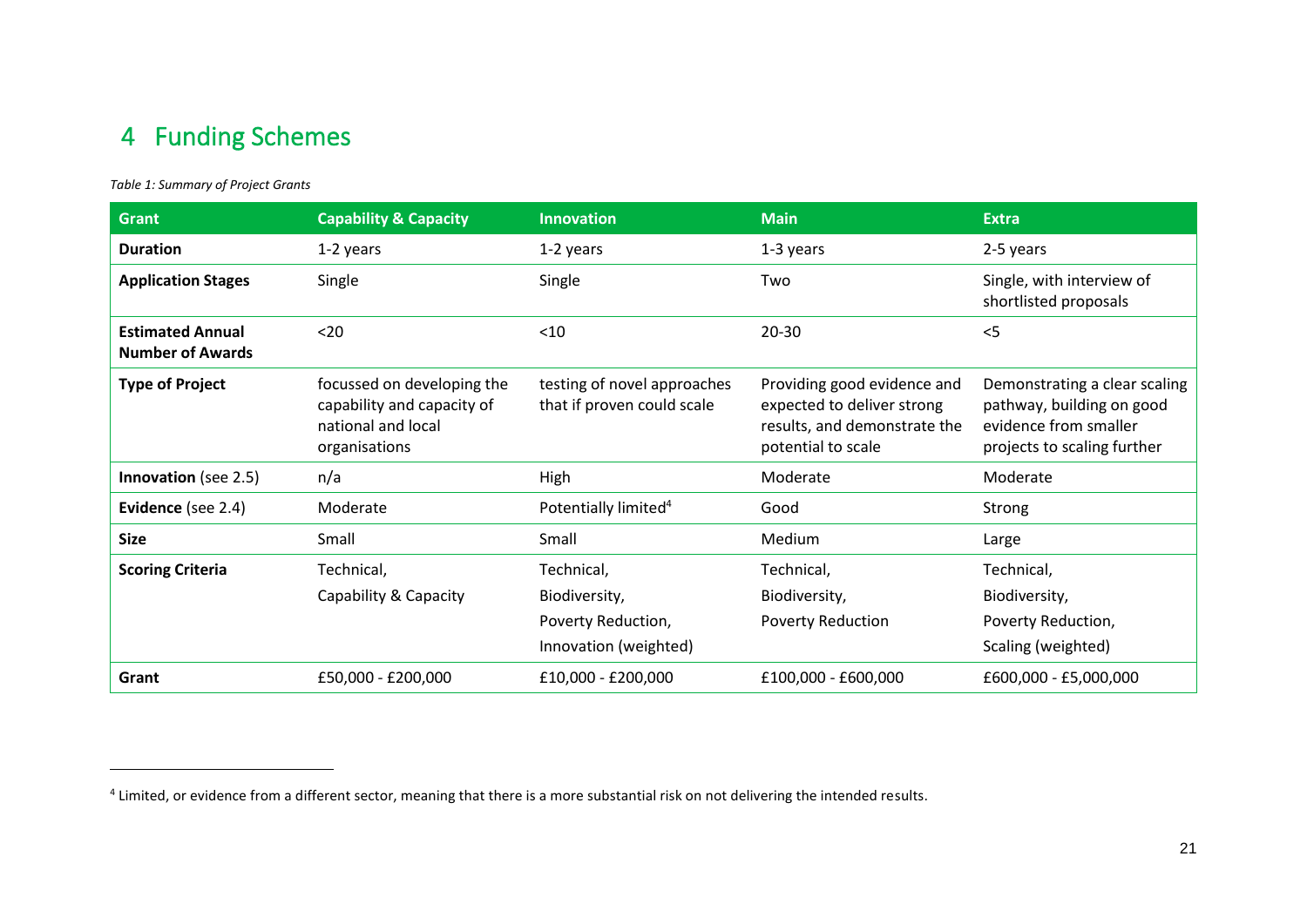### <span id="page-21-0"></span>4.1 Darwin Initiative Capability & Capacity Grants

Darwin Initiative Capability & Capacity grants, ranging from £50,000 to £200,000, are intended to **focus** on developing the **capability** and **capacity** of national and local organisations (civil society, research institutes and public bodies) to **efficiently deliver effective** and successful biodiversity conservation - poverty reduction projects. To support the embedding of new skills and knowledge, grants can support **practical elements** where they are clearly linked to the strengthening of capability and capacity.

**Scoring criteria:** Technical, and Capability & Capacity

The **capability and capacity building** approach to be used must be formulated and justified via evidence (se[e 2.4\)](#page-10-0) in the application. Activities can include structured training, fellowships (se[e Annex](#page-39-0)  [D\)](#page-39-0), work placements, mentoring, organisational development, network-building, and can be undertaken across all areas of project activity: biodiversity, poverty reduction and project delivery.

**Structured training** elements should support locally based future and existing environmental leaders and staff of **identified organisations** to grow professionally and technically. They should ideally build lasting positive relationships between participants, and improve their ability to draw on professional and technical expertise in the fields of biodiversity and sustainable development.

Fellowships can be included within the grant, see [Annex D](#page-39-0) for details.

Where justified, activities can include **the practical application of new skills and knowledge** to embed them, but retaining overall focus on capability and capacity building.

Grants can support justified travel between different eligible countries, or for example between the UK and the eligible country (to the UK or for UK-based experts to be posted overseas); however, any activities outside of the project country must be strongly justified.

In addition to technical areas (e.g. biodiversity, sustainable development), activities can include strengthening financial, communication, monitoring and evaluation, safeguarding, risk management capabilities amongst others.

**The focus of the grant must be on capability and capacity building,** and seek to strengthen the ability of benefiting organisations to successfully design and deliver interventions aligned to the objectives of the Darwin Initiative.

Benefiting organisations are **encouraged but not required** to be in a position, at the end of a Capability and Capacity grant, to lead or partner in a future application the Darwin Initiative.

**For projects that contain significant activities that are not focussed on capability and capacity, applicants should consider applying for Darwin Initiative Main Grant, as these maybe more appropriate.** 

### <span id="page-21-1"></span>4.2 Darwin Initiative Innovation Grants

**Darwin Initiative Innovation** grants, ranging from £10,000 to £200,000, are intended to test a **novel approach** that if proven could scale to deliver results for biodiversity conservation and poverty reduction. We expect these grants to carry a higher risk given that they may have more limited evidence and are innovative.

**Scoring criteria:** Technical, Biodiversity, Poverty Reduction, and Innovation (weighted)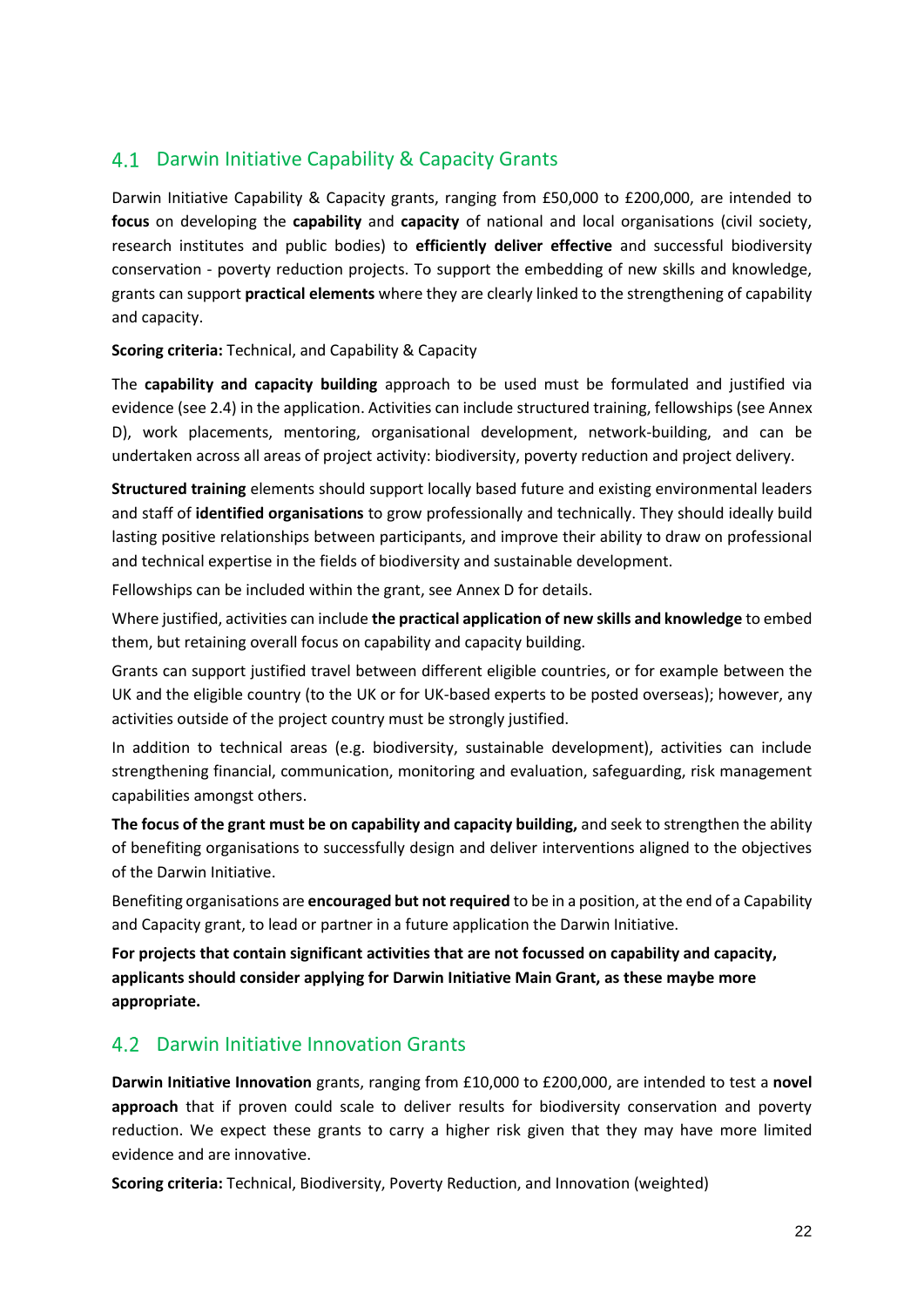**Innovation:** Applicants with a high level of innovation (one or more types as set out in [2.5\)](#page-10-1), are encouraged to apply. However, if there is a moderate evidence base that would support a larger project that has a good chance of delivering results, then please consider Darwin Initiative Main as an option.

**Evidence:** The novelty of the approach is likely to mean that the **available evidence** (see [2.4\)](#page-10-0) to support the innovative approach may be **limited**, or come from a **different sector** beyond biodiversity conservation and poverty reduction. The Lead Partner should demonstrate the **capability to understand and manage** the resulting higher levels of **risk**, including operational, delivery and contextual risk, in order to test and pilot innovative ways to tackle the biodiversity conservation and poverty reduction challenge.

**Scaling:** Although testing new or innovative approaches may be the focus of the grant, applicants should be capable of articulating their **ambition for the innovation** should it prove successful including **post-project scaling** (see [2.6\)](#page-11-0) through new finance or through uptake by stakeholders or other mechanisms.

**Risk:** Given the high level of innovation, Darwin Initiative has a higher appetite for delivery risk within this grant, whilst maintaining the low appetite for Safeguarding, Fiduciary and Reputational Risk.

Applications will be assessed on their evidence on the **capability to manage risks**, scenario analysis to map the **probability of different outcomes**, and a clear theory of change that maximises the likelihood of scaling the model and outcomes.

Opportunities to enhance **capability and capacity**, including by delivering projects in partnership and not necessarily via formal training, should be included where feasible (see [2.3\)](#page-9-0), this can include **Fellowships** (see [Annex D](#page-39-0) for details).

### <span id="page-22-0"></span>Darwin Initiative Main

**Darwin Initiative Main** grants, ranging from £100,000 to £600,000, are expected to deliver **strong results** for biodiversity conservation and poverty reduction based on **good evidence**, and strongly demonstrate to potential to **scale**.

**Scoring criteria:** Technical, Biodiversity, and Poverty Reduction

**Innovation:** Given the need for proposal to be based on a good evidence base, the level of **innovation is not expected to be high**, but the proposal should contain important innovative elements (see [2.5\)](#page-10-1).

**Evidence:** available evidence (see [2.4\)](#page-10-0) is expected to be **good,** stronger than that required for Innovation grants, and can include **building on the successes and lessons learnt** from elsewhere including previous projects (whether by the applicants or others).

**Scaling:** In addition to presenting evidence of how the approach will deliver outputs within the project lifespan, the project should articulate any **evidence to support its ambition** and vision **to scale** (see [2.6\)](#page-11-0) their approach.

**Capability and capacity** building activities should form a **core role** within the approach, to underpin the legacy of the grant (see [2.3\)](#page-9-0)**,** this can include **Fellowships** (see [Annex D](#page-39-0) for details).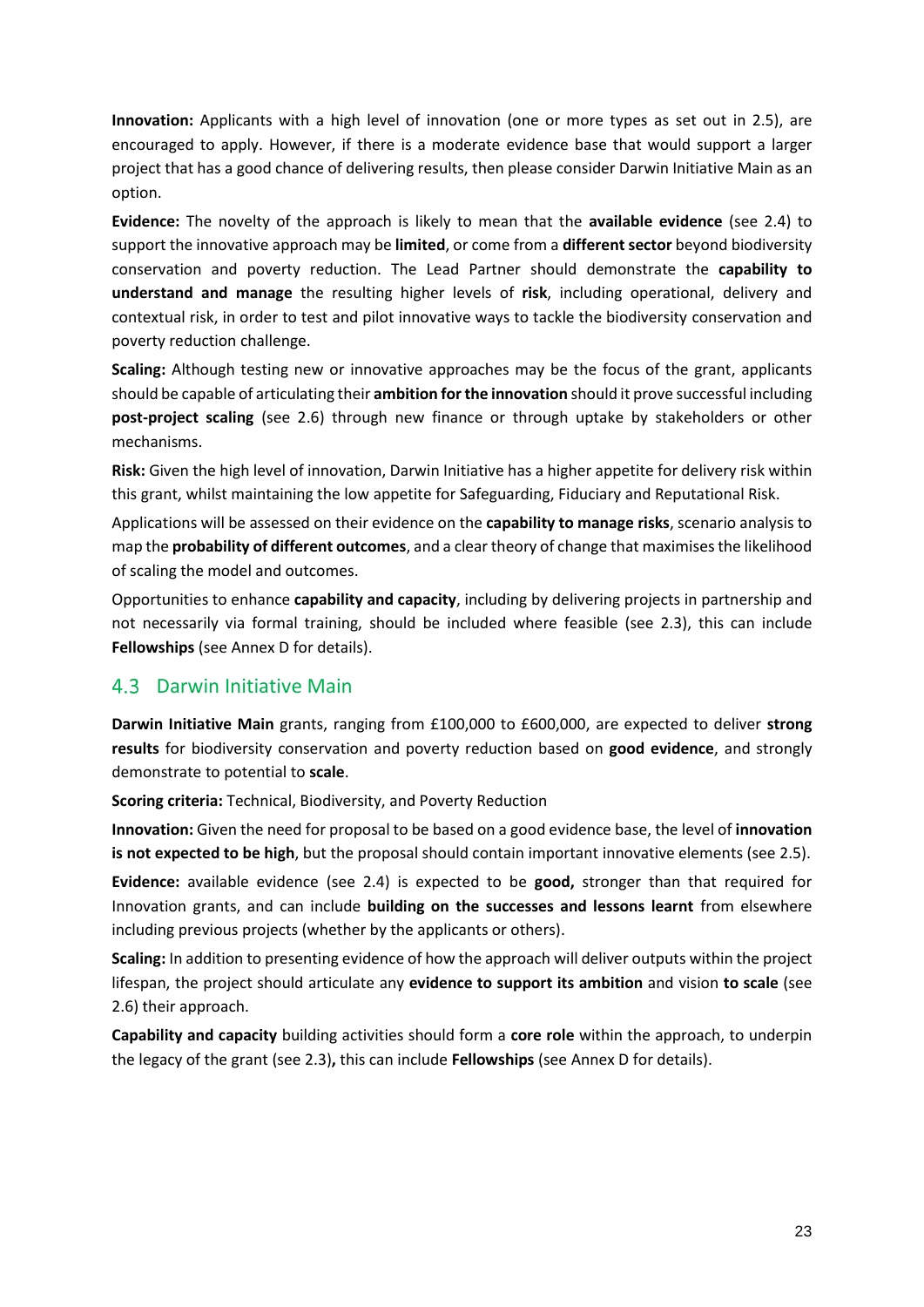### <span id="page-23-0"></span>Darwin Initiative Extra

**Darwin Initiative Extra** grants, ranging from £600,000 to £5m, are intended for approaches that are on a clear scaling pathway: building on good evidence from smaller projects to demonstrating the potential to scale further by completion, delivering strong results for biodiversity conservation and poverty reduction. This can be through landscape or replication scaling, or through delivering systems change which will have sustained impact beyond the project's original scale. We expect these projects to be supported by strong evidence.

**Scoring criteria:** Technical, Biodiversity, Poverty Reduction, and Scaling

**Innovation:** Given the need for confidence in delivering results at the larger scale, supported by strong evidence, the level of **innovation is not expected to be high**, but the proposal should contain innovative elements (see [2.5\)](#page-10-1).

**Evidence:** Projects will be expected to provide **clear and strong evidence** (se[e 2.4\)](#page-10-0) on expected results and the potential to **scale**; with a corresponding higher ambition, significance of outputs and quality of proposal to match the scale of finance and opportunity.

**Scaling:** Scaling (se[e 2.6\)](#page-11-0) of the approach should be embedded within the project approach and should be expected to be initiated within the period of the grant.

**Capability and capacity** building activities should form a **core role** within the approach, to underpin the legacy of the grant (see [2.3\)](#page-9-0)**,** this can include **Fellowships** (see [Annex D](#page-39-0) for details).

**Active Darwin Initiative Main** projects are able to **apply prior to completion** in order to allow, if successful, a scaling of activities under Darwin Initiative Extra. Applicants should provide **clarity and distinct timings**, **activities** and **outputs** between related projects in making the case for new additional support, preventing any duplication (perceived or real) or negatively impacting the value for money assessment of either grant.

### <span id="page-23-1"></span>4.5 Size of projects

The size and length of a grant must be determined based on what is needed to deliver intended outcomes and impacts.

> **Projects must present a realistic budget and timeframe, and not be overly ambitious in what they hope to achieve.**

The maximum annual value of funds requested should **not exceed 25% of the Lead Partner's average annual turnover/income** for the previous 3 years (see Finance Guidance for details).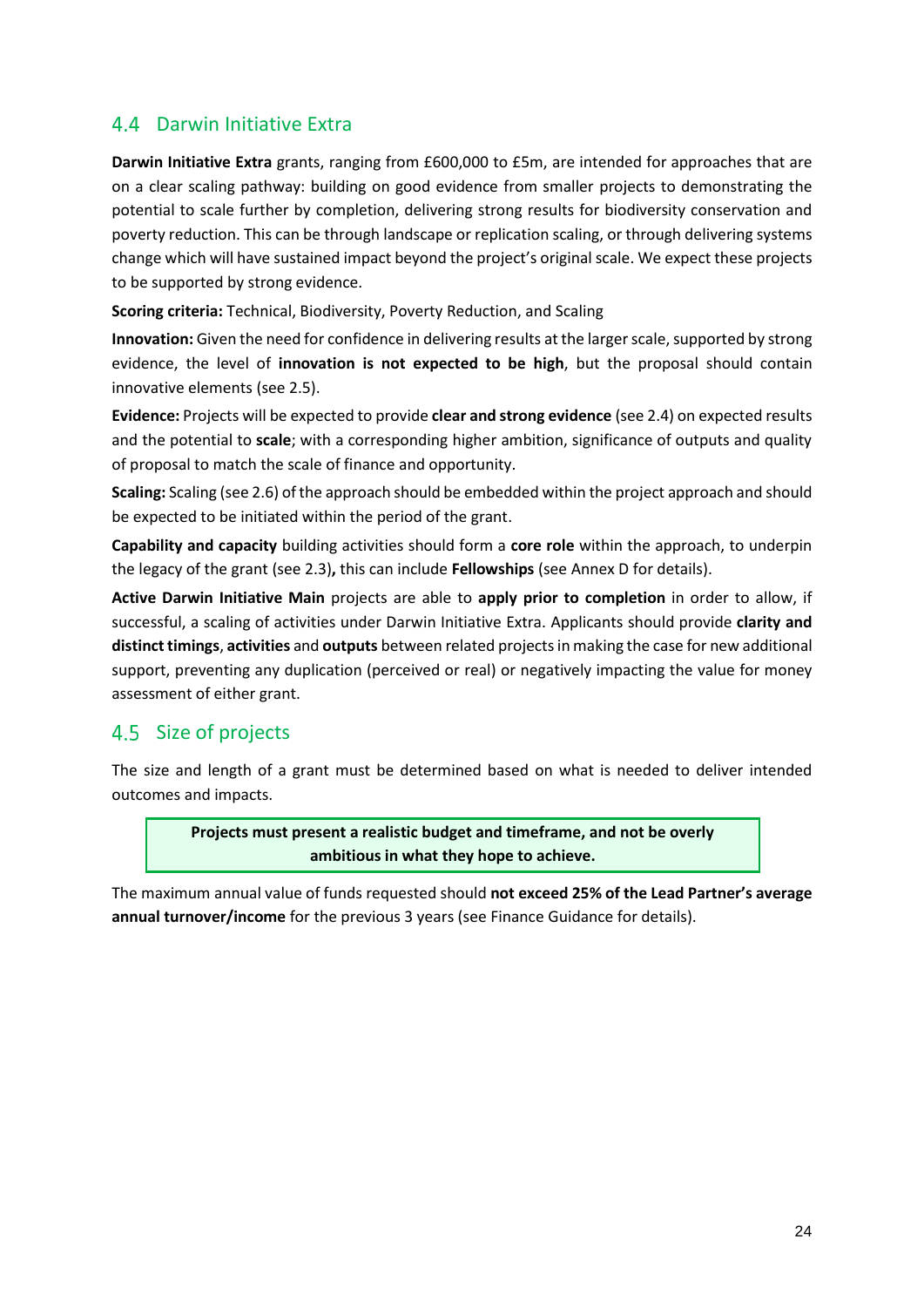## <span id="page-24-0"></span>5 How to Apply

### <span id="page-24-1"></span>5.1 Darwin Initiative Funding Round 29 Timetable

The timetable for Darwin Initiative Funding Rounds for 2022-23 are as follows:

### Darwin Initiative Main:

Call for Stage 1 Applications from **late May 2022** to **22:59 GMT** (23:59 BST) on **Monday 25th July 2022**; results expected by **late October.** 

Call for Stage 2 is by invitation only (application link to be provided) in **late October**.

Stage 2 Application Deadline – **23:59 GMT** on **Monday 12th December 2022**.

### Darwin Initiative Extra:

Call for Applications from **late May 2022** to **22:59 GMT** (23:59 BST) **Monday 3rd October 2022**.

Shortlisted applicants will be invited to provide clarifications from **Friday 9th December 2022** to **23:59 GMT Friday 6th January 2023**.

Shortlisted applicants will be invited to interview (remote) between **Monday 16th to Friday 27th January 2023**.

### Darwin Initiative Capability & Capacity, and Innovation:

Call for Applications from **early September 2022** to **23:59 GMT** on **Monday 7th November 2022**.

### All Funding Rounds:

**All applications must** be made via **Flexi-Grant** 

All results expected at the end of **February 2023 at the earliest**

Successful projects are expected **to start** from **1 st April 2023**

All applications will be acknowledged **within 5 working days of the funding round close**. If you have not heard after 5 days, please contact the Darwin Initiative Administration Team.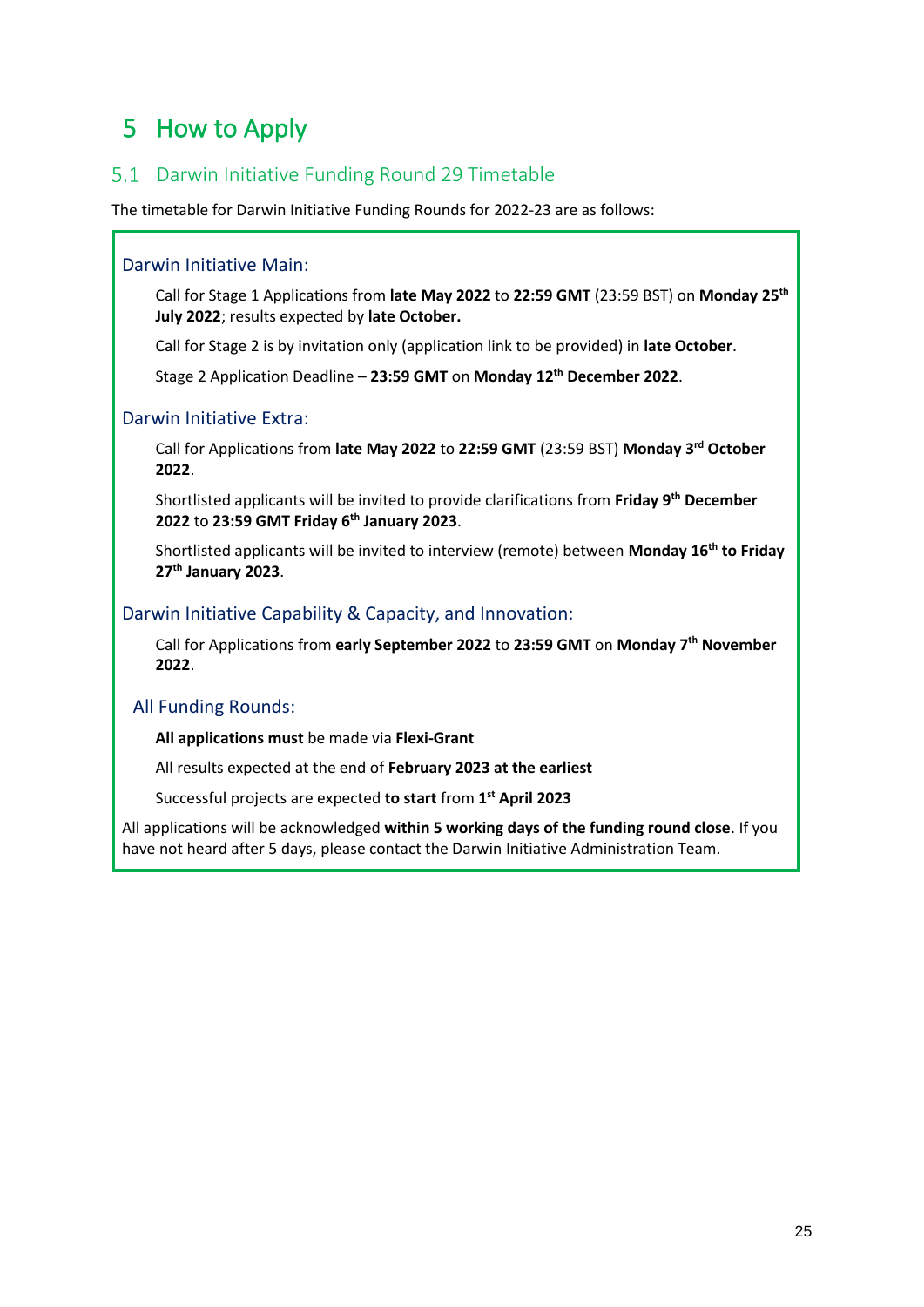### <span id="page-25-0"></span>5.2 Completing the application form

All applications must be submitted:

- through Flexi-Grant, using approved templates where appropriate
- with fully answered questions, referencing evidence where possible, the word count indicates the level of detail required; if appropriate, n/a is acceptable.
- in English, and
- signed, with a PDF signature uploaded as part of the Flexi-Grant application.

### **Competition for funding is very strong, applications which:**

- are incorrect or incomplete, including missing evidence/attachments or
- do not match all published criteria, including eligible countries and dates or
- are submitted using the incorrect template, or exceed page limits

### **will be rejected as ineligible.**

### <span id="page-25-1"></span>5.3 Supporting Evidence

### **Only the requested supporting evidence set out below should be submitted.**

The application form provides sufficient space to present your evidence and make your case.

Applications can be **rejected** or deemed **ineligible** if required supporting evidence is:

- not submitted
- submitted using an incorrect/unofficial template
- submitted using an incorrect file format
- exceeds the set page limit
- not made available on request (if not required at point of submission)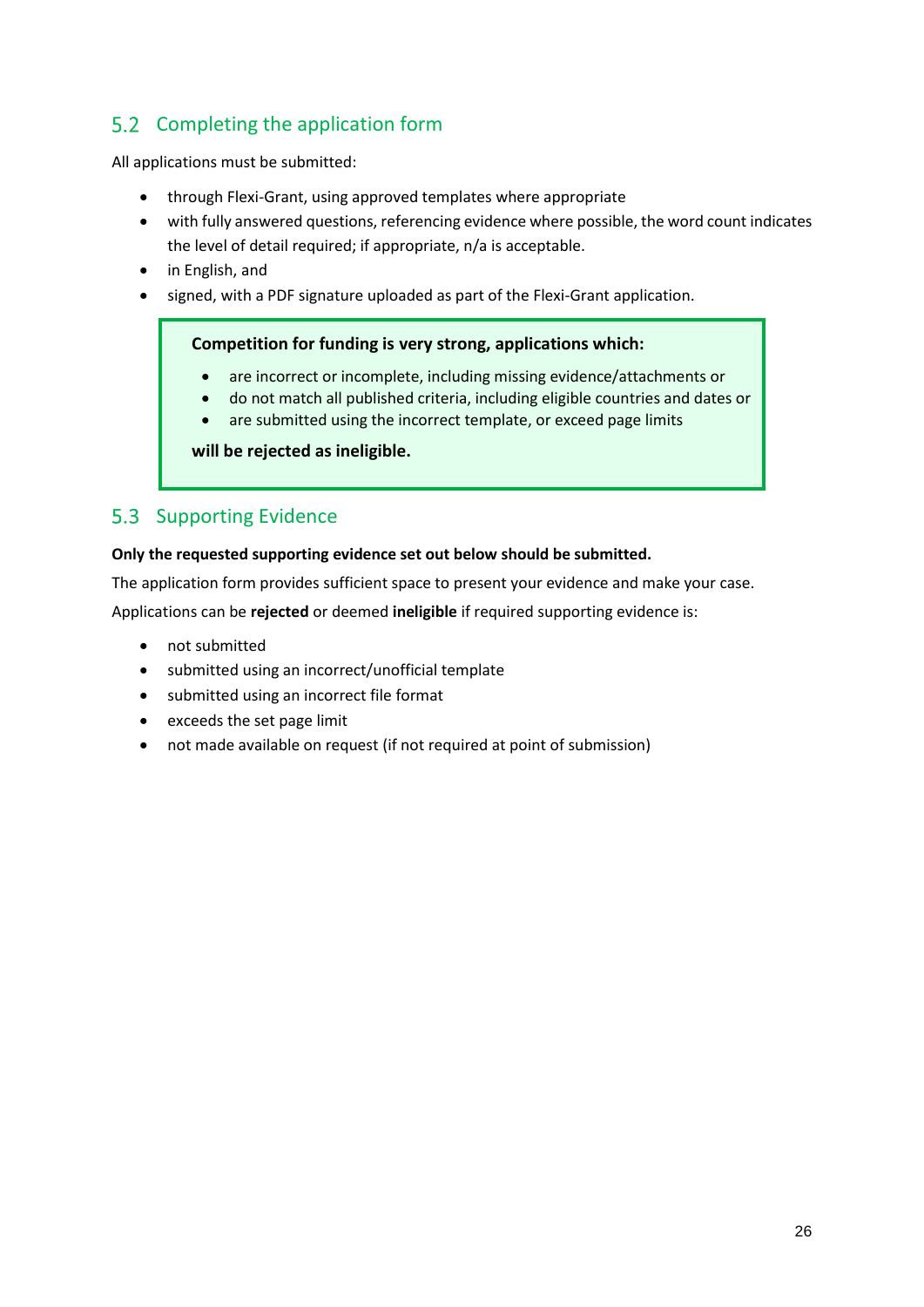|                                                        | <b>Capability &amp; Capacity</b><br><b>Innovation</b>                                                                                                                                      |                                       | <b>Main</b>                                               |                                                           | <b>Extra</b>                                                                                                |
|--------------------------------------------------------|--------------------------------------------------------------------------------------------------------------------------------------------------------------------------------------------|---------------------------------------|-----------------------------------------------------------|-----------------------------------------------------------|-------------------------------------------------------------------------------------------------------------|
|                                                        |                                                                                                                                                                                            |                                       | <b>Stage 1</b>                                            | <b>Stage 2</b>                                            |                                                                                                             |
| <b>Cover Letter</b>                                    |                                                                                                                                                                                            |                                       | Required (2 sides of A4 maximum)                          |                                                           |                                                                                                             |
| Logframe                                               | Simplified logframe is<br>within the application<br>form (Question #).                                                                                                                     | Required on the<br>template provided. | Required on Stage 1<br>template.                          | <b>Required on Stage 2</b><br>template.                   | Required on the<br>template provided.                                                                       |
| <b>Theory of Change</b>                                | Not required                                                                                                                                                                               | Required, no specific<br>template.    | Not required.                                             | <b>Not required</b>                                       | Required, no specific<br>template.                                                                          |
| <b>Budget and Financial</b><br><b>Evidence</b>         | Required on correct Excel template.<br>Audited or independently examined accounts for<br>the last two years, or other evidence of financial<br>capacity as set out in the Finance Guidance |                                       | Required within<br>application form<br>(Question #) only. | Required on correct Excel template.<br>the last two years | Audited or independently examined accounts for                                                              |
| <b>Project Timeline</b>                                | Required on Implementation Timetable template                                                                                                                                              |                                       | <b>Not required</b>                                       |                                                           | Required on Implementation Timetable template                                                               |
| <b>Counter Fraud, Bribery</b><br>and Corruption Policy | Not required, but to be provided on request.                                                                                                                                               |                                       | <b>Not required</b>                                       | Not required, but to be provided on request.              |                                                                                                             |
| <b>Safeguarding Policy</b>                             | <b>Required</b>                                                                                                                                                                            |                                       | <b>Not required</b>                                       |                                                           | <b>Required</b>                                                                                             |
| <b>Ethics Policy</b>                                   | Not required, but to be provided on request.                                                                                                                                               |                                       | <b>Not required</b>                                       | Not required, but to be provided on request.              |                                                                                                             |
| <b>CVs and Job</b><br><b>Descriptions</b>              | Required, 1 side of A4 per CVs (or job descriptions<br>if vacant) of all the key project staff named in the<br>application form.                                                           |                                       | <b>Not required</b>                                       | application form.                                         | Required, 1 side of A4 per CVs (or job descriptions<br>if vacant) of all the key project staff named in the |
| Letters of support                                     | Required from all project partners, absence<br>needs to be justified.                                                                                                                      |                                       | <b>Not required</b>                                       | needs to be justified.                                    | Required from all project partners, absence                                                                 |
|                                                        | Optional from key stakeholders.                                                                                                                                                            |                                       |                                                           | Optional from key stakeholders.                           |                                                                                                             |
| Map, List of references                                | <b>Optional</b> , maximum of 5 sides of A4 in total.                                                                                                                                       |                                       |                                                           |                                                           |                                                                                                             |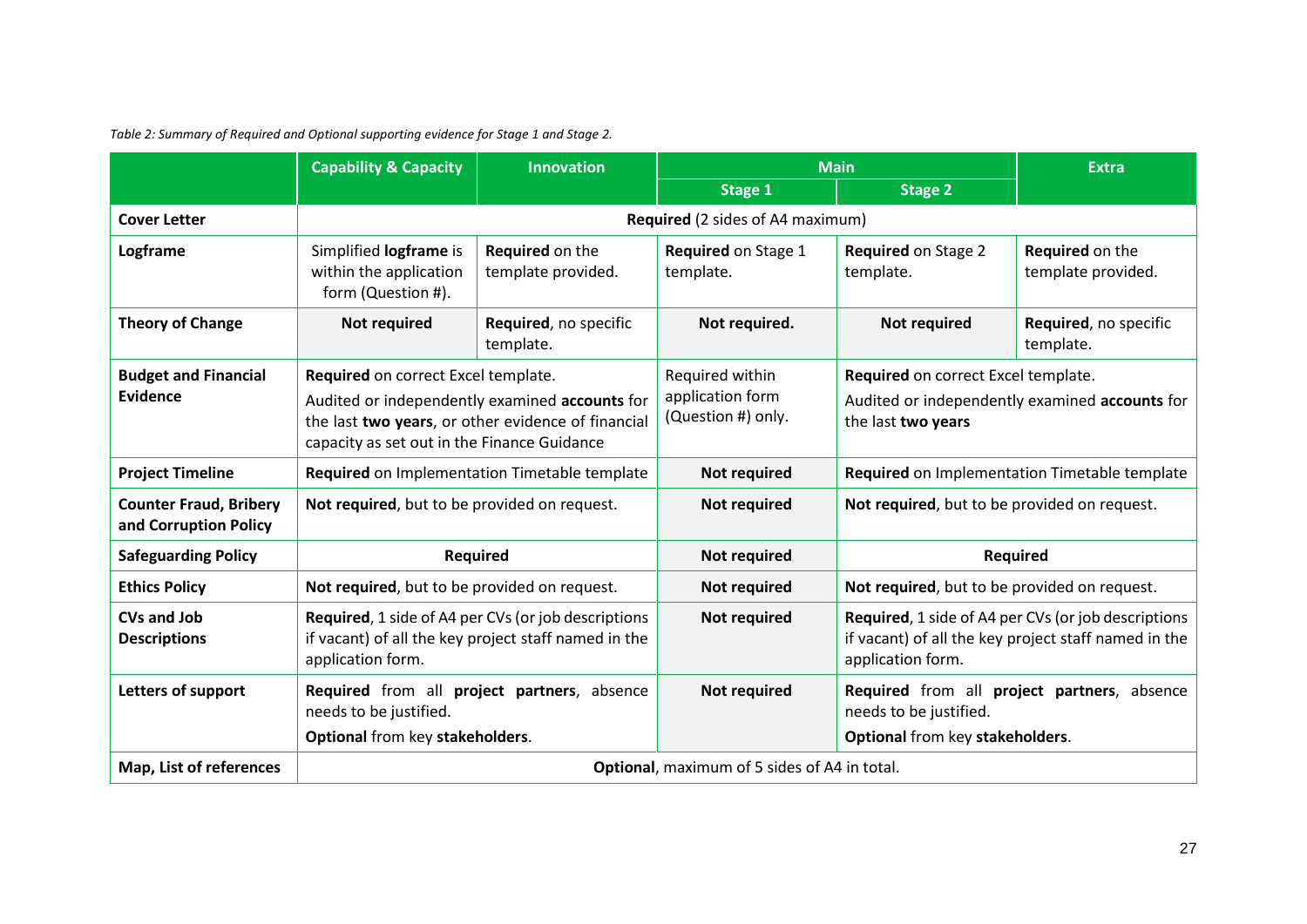#### $5.3.1$ Cover Letter

The cover letter is an opportunity to **support your application**, it should be brief (2 sides of A4 maximum) and where possible refer to the application for further details rather repeating them here. The cover letter must **explicitly set out** how you have addressed the **comments/feedback** (from Stage 1 or previous applications) in the **application form**: briefly restating the feedback point, then clearly setting out how you have responded to it in the application.

The Cover Letter must be **2 sides of A4 maximum** and uploaded as a **single PDF file**.

**Required with all applications**.

#### $5.3.2$ Logframe

Completed **logframe** using the **correct template provided** for the specific fund that you are applying to and must be **submitted as a single PDF file**.

#### $5.3.3$ Theory of Change

If required, a **Theory of Change** diagram must be submitted on 1 side A4 maximum, there is no specific template for this.

#### $5.3.4$ Budget and Financial Evidence

The budget must be submitted using the **correct Excel template**, and be fully compliant with the Finance Guidance.

See Finance Guidance for details of the **required financial evidence** that must be submitted with your application to demonstrate your Financial Capability and Capacity, including audited or independently examined accounts for the last two years.

#### $5.3.5$ Project Timeline

Project timeline in presented using the Implementation Timetable template provided, and uploaded as a **single PDF file**.

**Required** by all applications, except for Darwin Initiative Main Stage 1 applications.

#### 5.3.6 Counter Fraud, Bribery and Corruption Policy

A copy of your policy setting out how the Lead Partner complies with the anti-bribery and anticorruption approach as covered in the Terms and Conditions **maybe requested** at any point, but should not be submitted with your application.

**Not required**, but to be provided on request by all applications, except for Darwin Initiative Main Stage 1 applications.

#### $5.3.7$ Safeguarding Policy

A copy of the Lead Partner safeguarding policy which includes a **statement of commitment to safeguarding** and a **zero-tolerance statement** on bullying, harassment and sexual exploitation and abuse, and must be submitted as a **single PDF file**.

**Required** by all applications, except for Darwin Initiative Main Stage 1 applications.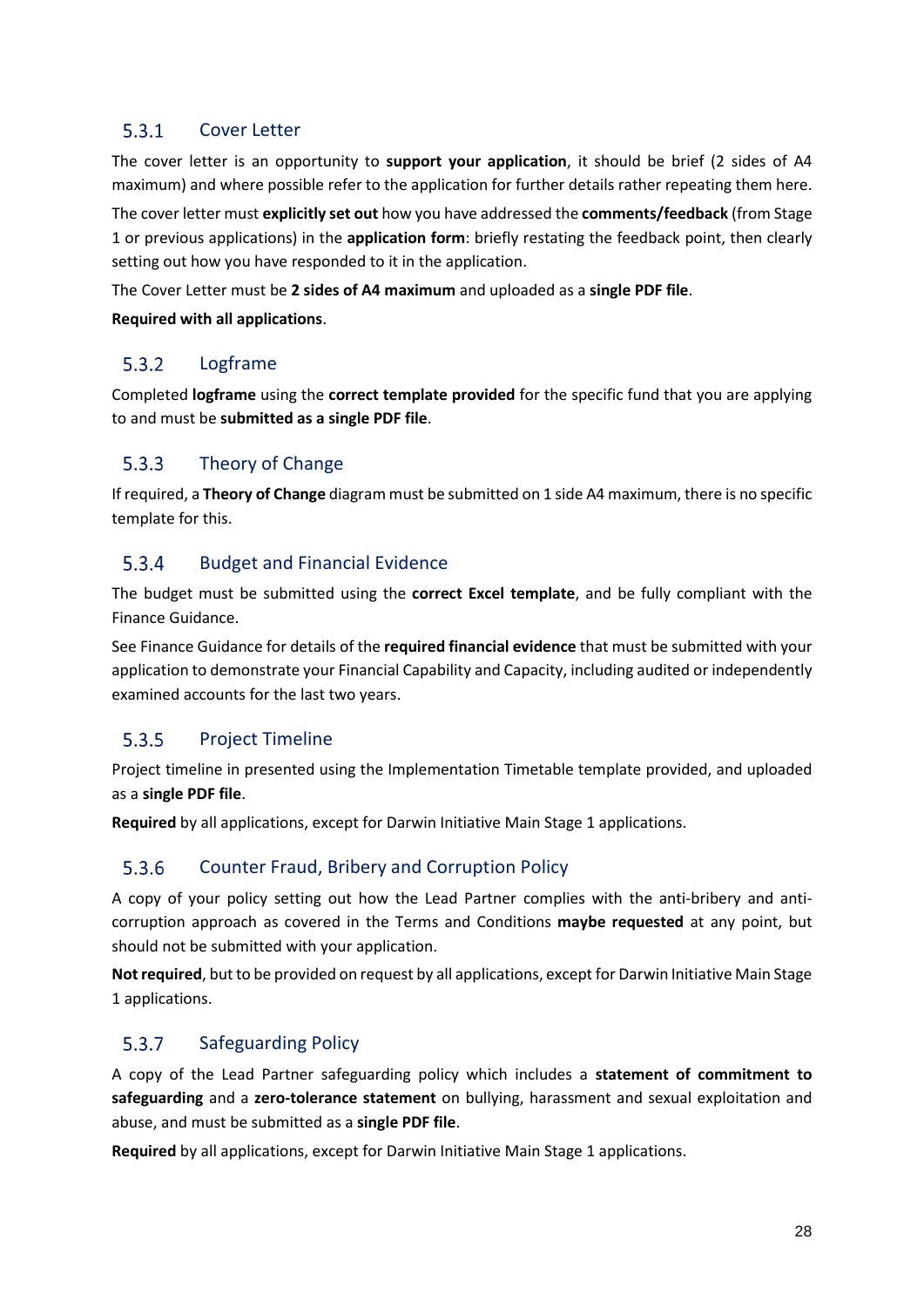#### $5.3.8$ Ethics Policy

Evidence that the Lead Partner will meet the **key principles of good ethical practice** (se[e 0\)](#page-15-0) should be demonstrated in your response to the Ethics question in the application form. A copy of your ethics policy **maybe requested** at any point, but should not be submitted with your application.

**Not required**, but to be provided on request by all applications, except for Darwin Initiative Main Stage 1 applications.

#### 5.3.9 CVs and Job Descriptions

**One side of A4 per CVs** (or job descriptions for posts that are currently vacant) of all the key project staff **named in the application form**.

If you cannot secure a CV from a named Project Staff member, please provide an explanation why, along with a summary of the skills and experience of the team member concerned.

**Required** by all applications, except for Darwin Initiative Main Stage 1 applications.

These CVs/job descriptions should be **merged and submitted** as **a single PDF file**.

#### 5.3.10 Letters of support

Letters of support are **required** from **all project partners** (including the lead partner) and should be on **headed paper and must be in English** (or with an English translation – this does not have to be an official translation).

If it is not possible to obtain a letter of support from a project partner, please explain why.

Letters of support from key **stakeholders** are **encouraged but not required**.

Letters of support are expected to provide **strong evidence** of:

- **support** for the **need** of the **proposed project**
- the **role of the partner** in the project
- **support** for the application and the **importance** of the work to your organisation
- **your relationship** with partners and stakeholders within the **country**
- your **ability** to deliver high **quality results** and enable productive **partnerships**
- any commitment to **match funding**

These Letters of Support should be **merged and submitted** as a **single PDF file**.

**Required** by all applications, except for Darwin Initiative Main Stage 1 applications.

#### 5.3.11 *Optional evidence*

To further support your application, if desired a **map**, and/or **list of references** can be **optionally** submitted in a **single combined PDF**; **hyperlinks** are not permitted

Do not exceed a **maximum of 5 sides of A4** in total for optional evidence as it will **make your application ineligible**.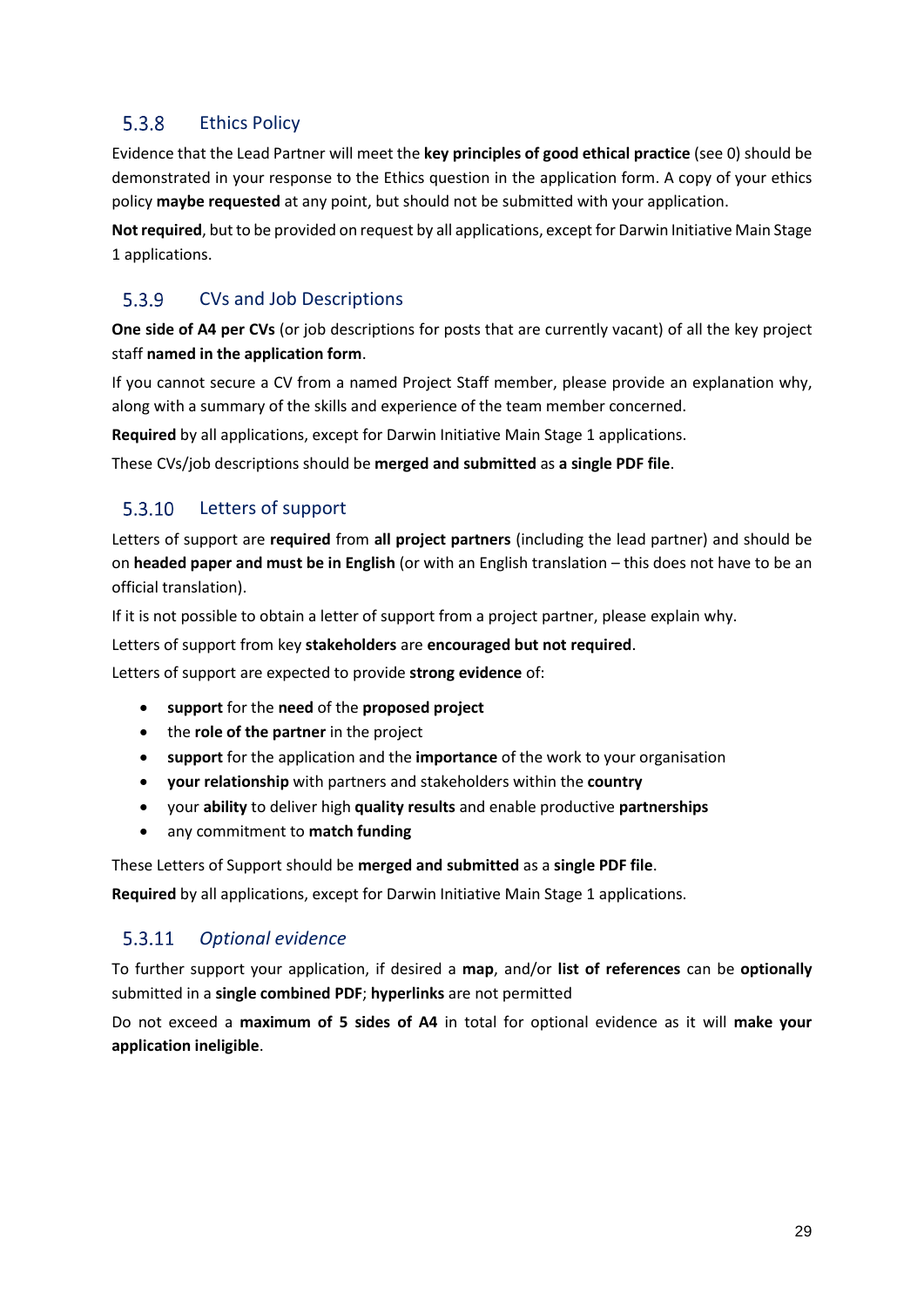## <span id="page-29-0"></span>6 Assessment Process

### <span id="page-29-1"></span>6.1 General process for grants

All eligible applications that meet the required standard will be assessed by the **Darwin Expert Committee** (DEC), who are independent experts in biodiversity and sustainable development (see, [www.darwininitiative.org.uk/about-us/\)](http://www.darwininitiative.org.uk/about-us/).

DEC follows a strict code of practice: if any member has been involved in or is closely associated with an application, the applicant or a project partner, they **declare their interest** and play no role in its assessment or discussion at the Moderation Panel.

### <span id="page-29-2"></span>Darwin Initiative Capability & Capacity, Innovation and Main Process

An overview of the steps for assessing Capability & Capacity, Innovation and Main grants are:

- 1) **Initial Review:** Applications that are poor quality, incomplete or do not meet the essential eligibility criteria or standard will be rejected. You will be informed of the reasons for rejection.
- 2) **Independent Expert Assessment:** Applications are reviewed and scored by at least three experts, against the assessment criteria [\(7.4\)](#page-32-0) to inform the discussion at the Moderating Panel.
- 3) **Moderating Panel:** The experts discuss comments and agree the strongest applications to recommend for funding or inviting to Stage 2 (repeating step 2 and 3).
- 4) **Funding Decision:** Defra reviews DEC's recommendations and awards the grants.

Defra reserves the right to apply more stringent assessment at the Initial Review if the number of applications is high to ensure that the experts can robustly review those with the highest chance of being discussed at the Moderating Panel.

### <span id="page-29-3"></span>6.3 Darwin Initiative Extra Process

Darwin Initiative Extra grants follow the same process as set out above, but has a **Clarification** stage and a **Second Moderation Panel** meeting:

- 1) **Initial Review:** Applications that are poor quality, incomplete or do not meet the essential eligibility criteria or standard will be rejected. You will be informed of the reasons for rejection.
- 2) **Independent Expert Review:** Applications are scored by at least three members of DEC, against the assessment criteria [\(7.4\)](#page-32-0) to inform the discussion at the Moderating Panel.
- 3) **First Moderating Panel:** The experts discuss comments and agrees the shortlisted applications and clarification points.
- 4) **Clarifications:** Shortlisted applications are required to respond in writing to clarification questions from the Panel, and attend an interview (conducted remotely) with nominated members of the Panel.
- 5) **Second Moderating Panel:** The experts discuss the applicants responses and agree the strongest applications to recommend for funding.
- 6) **Funding Decision:** Defra reviews DEC's recommendations and awards the grants.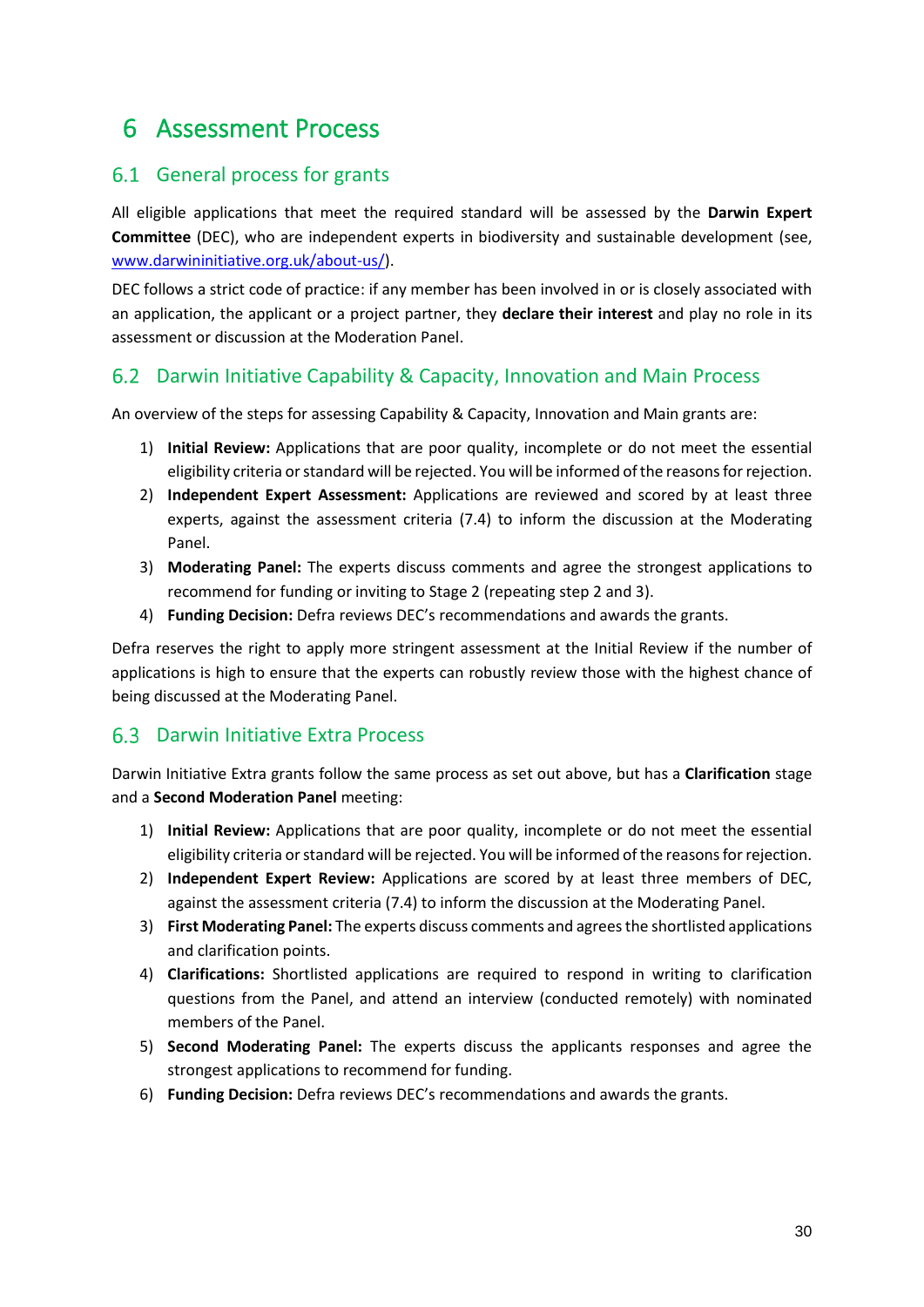### <span id="page-30-0"></span>6.4 Results of applications

Once the Funding Decision has been made, **all Lead Applicants** (both successful and unsuccessful) **will receive notification** via email from Flexi-Grant.

If you are successful, you will receive an offer of funding or, in the case of a Stage 1 proposal for a Darwin Initiative Main Project, an invitation to Stage 2.

The Darwin Initiative retains the **right to clarify any issues** raised during the application process or to award funding **subject to required amendments**. If the applicant is subsequently unable to meet the requirements of the award, Darwin Initiative retains the right to withdraw the offer.

The Darwin Initiative receives a significant number of applications, and we are unable to provide detailed feedback to all applicants. Only unsuccessful applicants whose applications were competitive will receive detailed feedback to help strengthen future applications.

### <span id="page-30-1"></span>6.5 Feedback

Feedback is a valued method to support the development of capability of potential applicants, and strengthen current or future proposals in support of the objectives of the funds.

Based on the assessments conducted and the discussions at the Moderating Panel, tailored feedback is provided to many of the applicants.

However, where the application is considered non-competitive (e.g. low scoring) we are unable to provide detailed feedback, and will provide common areas of weakness and suggestions to strengthen applications.

This feedback, amongst other sources, is also utilised when reviewing funding guidance and articles.

*Table 3. Feedback Table*

**Applicants recommended to Defra** are provided **specific feedback** that may become a caveat of funding or a recommendation.

**Darwin Initiative Main** applicants invited to submit a Stage 2 application are provided **specific feedback** on their Stage 1 application; this **must** be responded to in the covering letter of the Stage 2 application.

**Near-misses**: applications that are considered **competitive but narrowly miss** being invited to Stage 2 or recommended to Defra are provided **specific feedback** on how to strengthen future applications.

**Non-Competitive applications** that are significantly below the expected standard and would require substantial work to be competitive, are provided **non-specific feedback** highlighted common areas of weakness and where to find further guidance.

### <span id="page-30-2"></span>6.6 Resubmission of applications

If your application is unsuccessful, you may submit a revised application to a future round.

A resubmitted application will **only be accepted once**, unless there is prior agreement owing to exceptional circumstances or the proposed project is significantly different.

Any resubmission should include a **cover letter** with your application, outlining how you have responded to any feedback to strengthen your application.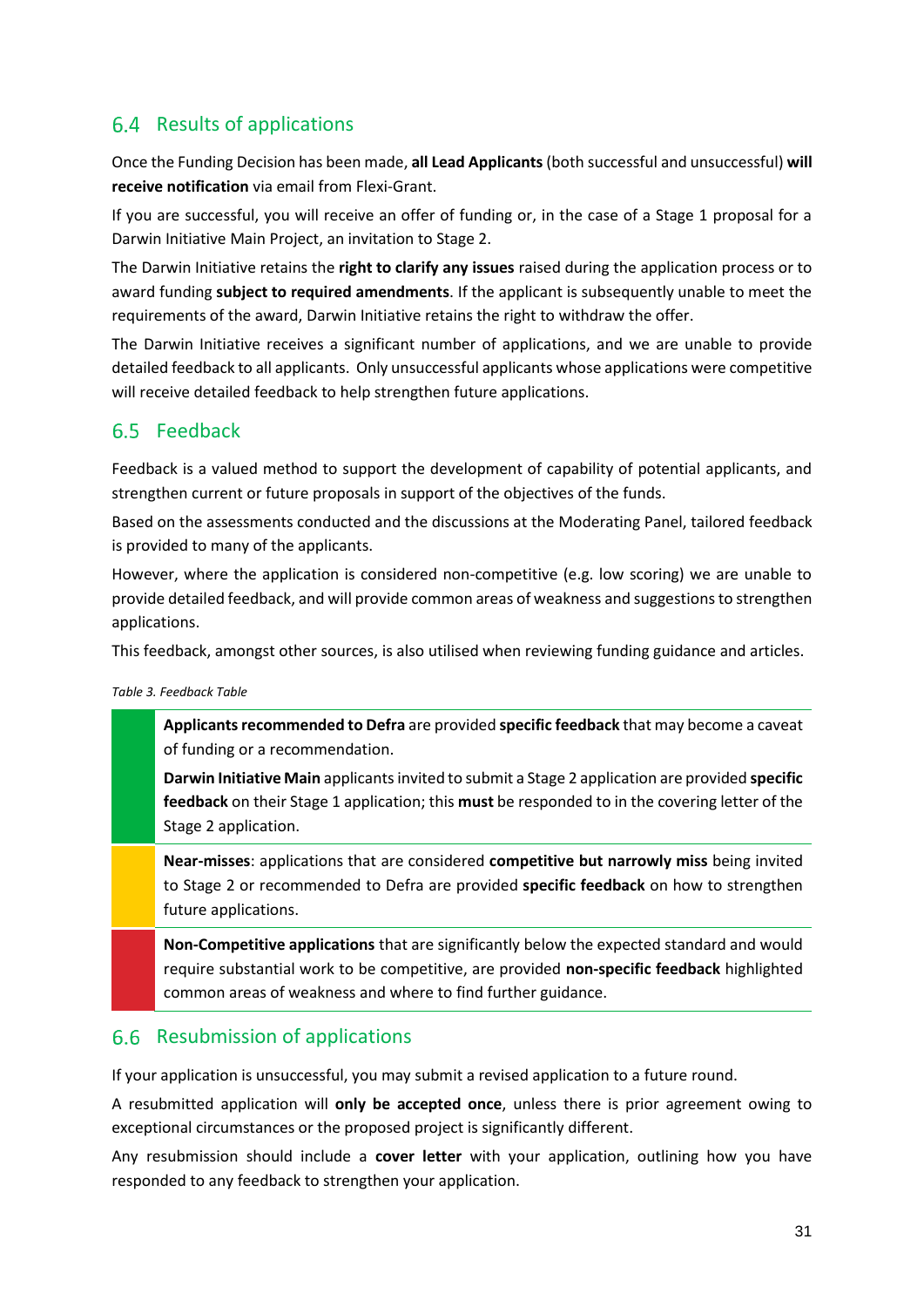## <span id="page-31-0"></span>7 Assessment Criteria by scheme

The **evidence presented** in each application **is assessed** by members of the Expert Committee against the **criteria** below, taking into consideration the type of grant.

Unless noted, all benefits or impacts are in **reference to the host country**.

At least **three assessors** score each application against the scores for the type of grant.

Each of the three assessors scores are added into a **single application score to inform the Moderation Discussion**; note that the application score only informs the Moderation Discussion, it does not determine the outcome.

**A grant is expected to achieve,** an assessor's average of **4 for each score to be considered competitive.** Se[e 7.5](#page-32-1) for details of the scoring criteria.

### <span id="page-31-1"></span>Darwin Initiative Capability & Capacity Grant Assessment Criteria

Assessors are looking for strong proposals that will **strengthen the capability and capacity of national and local organisations** to develop and deliver **effective and successful biodiversity conservation poverty reduction projects in the eligible countries**.

### **Assessor Score =**

**Technical Merit** Score +

**Capability & Capacity** Score

### <span id="page-31-2"></span>Darwin Initiative Innovation Assessment Criteria

Assessors are looking for proposals that are **strongly innovative and distinctive**, with a strong potential to **deliver sustainable benefits** and a **scalable approach** if proven.

Applications are considered against the standard indicators. The Biodiversity Impact and Poverty Reduction scores are added together and then divided in half to obtain a single score. The **Innovation score is weighted (x2)** to emphasis the focus of the grant scheme.

**Assessor Score =** 

**Technical Merit** Score + **Biodiversity Impact** Score + **Poverty Reduction** Score + (**Innovation** Score x2)

### <span id="page-31-3"></span>Darwin Initiative Main Assessment Criteria

The **same criteria are used at Stage 1 and Stage 2**, but the assessors acknowledge the significant differences between the two stages especially differences in the supporting materials (e.g. CVs are not required at Stage 1), and evidence requested.

- At **Stage 1** the Assessors are looking for applicants and proposals that have the **potential to deliver a competitive proposal** at Stage 2.
- At **Stage 2**, Assessors are looking for **evidence** that proposals are **innovative and distinctive**, with a strong probability of **delivering sustainable benefits** and a **scalable approach**.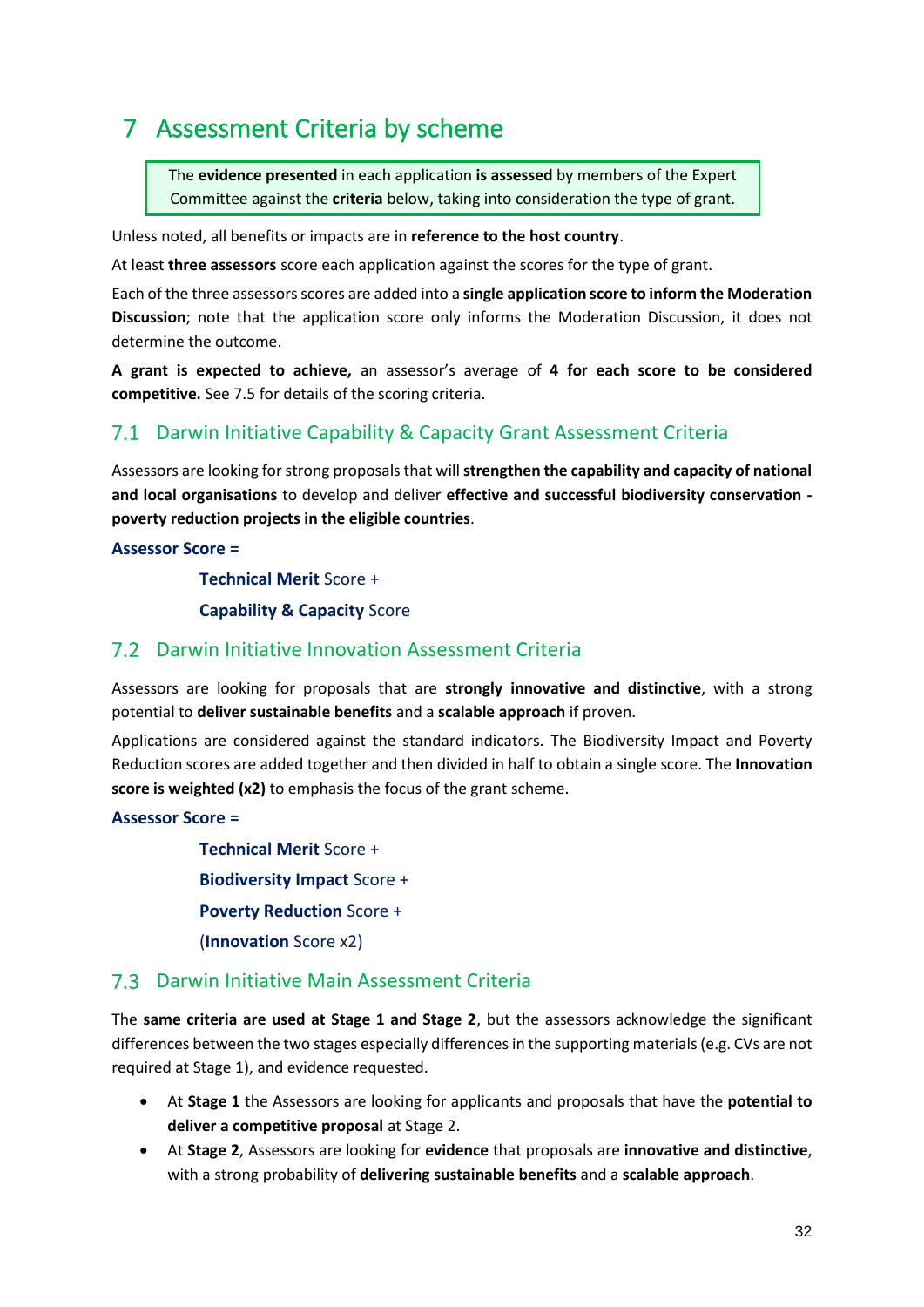### **Assessor Score =**

**Technical Merit** Score + **Biodiversity Impact** Score + **Poverty Reduction** Score

### <span id="page-32-0"></span>Darwin Initiative Extra Assessment Criteria

Assessors are looking for **evidence** that proposals are likely to **deliver strong results and sustainable benefits,** while clearly demonstrating the **capability to scale further**.

### **Assessor Score =**

**Technical Merit** Score + **Biodiversity Impact** Score + **Poverty Reduction** Score + (**Scaling Potential** Score x2)

### <span id="page-32-1"></span>7.5 Scoring criteria

The **quality and extent of evidence** in applications are **assessed against the criteria** under each score, with a single score (0-6) being provided.

### *Technical Merit* Score *(0-6 points)*

- 1) The evidence-based **methodology and budget** outlined is robust, clear and appropriate to meet the identified need and achieve the targeted outcome, within a realistic timeframe and a welldefined exit strategy in place.
- 2) Demonstrates evidence of a highly **collaborative approach**, involving early and strong participation of **local partners, stakeholders, and communities**.
- 3) As appropriate, the project includes work that is **innovative and distinctive**, with targeted **Outputs and Outcomes** that are **new, additional, and measurable** (SMART), aligned to Monitoring Evaluation and Learning Guidance; it will not cut across or duplicate work already being funded or completed.
- 4) Provides a clear plan of how it will **make evidence** (including data, lessons learnt and best practices etc.) **widely available and accessible**.
- 5) Demonstrates how it will strengthen the **capability and capacity of local partners**.
- 6) Demonstrates **good value for money**, including the ability to **leverage** additional matched funding, in terms of the **scale** and **legacy** of the expected **impact relative to cost**.
- 7) **Risks** are clearly identified, assessed and have **robust mitigation actions**.
- 8) **Safeguarding and ethical issues** will be managed to a high standard.
- 9) **Gender inequality** is understood and reflected in the design, monitoring and evaluation of the project; intentional or unintentional increased inequality will be prevented.
- 10) The **Project Team** has the capability and capacity to deliver at a **high-quality technical and professional standard** as evidenced by the submitted CVs, and includes identified local partners.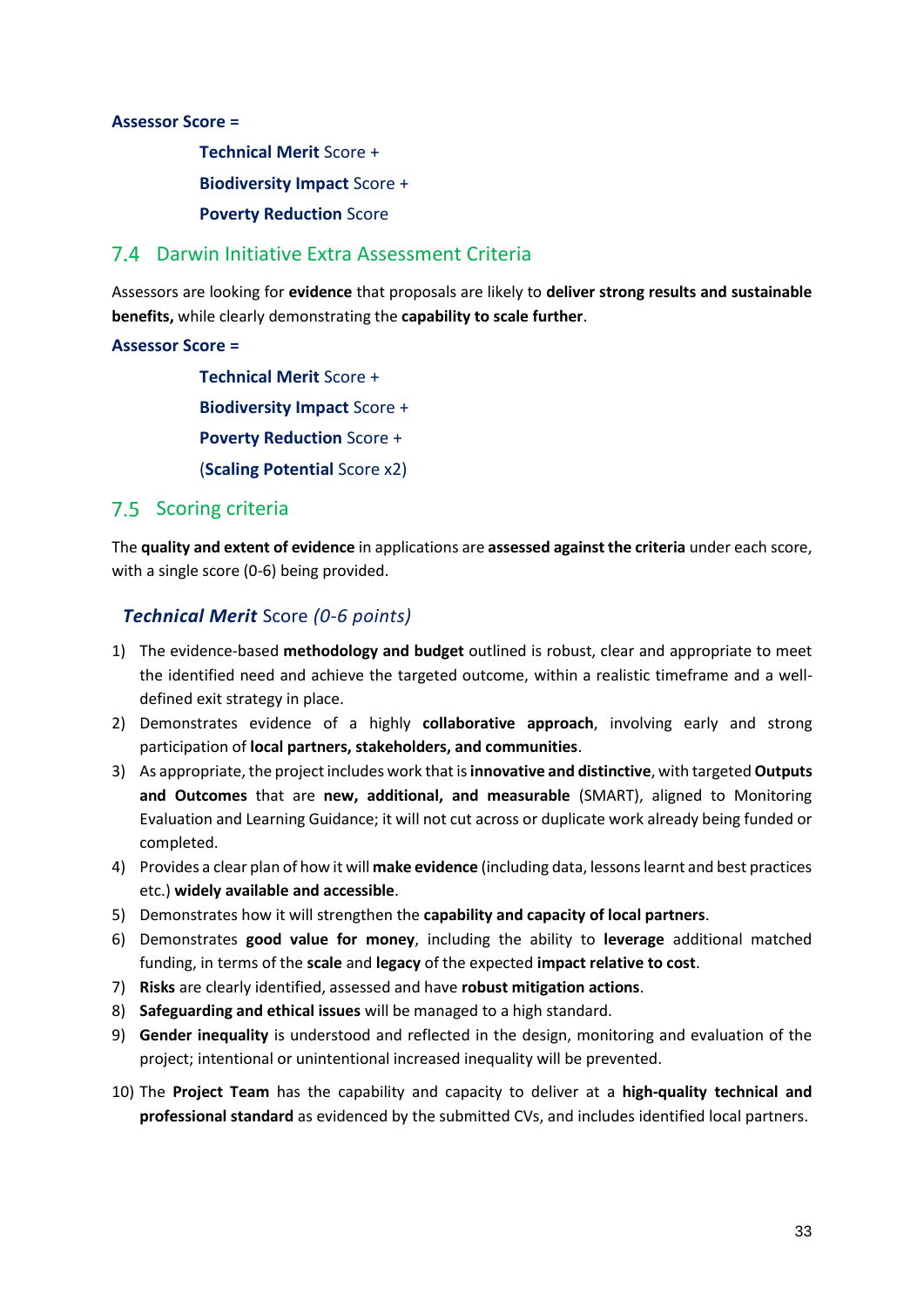### **Biodiversity Impact** Score (0-6 points)

- 1) Will make a clear contribution to an **identified biodiversity need in the country/ies**.
- 2) The **work is new and additional,** building on, not repeating past or duplicating current activities.
- 3) Improves the conservation, restoration and sustainable use of biodiversity (including agrobiodiversity) at **genetic, species or landscape/seascape** scales.
- 4) Clear **logic** of why and how its **outputs** will contribute towards the **outcome for biodiversity**, including how these will be monitored and evidenced.
- 5) **Integrates evidence and management** of land, water and living resources to promote conservation and sustainable use in an equitable way.
- 6) Strengthens how **evidence** of biodiversity and ecosystem services is **incorporated into poverty reduction objectives and economic decision making** at the local and/or national level.

### **Poverty Reduction** Score (0-6 points)

- 1) The project objectives clearly demonstrate how it aims to **deliver lasting benefits for** poor and/or vulnerable stakeholders.
- 2) Clear **logic** of why and how its **outputs** will contribute towards the **outcome** for poverty reduction, including how these will be monitored and evidenced.
- 3) **Upper-Middle Income Countries** projects also demonstrate that they will either:
	- have an impact in Least Developed or Low-Income Countries, or
	- contribute to the global public good, or
	- contribute to a critical issue that could not be made elsewhere.
- 4) In helping to **reduce poverty** of identified stakeholders, the project **also contributes** to the conservation and/or sustainable use of **biodiversity**.
- 5) Strong **understanding** of in-country stakeholders through **evidence of early engagement**, clearly identifying who, how many will benefit, and how they will benefit.
- 6) **Safeguarding** and **ethical issues** will be managed to a high standard.
- 7) **Gender inequality** is understood and reflected in the design, monitoring and evaluation of the project; intentional or unintentional increased inequality will be prevented.

### **Capability & Capacity** Score (0-6 points)

- 1) Demonstrates strong **evidence** of an **identified in-country capability and capacity need**.
- 2) The proposal **connects** organisations (and individuals) with a capability and capacity need with project partners with relevant experience.
- 3) The work is **new and additional,** building on and not repeating past training, capability or capacity building and strengthening.
- 4) The **methodologies** to build and embed capability and capacity are **sound and appropriate**.
- 5) The proposed approach includes **hands-on, field or practical activities** to apply and embed new skills and knowledge.
- 6) The grant is **focussed** and will **strengthen** the capability and capacity within an identified and defined geographic and sectoral area.
- 7) There is a **clear legacy** that the strengthened capability and capacity will **result in new** high-quality **in-country** activities and projects with **strong biodiversity conservation and poverty reduction objectives**.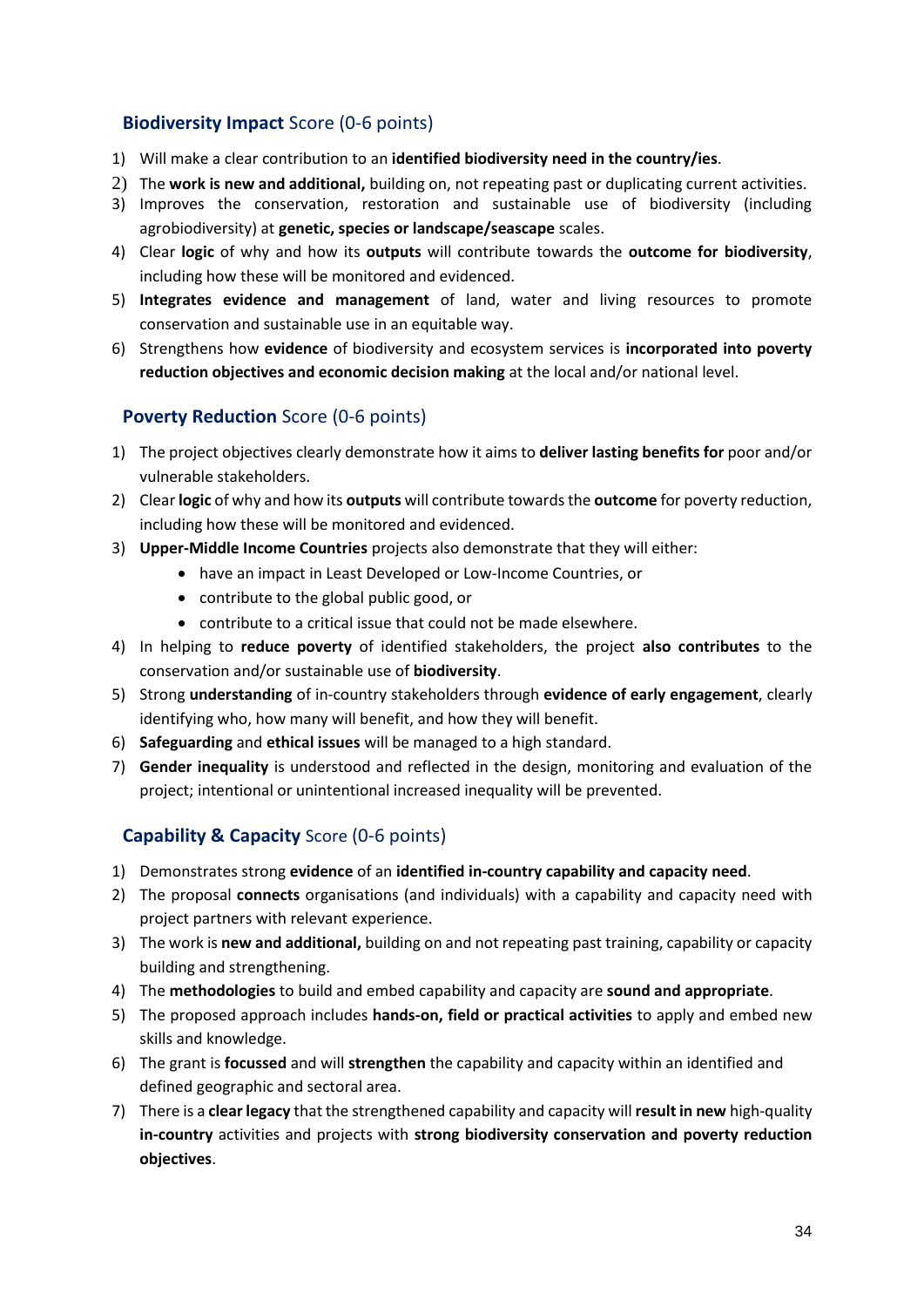### **Innovation** Score (0-6 points)

- 1) Demonstrates strong **evidence of an identified in-country need for innovation on the biodiversity conservation and poverty reduction challenge.**
- 2) Demonstrates that the Lead Partner has the capability and capacity to **manage elevated risks** associated with innovations.
- 3) The proposal is clearly game-changing, innovative, disruptive, and ambitious; could **lead to new effective products, processes or services** to deliver more desirable and useful solutions than currently available.
- 4) The innovation, if proven, has the **potential to be replicated** and **taken up** to deliver impact at scale.
- 5) If successful, the resulting product, process or service is likely to be **cost efficient in delivering impact**.
- 6) The **uncertainty and probability** of different outcomes is **understood** and will be managed effectively.
- 7) The proposed innovation is **appropriate to the local context** and has potential to be sustainable in the longer term.

### **Scaling Potential** Score (0-6 points)

- 1) The Lead Partner is **highly organised** and has the **capabilities** to deliver the project at this scale.
- 2) The approach demonstrates an understanding of **human behaviour** and intends to **empower people and/or local partners** with the necessary capabilities, knowledge and control.
- 3) Smaller interventions present a **strong evidence base** to provide **confidence** that the project can **deliver at this scale on a pathway** to greater ambition.
- 4) Where applicable, there are significant **areas/markets** that **share the key characteristics** of the project site(s); the **opportunities to scale are clearly articulated**.
- 5) The partners are **well connected within and outwith the project**, supporting the mobilisation of knowledge and resources.
- 6) Factors impacting and trade-offs between the rates of uptake and the proportion of adoption is understood.
- 7) The approach is **adaptive and agile**, capable of responding to feedback on progress.
- 8) **Impact can still be delivered** if uptake is significantly **lower or slower** than anticipated.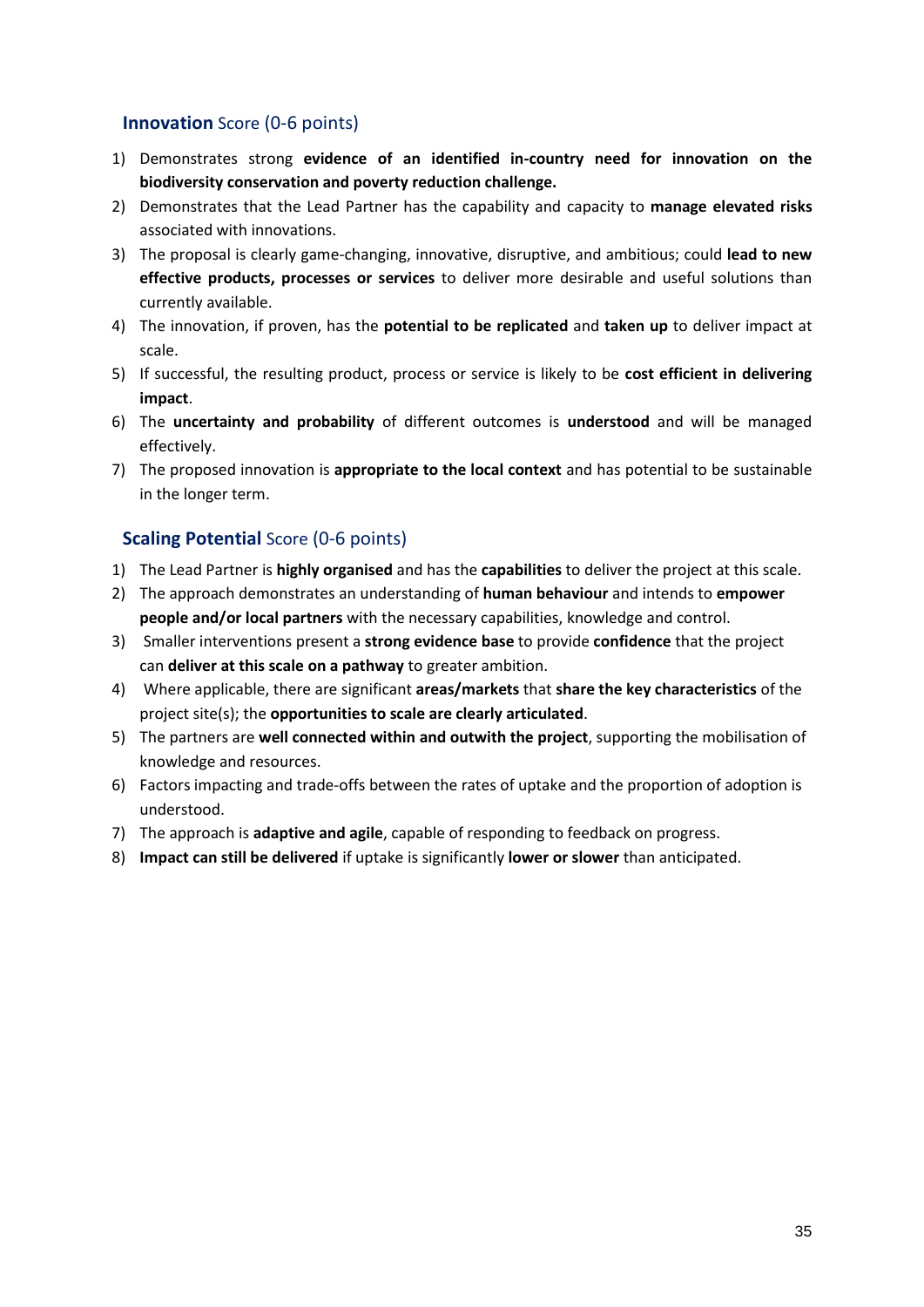## <span id="page-35-0"></span>7.6 Assessment Scoring

| <b>Points</b>  | <b>Description</b>                                                                                                                                                                                                                                                                                                                                                                                                               |
|----------------|----------------------------------------------------------------------------------------------------------------------------------------------------------------------------------------------------------------------------------------------------------------------------------------------------------------------------------------------------------------------------------------------------------------------------------|
| 6              | Strong Demonstration of Evidence. Substantial evidence presented that it meets all the<br>of assessment criteria, with no concerns raised; the majority of which are met to a high<br>standard. There may be a few minor issues which if addressed may improve the project,<br>but they are unlikely to be detrimental to the delivery of the project and should not<br>prevent it from being funded without changes being made. |
| 5              | Good Demonstration of Evidence. Good evidence presented that it meets most of the<br>assessment criteria, no major concerns identified. The met criteria are mostly to a high<br>standard. There are minor issues that could improve the project, but should not prevent<br>it from being funded. It is likely to significantly contribute to the objectives of the Darwin<br>Initiative.                                        |
| 4              | Acceptable Demonstration of Evidence. The proposed project meets most of the<br>assessment criteria, no major concerns identified. The criteria it does meet are often<br>to a good standard. There are a few minor issues that would improve this project which<br>they would be advised to consider if funded. It is likely to contribute to the objectives<br>of the Darwin Initiative.                                       |
|                | Indicative scoring threshold of competitive applications                                                                                                                                                                                                                                                                                                                                                                         |
| 3              | Moderate Demonstration of Evidence that the proposed project meets many of the<br>assessment criteria, some concerns raised. Those met criteria are largely to an<br>acceptable standard, and the concerns can be addressed. It has the potential to<br>contribute to the objectives of the Darwin Initiative, if the issues are addressed to<br>strengthen it.                                                                  |
| $\overline{2}$ | Weak Demonstration of Evidence. The project meets some of the assessment criteria,<br>or has raised concerns. Those criteria it does meet are to a modest standard, but the<br>application requires important changes to address the concerns and assessment criteria<br>in order to make it competitive.                                                                                                                        |
| $\mathbf{1}$   | Minimal Demonstration of Evidence. The proposed project is unsatisfactory and meets<br>only a few criteria, or raises important concerns. The proposal is likely to require<br>significant revision.                                                                                                                                                                                                                             |
| $\pmb{0}$      | No Demonstration of Evidence. The projects fails to meet any of the criteria outlined<br>and raises serious concerns e.g. flawed approach, subject to serious technical<br>difficulties or risks, unclearly written that it cannot be properly assessed, or is<br>duplicative.                                                                                                                                                   |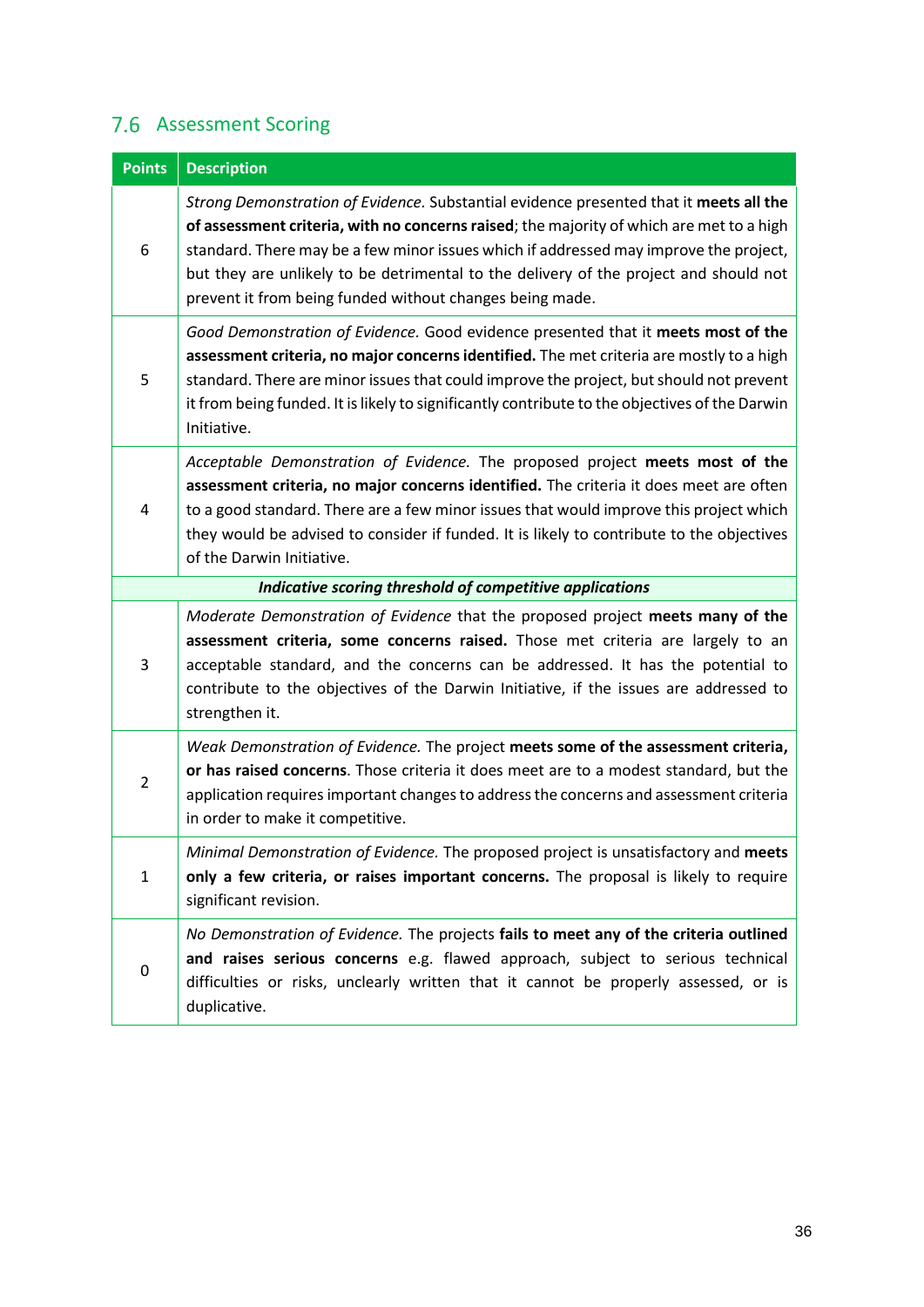## <span id="page-36-0"></span>Annex A. Eligible Countries

*Table 4 Eligible Countries*

| <b>Low-Income Countries</b> | <b>Lower Middle-Income Countries</b> | <b>Upper Middle-Income Countries</b> |
|-----------------------------|--------------------------------------|--------------------------------------|
| Afghanistan                 | Algeria                              | Argentina                            |
| Angola                      | <b>Belize</b>                        | Armenia                              |
| Bangladesh                  | <b>Bolivia</b>                       | Botswana                             |
| Benin                       | Cabo Verde                           | Brazil                               |
| <b>Bhutan</b>               | Cameroon                             | China (People's Republic of)         |
| <b>Burkina Faso</b>         | Congo                                | Colombia                             |
| Burundi                     | Côte d'Ivoire                        | Costa Rica                           |
| Cambodia                    | Egypt                                | Cuba                                 |
| Central African Rep.        | El Salvador                          | Dominica                             |
| Chad                        | Eswatini                             | Dominican Republic                   |
| Comoros                     | Ghana                                | Ecuador                              |
| Dem. People's Rep. of Korea | Honduras                             | <b>Equatorial Guinea</b>             |
| Dem. Rep. of the Congo      | India                                | Fiji                                 |
| Djibouti                    | Indonesia                            | Gabon                                |
| Eritrea                     | Iran                                 | Georgia                              |
| Ethiopia                    | Kenya                                | Grenada                              |
| Gambia                      | Kyrgyzstan                           | Guatemala                            |
| Guinea                      | Micronesia                           | Guyana                               |
| Guinea-Bissau               | Mongolia                             | Iraq                                 |
| Haiti                       | Morocco                              | Jamaica                              |
| Kiribati                    | Nicaragua                            | Jordan                               |
| Lao People's Dem. Rep.      | Nigeria                              | Kazakhstan                           |
| Lesotho                     | Pakistan                             | Lebanon                              |
| Liberia                     | Papua New Guinea                     | Libya                                |
| Madagascar                  | Philippines                          | Malaysia                             |
| Malawi                      | Samoa                                | <b>Maldives</b>                      |
| Mali                        | Sri Lanka                            | <b>Marshall Islands</b>              |
| Mauritania                  | Tajikistan                           | <b>Mauritius</b>                     |
| Mozambique                  | Tunisia                              | Mexico                               |
| Myanmar                     | Uzbekistan                           | Namibia                              |
| Nepal                       | Vanuatu                              | Niue                                 |
| Niger                       | Viet Nam                             | Panama                               |
| Rwanda                      | West Bank and Gaza Strip             | Paraguay                             |
| São Tomé and Príncipe       | Zimbabwe                             | Peru                                 |
| Senegal                     |                                      | Saint Lucia                          |
| Sierra Leone                |                                      | Saint Vincent and the Grenadines     |
| Solomon Islands             |                                      | South Africa                         |
| Somalia                     |                                      | Suriname                             |
| South Sudan                 |                                      | Thailand                             |
| Sudan                       |                                      | Tonga                                |
| Syrian Arab Republic        |                                      | Turkey                               |
| Tanzania                    |                                      | Turkmenistan                         |
| Timor-Leste                 |                                      | Venezuela                            |
| Togo                        |                                      |                                      |
| Tuvalu                      |                                      |                                      |
| Uganda                      |                                      |                                      |
| Yemen                       |                                      |                                      |
| Zambia                      |                                      |                                      |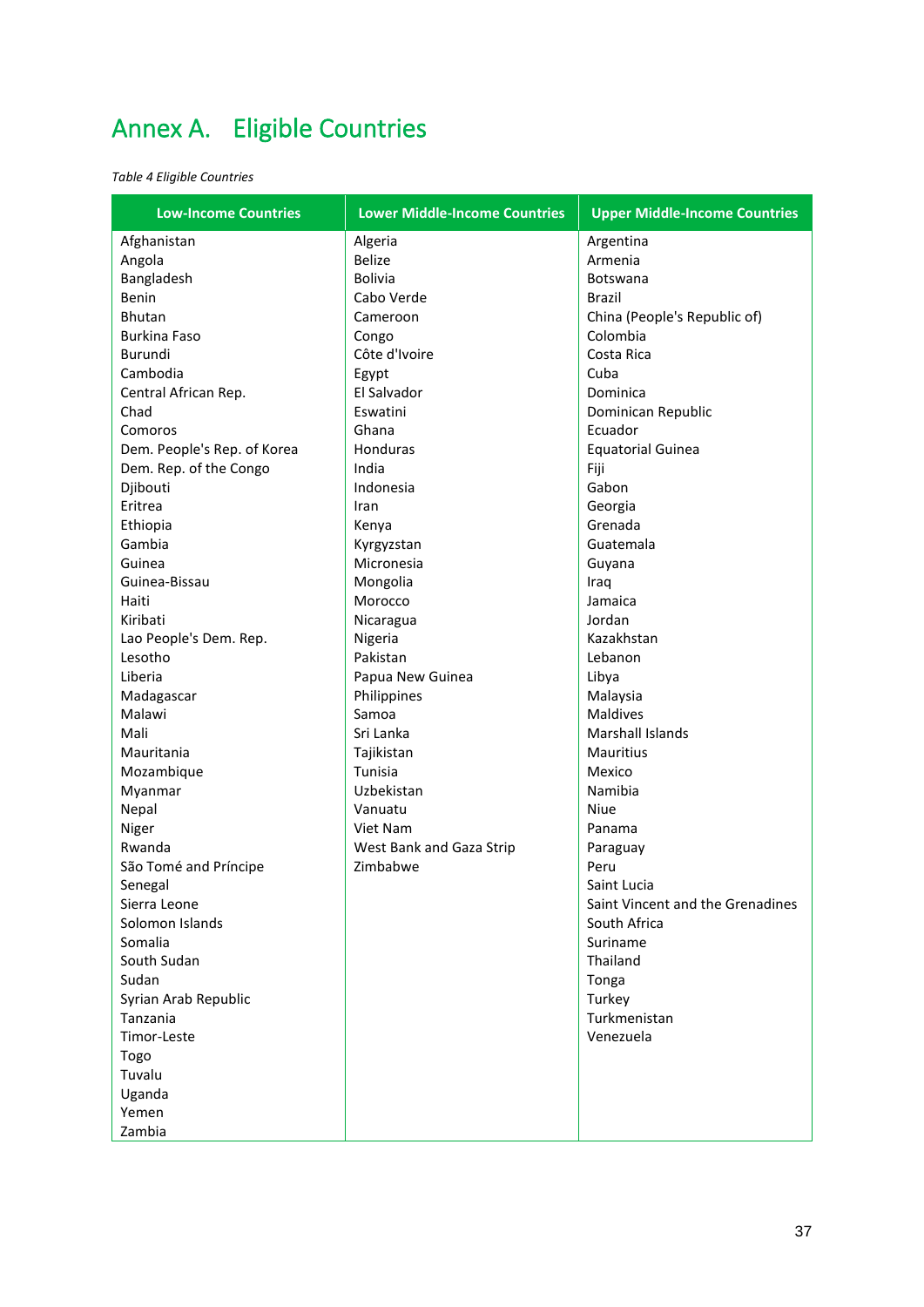## <span id="page-37-0"></span>Annex B. Project Team CV

### **All key project staff should be named in the application form and budget.**

Key Project Staff includes those that make up the main project team, are critical to project success, but can be from any of the Project Partners.

You must provide a **one-page CV or job description** (if not yet recruited) for these named project staff, to demonstrate that the project will have the capability and capacity to deliver the outcome.

The table below provides a guide to relevant and useful CV information, and information that is less relevant or useful in providing the required assurance and evidence of the Project Team capability.

| <b>Useful information</b>                           | <b>What it demonstrates</b>                                                                                                | How reviewers will use this                                                                                                                                                                                      |  |
|-----------------------------------------------------|----------------------------------------------------------------------------------------------------------------------------|------------------------------------------------------------------------------------------------------------------------------------------------------------------------------------------------------------------|--|
| Previous roles/<br>positions on similar<br>projects | Up to date and relevant<br>expertise                                                                                       | If the roles listed are relevant to the<br>proposed project, it will demonstrate<br>appropriate experience leading or working<br>on a similar type of project.                                                   |  |
| <b>Skills and</b><br>knowledge                      | <b>Technical or Specialist skills</b><br>and knowledge relevant to<br>the proposed project role                            | Relevant skills and knowledge tailored to<br>the project; it will provide evidence of the<br>individual's match to the project                                                                                   |  |
| <b>Country experience</b>                           | This individual has recent<br>experience of working in<br>project environment<br>(political, social, legislative<br>etc.). | We do not expect all of the team to have<br>worked in the host country but, we do<br>expect some will have experience working<br>in similar countries. This is especially<br>valued in the senior project roles. |  |
| List and scale of<br>project funding<br>received    | The individual is good at<br>leading projects, managing<br>the budgets and fulfilling<br>reporting requirements.           | Good evidence of an experienced project<br>leader in running projects                                                                                                                                            |  |
| <b>Less useful information</b>                      |                                                                                                                            |                                                                                                                                                                                                                  |  |
| List of courses/<br>lectures given                  | The individual is a recognised<br>teacher                                                                                  | Gives no indication of their ability in a<br>non-academic setting.                                                                                                                                               |  |
| List of job titles held                             | Range of experience                                                                                                        | If this is a list of job titles i.e. lecturer,<br>coordinator, researcher then it is unlikely<br>this list will provide much useful detail.                                                                      |  |
| List of published<br>papers                         | Academic or scientific<br>achievement but may not be<br>relevant to the project                                            | A list of all papers ever published is of little<br>interest to reviewers. A tailored list of<br>papers, relevant to the project, will<br>demonstrate expertise in this area.                                    |  |
| <b>List of Post</b><br><b>Graduate Students</b>     | This individual is a<br>recognised research<br>supervisor                                                                  | Doesn't show that the individual is capable<br>of undertaking project work, although may<br>be relevant if the project involves<br>significant mentoring of local students                                       |  |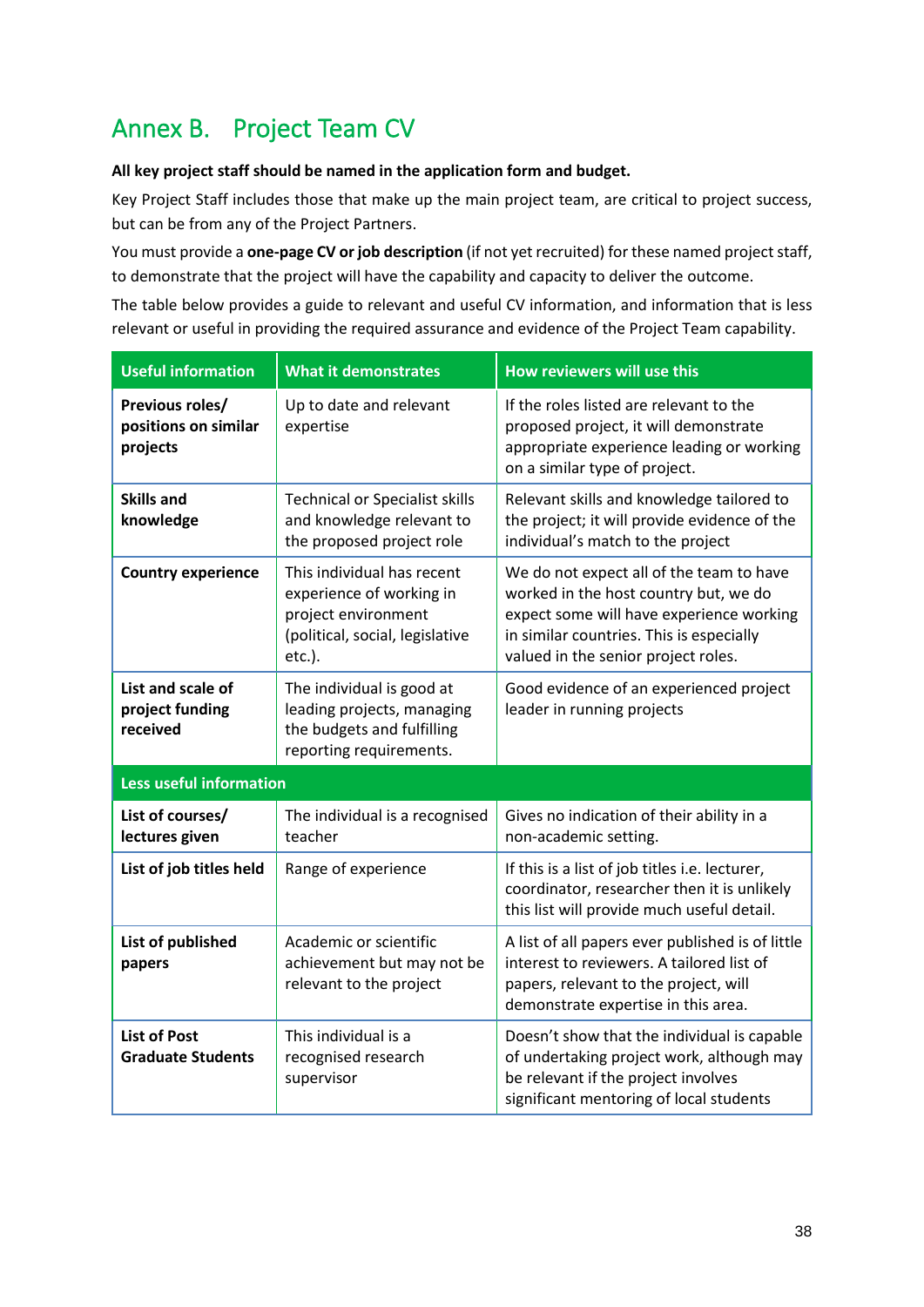## <span id="page-38-0"></span>Annex C. Awarded Grants

The **award is made to the Lead Partner**, not to an individual. The Project Leader will be the **first point of contact** for all aspects of project management (including financial management), and will be **responsible for the overall management of the project and accountability of the award**, on behalf of the institution they represent.

Contact details will be required for a **nominated individual from the finance section** of the institution to whom the award is made. This person may be identified once the grant has been offered.

### Reporting Requirements

Projects must provide **Annual** and **Half Year** progress **reports** that are reviewed each year. These reports must provide robust reporting against intended objectives and include information on outputs and ethics and environmental impact.

All projects are required to submit a **Final Report** at the end of the award.

To continue receiving funding from the Darwin Initiative **reports must be complete and within deadlines**. If you do not meet these requirements your funding can be stopped.

### Project datasets

Data collection, analysis, management and storage **protocols** should be established to ensure the **integrity of research findings and their subsequent use** within the research team, Darwin Initiative and eventual wider public domain.

The application should demonstrate that the **publication of results and secure data storage** has been thought through, a plan exists, and appropriate resources are included.

We encourage that where possible and appropriate data is shared directly or indirectly with **Global Biodiversity Information Facility** [\(GBIF.org\)](http://www.gbif.org/) for wider accessibility.

### Data protection and use of personal data

Information supplied in the application form, including personal data, will be used by Defra as set out in the **Privacy Notice**, available from th[e Forms and Guidance Portal.](http://www.darwininitiative.org.uk/)

This **Privacy Notice must be provided to all individuals** whose personal data is supplied in the application form. Some information may be used when publicising the Darwin Initiative including project details (usually title, lead partner, project leader, location, and total grant value).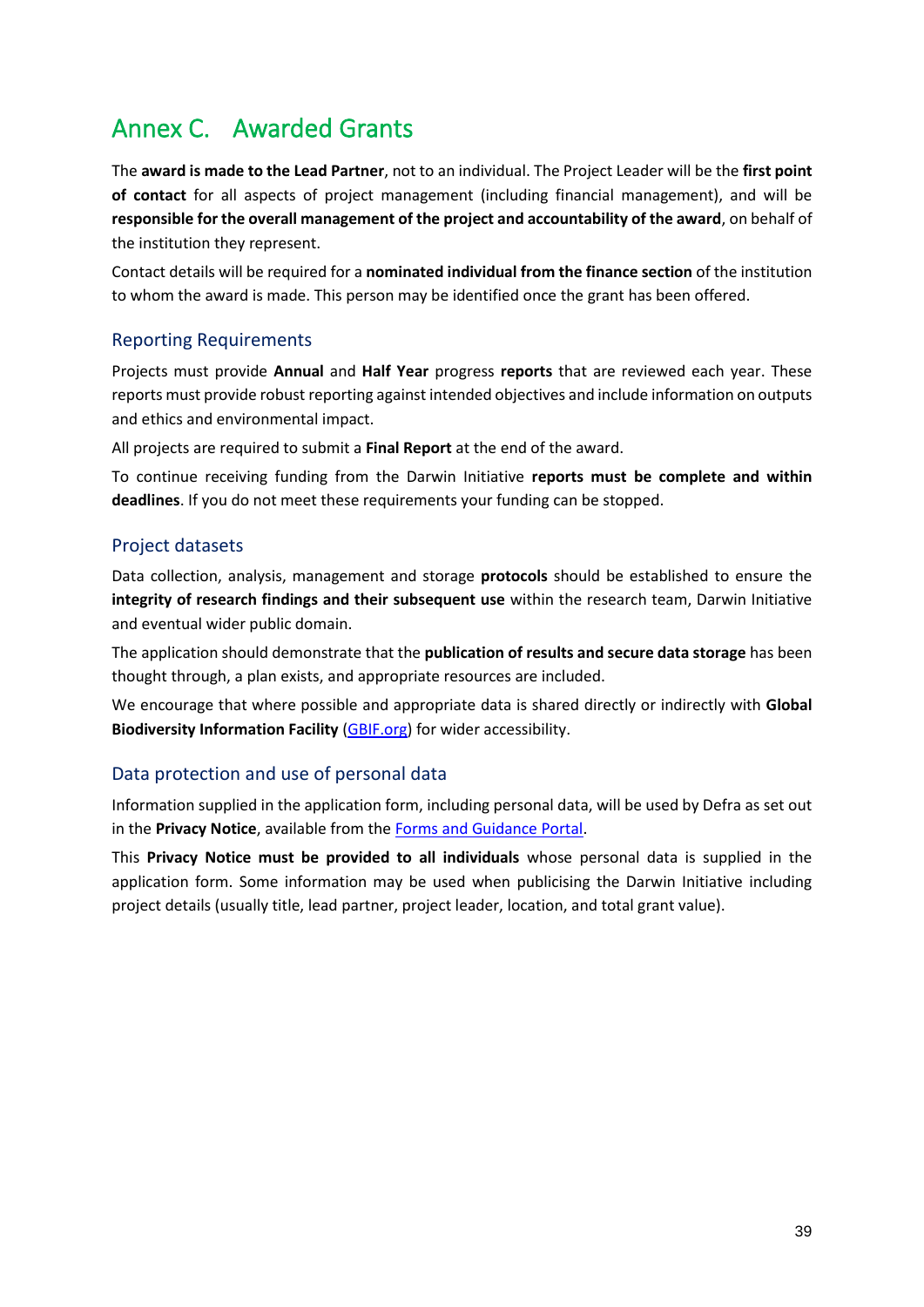## <span id="page-39-0"></span>Annex D. Fellowships

Previously, Fellowships were a standalone grant within the Darwin Initiative, and details of past awards can be found on the Darwin Initiative website.

### **Funding for Fellowships is now possible within any of the grants to strengthen the capability and capacity of eligible countries, if it is justified and demonstrates value for money.**

Fellows can draw on technical and scientific expertise in the fields of biodiversity and poverty reduction to broaden their knowledge and experience. This expertise can be already in the eligible country, but if justified travel to other geographies can included.

The supervising expert for the Fellow should have a proven track record (minimum of ten years of relevant experience) and be ideally at the forefront of their discipline(s).

The Lead Partner is responsible for directly supporting, or delegating this another Partner, the administration of the Fellow's travel and entry to the UK (if required) as well as subsistence payments. Please ensure you consider the support required to secure an appropriate visa – there is no pre-agreed visa scheme for this award.

### Eligibility of the individual

Darwin Fellowships will support promising individuals who:

- are working in biodiversity or poverty reduction, and intend to continue to do so,
- are able of demonstrate a strong commitment to objectives of the Darwin Initiative through formal education or work (paid or unpaid).
- demonstrate the ability and willingness to train others and/or disseminate knowledge (including for policy development) and technology upon completion,
- provide evidence of support for their application from their government or organisation,
- have a good working knowledge of the English language (if travelling to the UK), and
- is a national of an eligible country.

### What can be funded?

A Fellow can undertake the following activities:

- formal qualifications related to the objective of the wider project and where the course is no longer than a year (PhDs are not eligible)
- broadening experience of biodiversity or poverty reduction through appropriate related work experience; this can include technical and application writing or a period of mentoring/networking with partner organisations
- developing policy skills for example, through national or international engagement

Projects should demonstrate how the Fellows' skills and knowledge acquired will be applied in the project or country.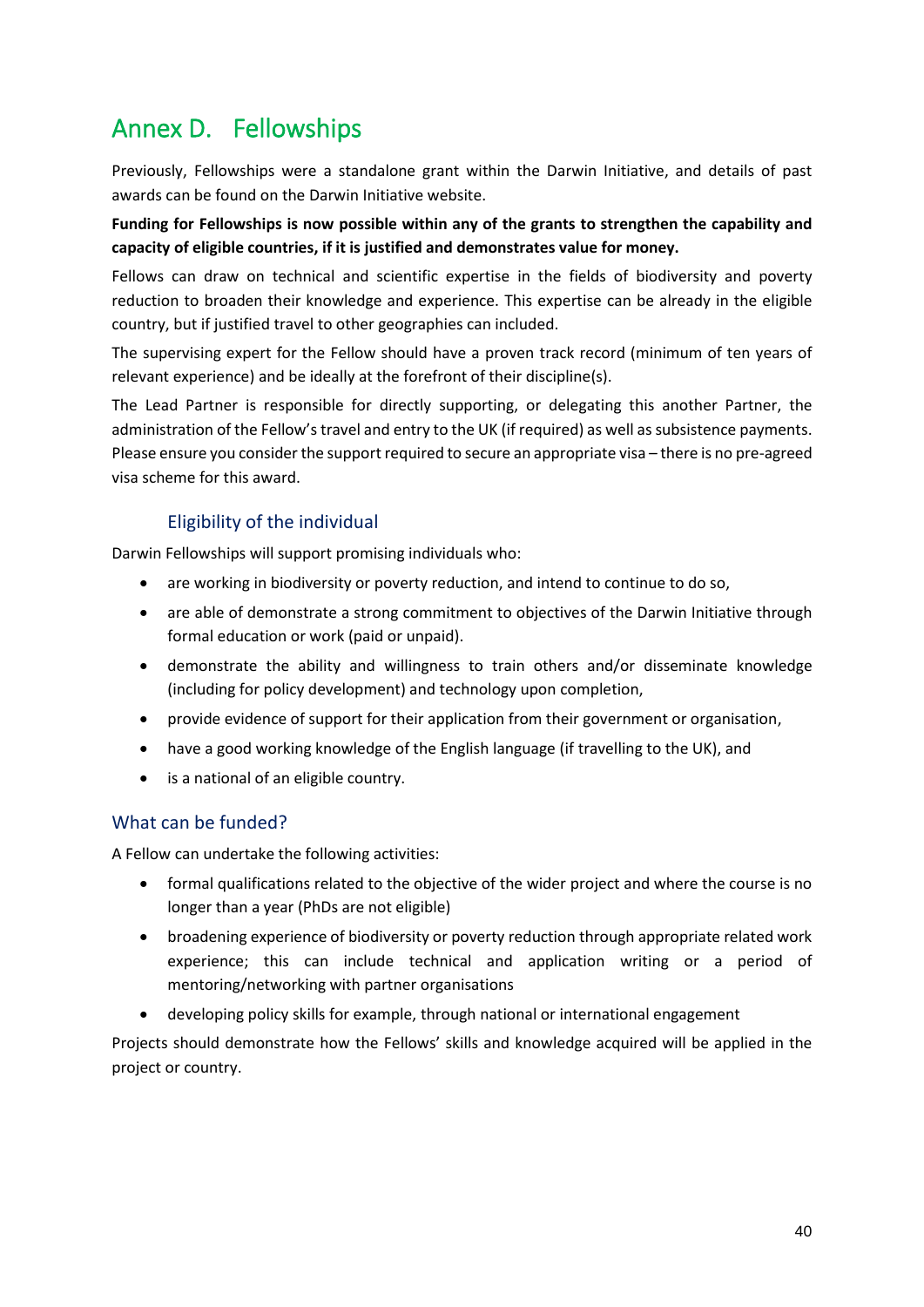### English language training

If the proposed Fellow does not have an adequate working knowledge of English required for the Fellowship, it is strongly recommended that they consider taking an English language course early, within the grant, especially if they intend to undertake training in the UK.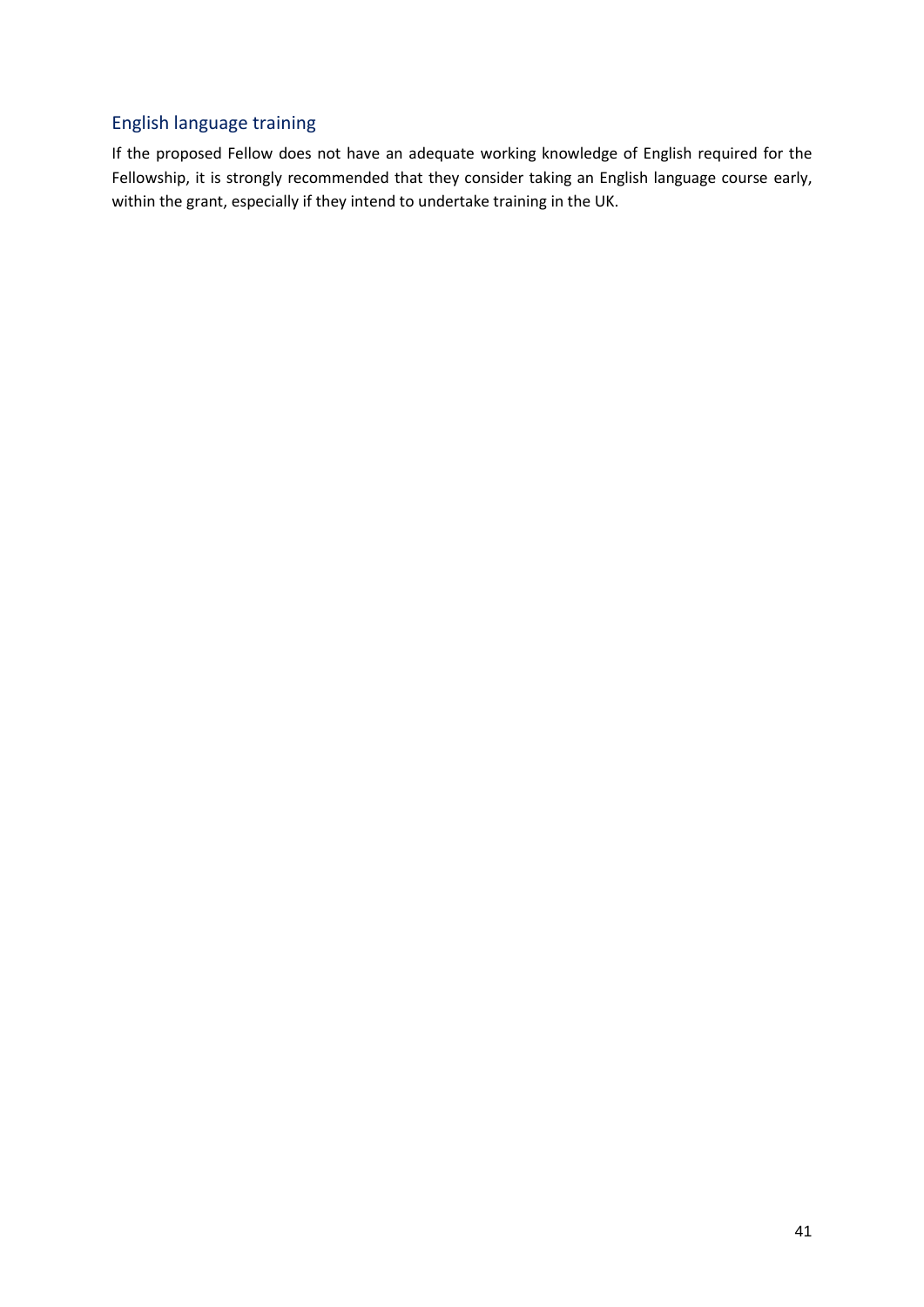## <span id="page-41-0"></span>Annex E. Biome, Action and Threat Typologies

To support analysis, projects should indicate in the application between 1 to 3:

- **biomes** that are of focus using the [IUCN Global Ecosystem Typology 2.0](https://portals.iucn.org/library/node/49250) (see [Table 53](#page-41-1)) and
- **actions** that characterise their approach using the IUCN [CMP Unified Classifications of](https://nc.iucnredlist.org/redlist/content/attachment_files/dec_2012_guidance_conservation_actions_needed_classification_scheme.pdf)  [Conservation Actions Needed \(Version 2.0\)](https://nc.iucnredlist.org/redlist/content/attachment_files/dec_2012_guidance_conservation_actions_needed_classification_scheme.pdf) (see [Table 64](#page-41-2)).
- **threats** you intend to mitigate as they placing pressure on biodiversity using **IUCN** Threats [Classification Scheme \(ver. 3.2\)](https://nc.iucnredlist.org/redlist/content/attachment_files/dec_2012_guidance_threats_classification_scheme.pdf) (see [Table 75](#page-42-0)).

Please refer to the original IUCN publications for greater detail.

<span id="page-41-1"></span>*Table 5: Realms and Biomes of the IUCN Global Ecosystem Typology 2.0*

### **1. Terrestrial Realm**

- 1.1. Tropical-subtropical forests
- 1.2. Temperate-boreal forests & woodlands
- 1.3. Shrublands & shrubby woodlands
- 1.4. Savannas and grasslands
- 1.5. Deserts and semi-deserts
- 1.6. Polar-alpine
- 1.7. Intensive land-use systems
- **2. Subterranean Realm**
	- 2.1. Subterranean lithic systems
	- 2.2. Subterranean freshwaters
	- 2.3. Anthropogenic subterranean freshwaters
	- 2.4. Subterranean tidal systems
- **3. Freshwater Terrestrial Realm**
	- 3.1. Palustrine wetlands

### **4. Freshwater Realm**

- 4.1. Rivers and streams
	- 4.2. Lakes
	- 4.3. Artificial fresh waters
- **5. Freshwater Marine Realm**
	- 5.1. Semi-confined transitional waters
- **6. Marine Realm**
	- 6.1. Marine shelfs
		- 6.2. Pelagic ocean waters
	- 6.3. Deep sea floors
	- 6.4. Anthropogenic marine systems
- **7. Marine Terrestrial Realm**
	- 7.1. Shoreline systems
	- 7.2. Supralittoral coastal systems
	- 7.3. Anthropogenic shorelines
- **8. Freshwater Marine Terrestrial Realm**
	- 8.1. Brackish tidal systems

<span id="page-41-2"></span>*Table 6: Level 2 Actions under the IUCN – CMP Unified Classifications of Conservation Actions Needed.*

|    | <b>Level 2 Actions</b>                                                    | <b>Level 3 Actions</b>                                                                                |
|----|---------------------------------------------------------------------------|-------------------------------------------------------------------------------------------------------|
| 1. | Land/water protection:<br>site protection, resource/habitat protection    |                                                                                                       |
| 2. | Land/water management:<br>incl. invasive species control, and restoration |                                                                                                       |
| з. | <b>Species management:</b>                                                | species focused, incl. harvesting, trade, reintroductions, ex-<br>situ                                |
|    | 4. Education & awareness:                                                 | formal and informal, training                                                                         |
| 5. | Law & policy:                                                             | legislation, regulations, standards and codes, compliance<br>and enforcement                          |
| 6. | Livelihood, economic & other<br>incentives:                               | enterprises, substitutions, market tools, conservation<br>payments and non-monetary values            |
|    | Research:                                                                 | e.g. taxa, ecology, use and livelihoods, threats and actions,<br>conservation, management, monitoring |